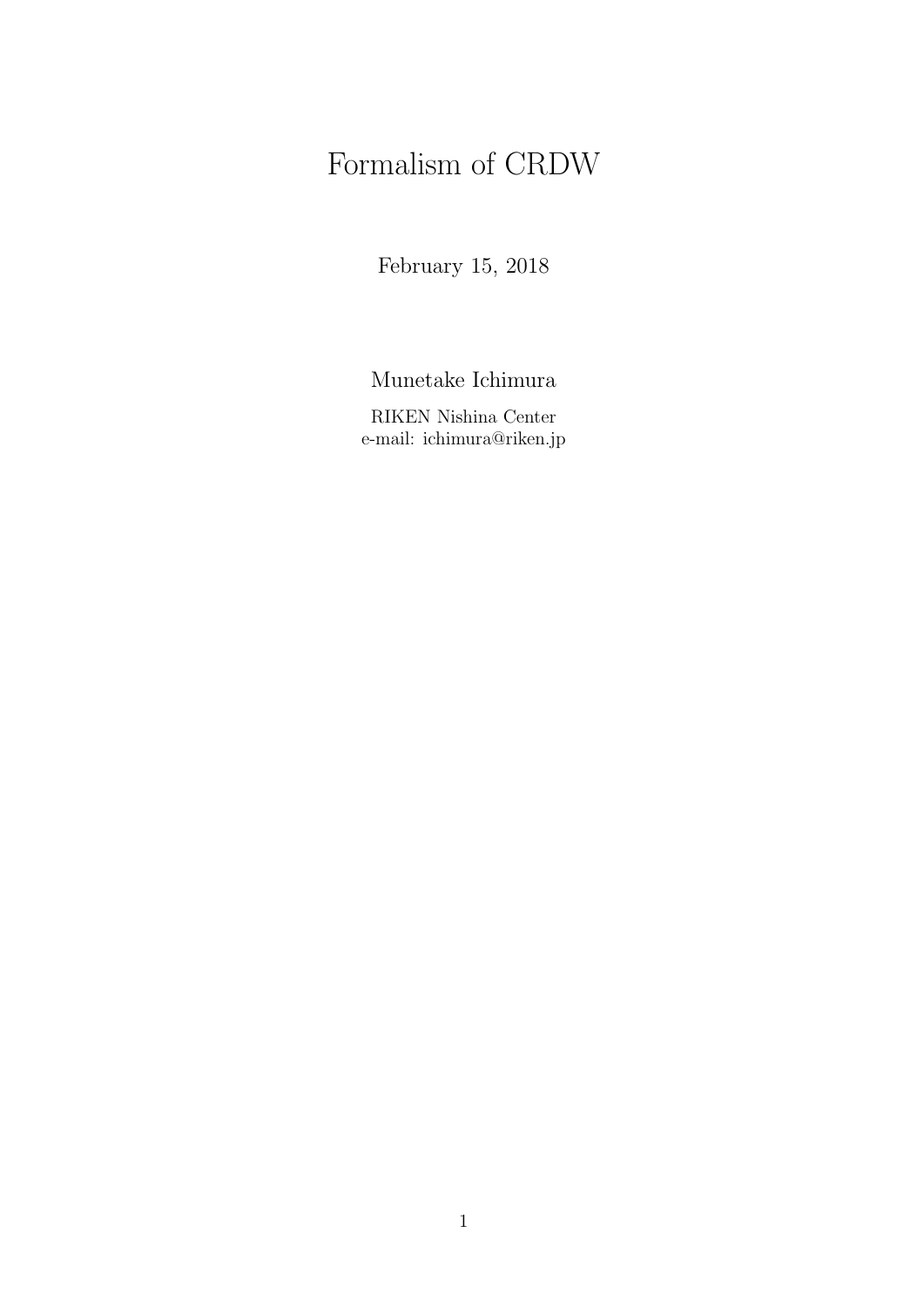# **Contents**

| 1                       | Preface                                                                                                                                                                                                                                                                                                                                                                                                                            | 3                                                                          |
|-------------------------|------------------------------------------------------------------------------------------------------------------------------------------------------------------------------------------------------------------------------------------------------------------------------------------------------------------------------------------------------------------------------------------------------------------------------------|----------------------------------------------------------------------------|
| $\overline{2}$          | Kinematics<br>2.1<br><b>Notations</b><br>2.2<br>Coordinate systems for the nucleon-nucleus system<br>$\hfill\ldots\ldots\ldots\ldots\ldots\ldots$<br>2.3                                                                                                                                                                                                                                                                           | 3<br>3<br>$\overline{4}$<br>5                                              |
| 3                       | General formulas for the observables                                                                                                                                                                                                                                                                                                                                                                                               | $\overline{5}$                                                             |
|                         | 3.1<br>Unpolarized double differential cross section<br>$\hfill\ldots$ $\hfill\ldots$ $\hfill\ldots$<br>$\hfill\ldots$ $\hfill\ldots$ $\hfill\ldots$ $\hfill\ldots$<br>3.2<br>3.3<br>Polarization, analyzing power and polarization transfer coefficients.<br>3.3.1<br>3.3.2                                                                                                                                                       | $\overline{5}$<br>6<br>$6\phantom{.}6$<br>$\overline{7}$<br>$\overline{7}$ |
| 4                       | <b>DWIA</b>                                                                                                                                                                                                                                                                                                                                                                                                                        | 8                                                                          |
|                         | 4.1<br>4.2                                                                                                                                                                                                                                                                                                                                                                                                                         | 8<br>9                                                                     |
| $\bf{5}$                | Local potential approximation<br>Representative momentum approximation $\dots \dots \dots \dots \dots \dots$<br>5.1<br>5.2<br>Approximations for the NN t-matrix in the NN c.m. frame $\dots \dots$<br>5.3<br>5.4<br>5.5<br>5.5.1<br>NN t-matrix in the NA frame $\ldots$ , $\ldots$ , $\ldots$ , $\ldots$ , $\ldots$ , $\ldots$<br>5.5.2<br>Driving Force – Energy dependent local potential $\ldots \ldots \ldots \ldots$<br>5.6 | 10<br>10<br>10<br>11<br>12<br>13<br>13<br>14<br>16                         |
| 6                       | Angular momentum representation                                                                                                                                                                                                                                                                                                                                                                                                    | 16                                                                         |
|                         | NA T-matrix<br>6.1<br>Driving force potential $\ldots \ldots \ldots \ldots \ldots \ldots \ldots \ldots \ldots$<br>6.2<br>6.3<br>Partial wave expansion of the distorted waves<br>6.3.1<br>6.3.2<br>Non-relativistic optical model<br>6.3.3<br>Dirac phenomenology $\dots \dots \dots \dots \dots \dots \dots \dots \dots \dots$<br>6.4                                                                                             | 16<br>17<br>20<br>20<br>20<br>21<br>21                                     |
| $\overline{\mathbf{7}}$ | Cross sections expressed by response functions                                                                                                                                                                                                                                                                                                                                                                                     | 22                                                                         |
|                         | Response functions for the spin-isospin density operators $\dots \dots \dots$<br>7.1<br>7.2<br>Observables in terms of the response functions $\dots \dots \dots \dots \dots$<br>7.3<br>7.3.1<br>Cross sections $\ldots \ldots \ldots \ldots \ldots \ldots \ldots \ldots \ldots \ldots$<br>7.3.2                                                                                                                                   | 22<br>23<br>23<br>23<br>23                                                 |
| 8                       | Generalization to include $\Delta$ isobar                                                                                                                                                                                                                                                                                                                                                                                          | 24                                                                         |
|                         | Spin and isospin operators $\dots \dots \dots \dots \dots \dots \dots \dots \dots \dots \dots$<br>8.1<br>8.2<br>8.3                                                                                                                                                                                                                                                                                                                | 24<br>24<br>25                                                             |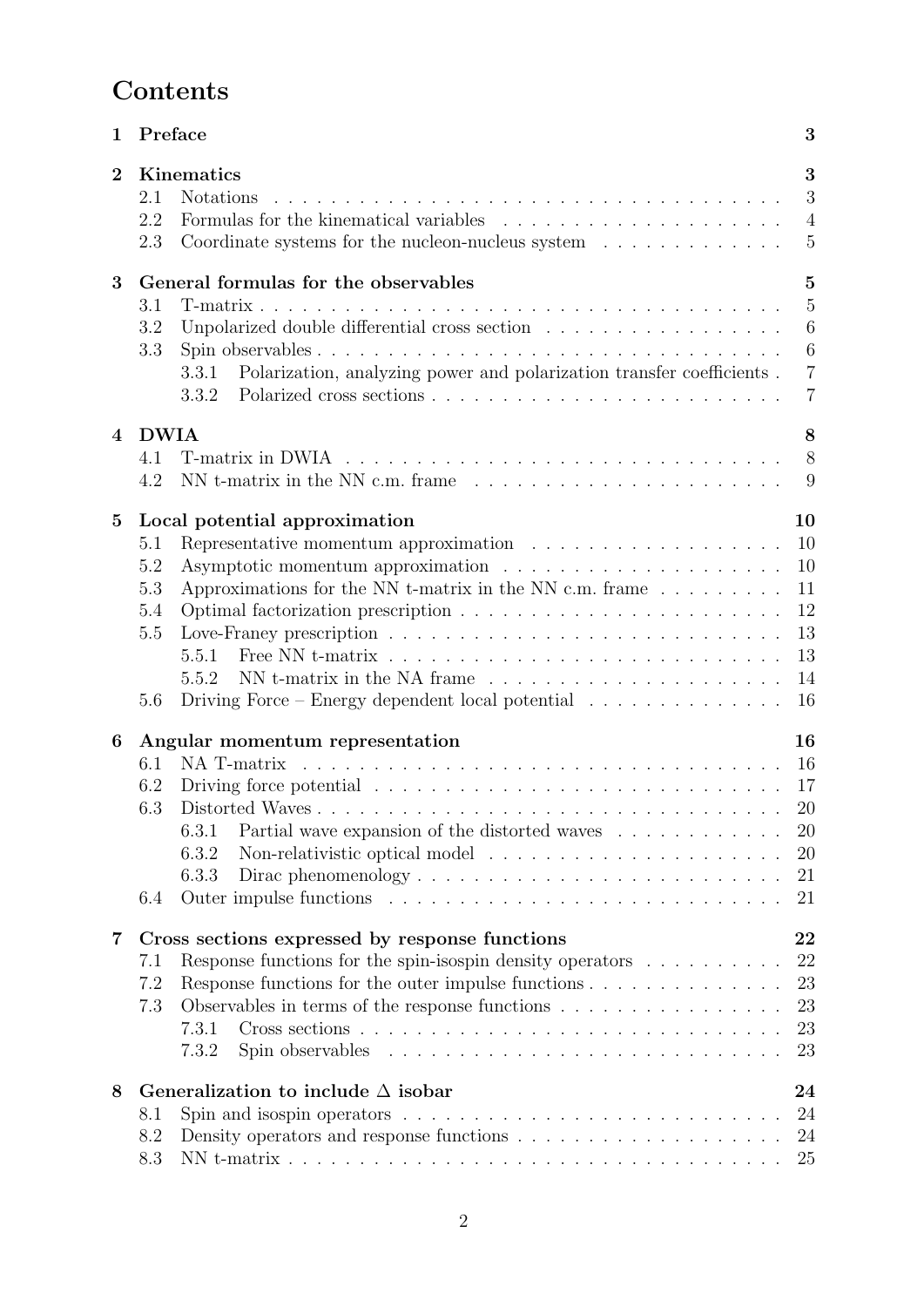| 9 |     | Polarization propagators                                                       | 25 |
|---|-----|--------------------------------------------------------------------------------|----|
|   | 9.1 |                                                                                | 25 |
|   | 9.2 |                                                                                | 26 |
|   |     | 9.2.1                                                                          | 26 |
|   |     | 9.2.2                                                                          | 26 |
|   | 9.3 | Polarization propagator with nuclear correlations                              | 27 |
|   |     | 9.3.1                                                                          | 28 |
|   |     | Simplification of the RPA and TDA equations $\dots \dots \dots \dots$<br>9.3.2 | 28 |
|   |     | 9.3.3                                                                          | 28 |
|   |     | 10 Calculation of the free polarization propagator                             | 29 |
|   |     |                                                                                | 29 |
|   |     |                                                                                | 29 |
|   |     |                                                                                | 31 |
|   |     |                                                                                | 31 |
|   |     |                                                                                | 32 |
|   |     |                                                                                | 32 |
|   |     |                                                                                | 32 |
|   |     | 10.3 Matrix elements of the free ph Green's functions                          | 32 |
|   |     | 10.4 Matrix elements of the transition density operators                       | 33 |
|   |     | 10.5 Matrix elements of the free polarization propagators                      | 34 |
|   |     | 11 Effective $ph$ Interactions                                                 | 35 |
|   |     |                                                                                | 35 |
|   |     |                                                                                | 35 |
|   |     | 12 Specific response functions                                                 | 36 |
|   |     |                                                                                | 36 |
|   |     |                                                                                | 36 |
|   |     |                                                                                | 37 |
|   |     |                                                                                | 37 |
|   |     |                                                                                | 37 |
|   |     |                                                                                | 38 |
|   |     | 12.2.3 Isovector spin-longitudinal mode                                        | 39 |
|   |     |                                                                                | 40 |
|   |     | 12.2.5 Full response functions in $N+\Delta$ space                             | 41 |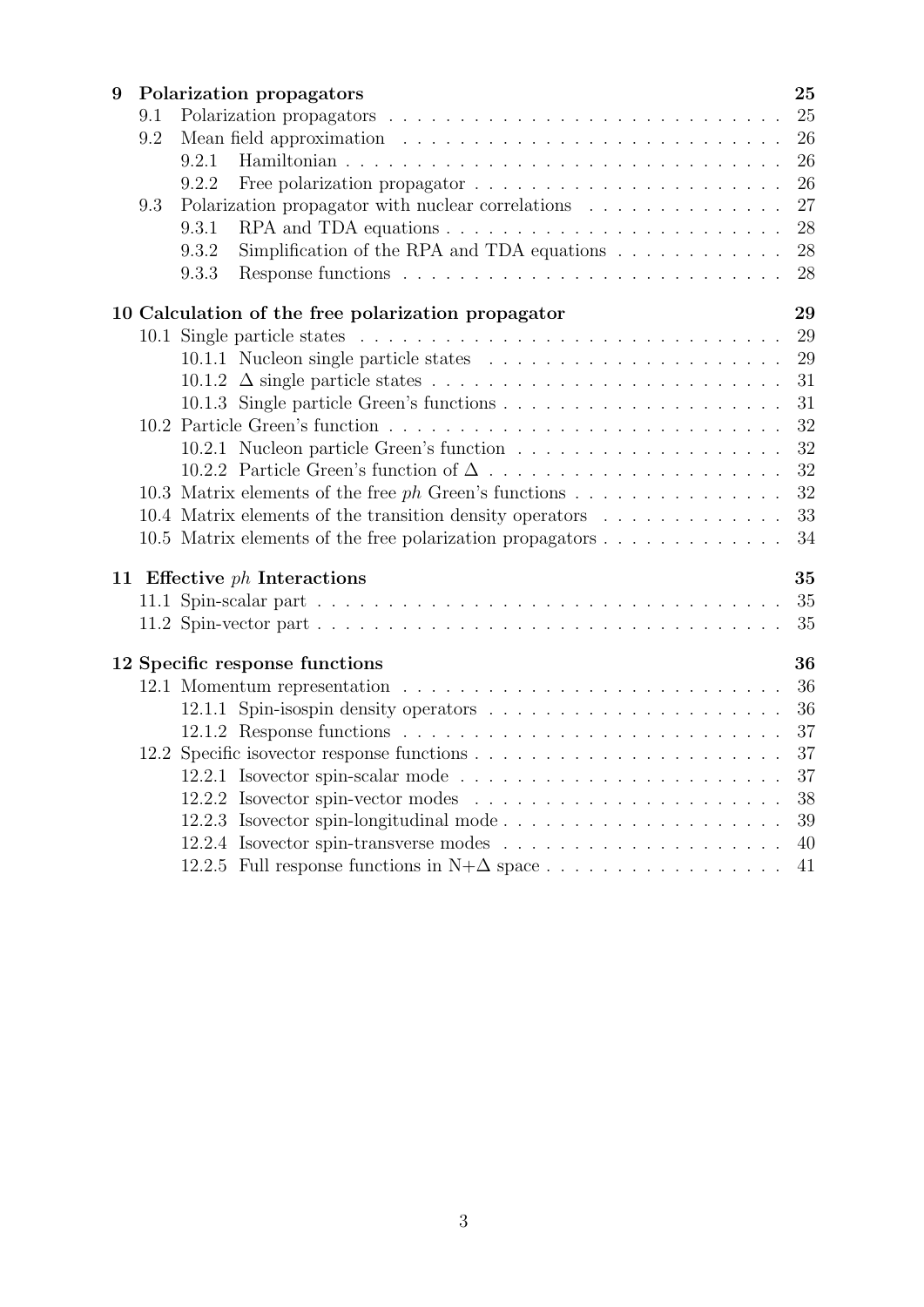## **1 Preface**

This manuscript presents the formalism used in the program CRDW, which calculates the nucleon induced inelastic and charge exchange reactions by means of a distorted wave impulse approximation (DWIA) and a continuum RPA (CRPA). CRDW means Continuum RPA + DWIA.

We consider the nucleon-nucleus  $(NA)$  reaction

$$
A(N, N')X_n \tag{1.1}
$$

where N and N' represent the neutron  $(n)$  or the proton  $(p)$ , and A does the target nucleus. X denotes the residual nuclear system, which can be continuum states and can include the ∆ isobar. The suffix *n* denotes the n-th excited state of the system X. We restrict the target A to a doubly closed shell, thus its total spin  $J_A = 0$ .

The present formalism is based on refs.[1]-[5] with some changes of notations.

## **2 Kinematics**

### **2.1 Notations**

We use the following notations for the kinematical variables of the NA reactions,

(1) Masses and Charges

|                         |    | (invariant) masses | charges      |
|-------------------------|----|--------------------|--------------|
| Incident nucleon        |    | $m_{\rm N}$        | $\angle N$   |
| Outgoing nucleon        | N′ | $m_{\rm N'}$       | $Z_{\rm N'}$ |
| Target                  |    | $m_A$              | $\angle$ A   |
| Residual nuclear system |    | $m_{\rm v}^n$      | ŹΥ           |

(2) Momenta and energies in the laboratory (lab.) and the center of mass (c.m.) systems

|                                    |       | lab.                                | c.m.                    |
|------------------------------------|-------|-------------------------------------|-------------------------|
| Incident nucleon kinetic energy    |       | $K_{\rm lab}$                       |                         |
| Scattering angle                   |       | $\theta_{\rm lab}$                  | $\theta_{\rm cm}$       |
| Momenta                            |       |                                     |                         |
| Incident nucleon                   | N     | $\bm{k}_{i,\mathrm{lab}}$           | $\boldsymbol{k}_i$      |
| Outgoing nucleon                   | N'    | $\bm{k}_{f,\text{lab}}$             | $\bm{k}_f$              |
| Target                             | A     | $\boldsymbol{k}_\mathrm{A,lab}$     | $\bm{k}_{\rm A}$        |
| Residual nuclear system            | $X_n$ | $\boldsymbol{k}^n_{\mathrm{X,lab}}$ | $\bm{k}^n_{\mathrm{x}}$ |
| Energies                           |       |                                     |                         |
| Incident nucleon                   | N     | $E_{\rm N,lab}$                     | $E_{\rm N}$             |
| Outgoing nucleon                   | N'    | $E_{\rm N',lab}$                    | $E_{N'}$                |
| Target                             | A     | $E_{\rm A,lab}$                     | $E_{\rm A}$             |
| Residual nuclear system            | $X_n$ | $E_{\text{X,} \text{lab}}^n$        | $E_{\rm X}^n$           |
| Momentum transfer from $N$ to $N'$ |       | $\boldsymbol{q_\text{lab}}$         | $\bm{q}_{\text{cm}}$    |
| Energy transfer from $N$ to $N'$   |       | $-\omega_{\rm lab}$                 | – $\omega_{\rm cm}$     |

(3) Invariants

Mandelstam variable *s*  $s_{NA}$ Mandelstam variable  $t$   $t_{NA}$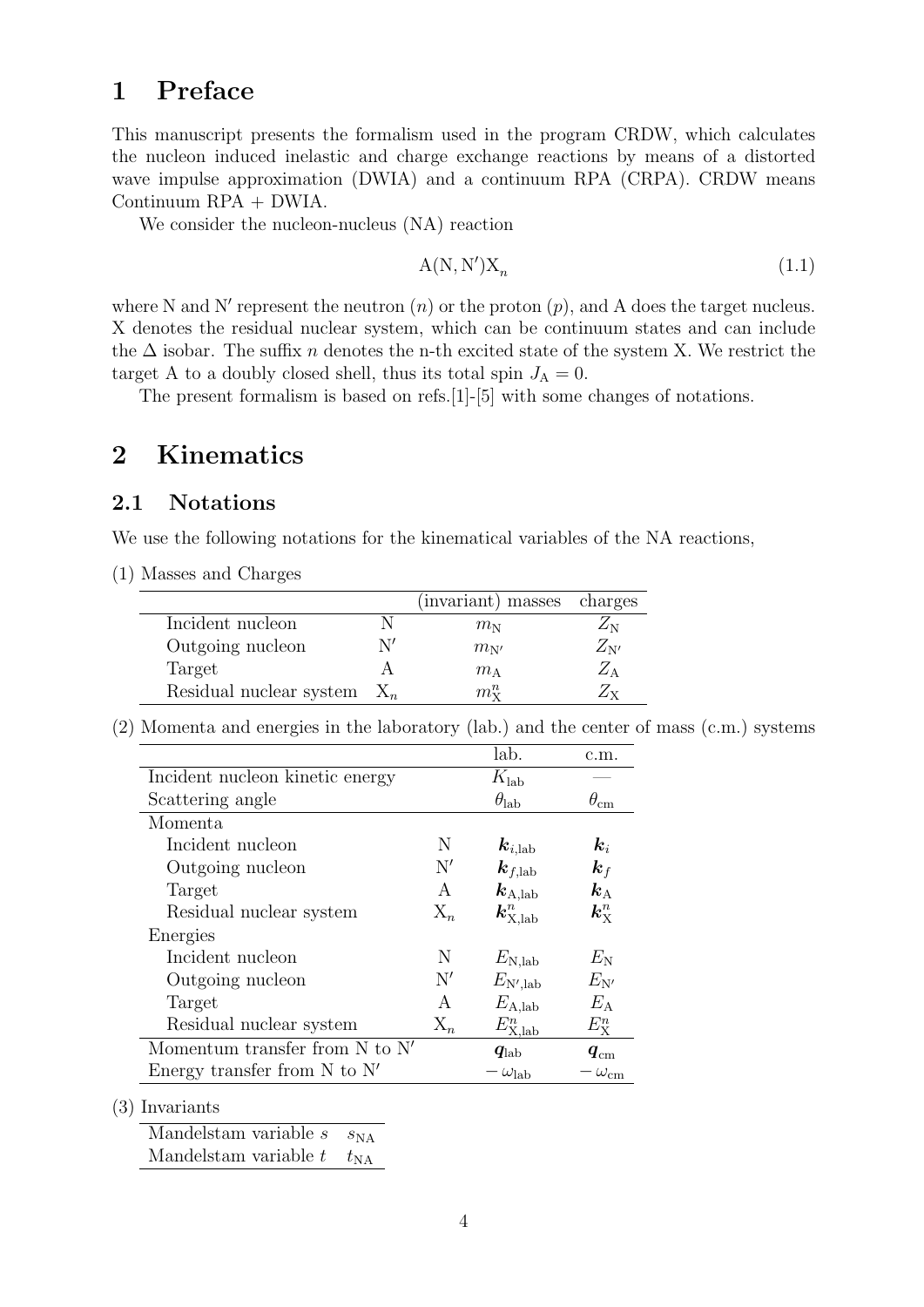#### (4) Relative motion

We treat the relative motion between N and A  $(N'$  and X) in a non-relativistic way with the reduced energy prescription.

|                      | initial final |         |
|----------------------|---------------|---------|
| Reduced energy       | $\mu_i$       | $\mu_f$ |
| Kinetic energy       | $K_i$         | $K_f$   |
| Sommerfeld parameter | $\eta_i$      | 'I I f  |

(5) Excitation energy with respect to the target ground state  $\omega_n = m_X^n - m_A$ 

## **2.2 Formulas for the kinematical variables**

Input kinematical variables are

 $m_N$ ,  $m_{N'}$ ,  $m_A$ ,  $Z_N$ ,  $Z_{N'}$ ,  $Z_A$ ,  $K_{\text{lab}}$ ,  $\theta_{\text{lab}}$ ,  $\omega_{\text{lab}}$ 

from which we calculate other kinematic variables by the following relations.

#### (1) **Incident channel**

$$
E_{\rm N,lab} = m_{\rm N} + K_{\rm lab}, \qquad k_{i,\rm lab} = \sqrt{E_{\rm N,lab}^2 - m_{\rm N}^2} \tag{2.2}
$$

$$
E_{\rm A,lab} = m_{\rm A} \qquad k_{\rm A,lab} = 0 \tag{2.3}
$$

$$
s_{\rm NA} = (E_{\rm N,lab} + E_{\rm A,lab})^2 - k_{i,\rm lab}^2 = (m_{\rm A} + m_{\rm N})^2 + 2m_{\rm A}K_{\rm lab} \tag{2.4}
$$

$$
E_{\rm N} = \frac{s_{\rm NA} + m_{\rm N}^2 - m_{\rm A}^2}{2\sqrt{s_{\rm NA}}}, \qquad k_i = \sqrt{E_{\rm N}^2 - m_{\rm N}^2} \tag{2.5}
$$

$$
E_{\rm A} = \sqrt{s_{\rm NA}} - E_{\rm N}, \qquad \mathbf{k}_{\rm A} = -\mathbf{k}_i \tag{2.6}
$$

## (2) **Exit channel**

$$
E_{\rm N',lab} = E_{\rm N,lab} - \omega_{\rm lab}, \quad k_{f,\rm lab} = \sqrt{E_{\rm N',lab}^2 - m_{\rm N'}^2} \tag{2.7}
$$

$$
\boldsymbol{q}_{\text{lab}} = \boldsymbol{k}_{f,\text{lab}} - \boldsymbol{k}_{i,\text{lab}}, \qquad q_{\text{lab}} = \sqrt{k_{i,\text{lab}}^2 + k_{f,\text{lab}}^2 - 2k_{i,\text{lab}}k_{f,\text{lab}}\cos\theta_{\text{lab}}}
$$
(2.8)

$$
E_{\text{X,lab}}^n = m_A + \omega_{\text{lab}}, \qquad \mathbf{k}_{\text{X,lab}}^n = -\mathbf{q}_{\text{lab}}, \qquad m_{\text{X}}^n = \sqrt{\left(E_{\text{X,lab}}^n\right)^2 - q_{\text{lab}}^2} \tag{2.9}
$$

$$
E_{N'} = \frac{s_{\text{NA}} + m_{N'}^2 - (m_{\text{X}}^n)^2}{2\sqrt{s_{\text{NA}}}}, \qquad k_f = \sqrt{E_{N'}^2 - m_{N'}^2}
$$
 (2.10)

$$
\omega_{\rm cm} = E_{\rm N} - E_{\rm N'}, \qquad E_{\rm X}^{n} = E_{\rm A} + \omega_{\rm cm}, \qquad \mathbf{k}_{\rm X} = -\mathbf{k}_{f} \tag{2.11}
$$
\n
$$
\mathbf{t}_{\rm NA} = \omega_{\rm A}^{2}, \qquad \mathbf{q} = \mathbf{k}_{f} - \mathbf{k}; \qquad q_{\rm cm} = \sqrt{\omega^{2} - t_{\rm NA}} \tag{2.12}
$$

$$
t_{\rm NA} = \omega_{\rm lab}^2 - q_{\rm lab}^2, \qquad \mathbf{q}_{\rm cm} = \mathbf{k}_f - \mathbf{k}_i, \qquad q_{\rm cm} = \sqrt{\omega_{\rm cm}^2 - t_{\rm NA}} \tag{2.12}
$$

$$
\theta_{\rm cm} = \sin^{-1} \left( \frac{k_{\rm lab, f}}{k_f} \sin \theta_{\rm lab} \right) \tag{2.13}
$$

#### (3) **Relative motion**

$$
\mu_i = \frac{E_{\rm N} E_{\rm A}}{\sqrt{s_{\rm N} A}}, \qquad K_i = \frac{k_i^2}{2\mu_i}, \qquad \eta_i = Z_{\rm N} Z_{\rm A} \alpha \frac{\mu_i}{k_i} \qquad (2.14)
$$

$$
\mu_f = \frac{E_{\rm N'}(E_A + \omega_{\rm cm})}{\sqrt{s_{\rm NA}}}, \qquad K_f = \frac{k_f^2}{2\mu_f}, \qquad \eta_f = Z_{\rm N'} Z_{\rm X} \alpha \frac{\mu_f}{k_f} \tag{2.15}
$$

with the fine-structure constant *α*.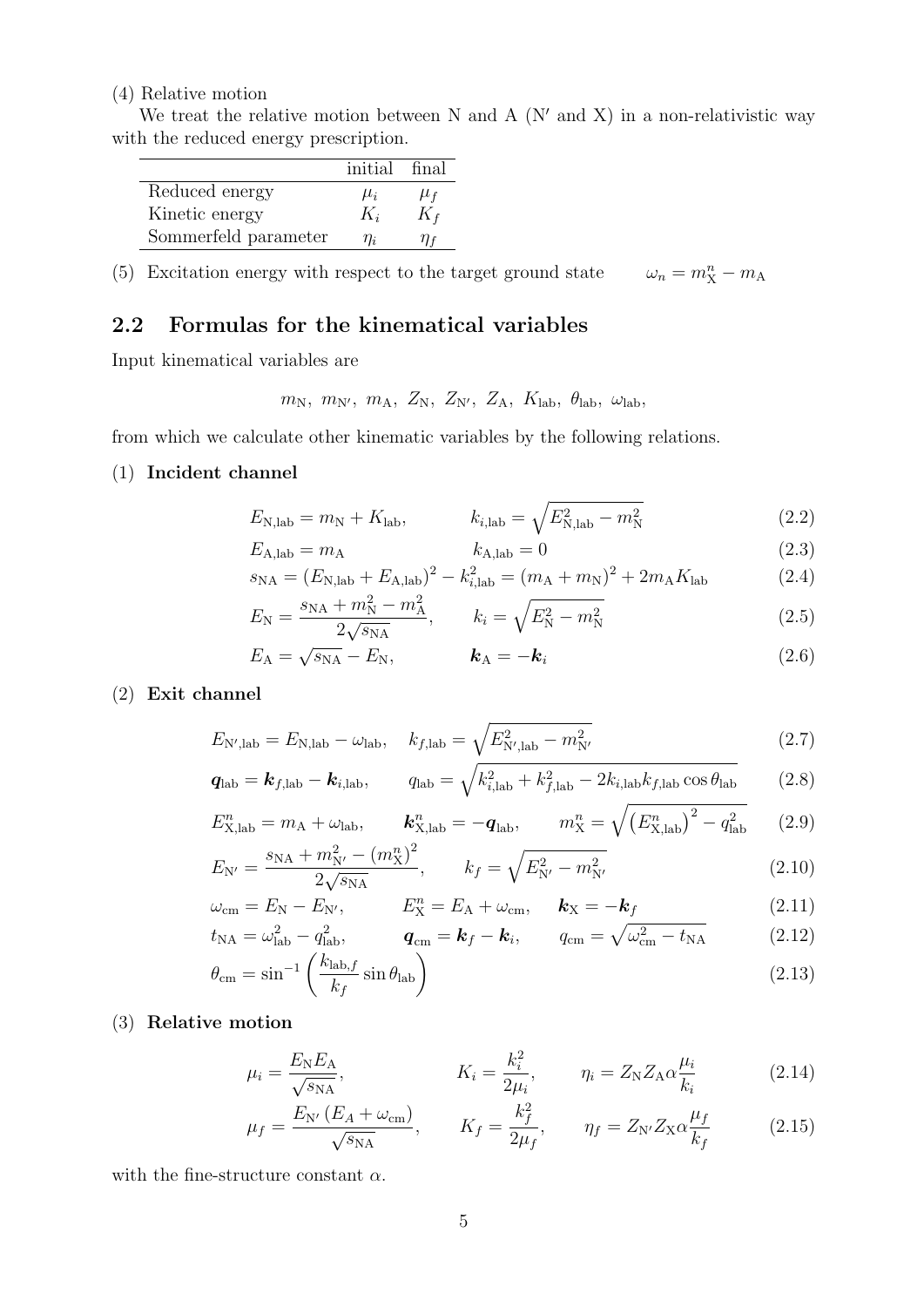## **2.3 Coordinate systems for the nucleon-nucleus system**

The following coordinate systems are used for the NA system.

 $(1)$  **The**  $[x, y, z]$  system

This is defined as

$$
\hat{\mathbf{z}} = \frac{\mathbf{k}_{i,\text{lab}}}{|\mathbf{k}_{i,\text{lab}}|} = \frac{\mathbf{k}_i}{|\mathbf{k}_i|}, \qquad \hat{\mathbf{y}} = \frac{\mathbf{k}_{i,\text{lab}} \times \mathbf{k}_{f,\text{lab}}}{|\mathbf{k}_{i,\text{lab}} \times \mathbf{k}_{f,\text{lab}}|} = \frac{\mathbf{k}_i \times \mathbf{k}_f}{|\mathbf{k}_i \times \mathbf{k}_f|}, \qquad \hat{\mathbf{x}} = \hat{\mathbf{y}} \times \hat{\mathbf{z}} \tag{2.16}
$$

Their directions are denoted by  $(x, y, z)$ . This is used in the calculation.

 $(2)$  The  $[S, N, L]$ , and  $[S', N', L']$  systems

They are defined as

$$
\hat{\mathbf{S}} = \hat{\mathbf{x}}, \quad \hat{\mathbf{N}} = \hat{\mathbf{y}}, \quad \hat{\mathbf{L}} = \hat{\mathbf{z}} \tag{2.17}
$$

and

$$
\hat{\mathbf{N}}' = \hat{\mathbf{N}} \ , \quad \hat{\mathbf{L}}' = \frac{\mathbf{k}_{f,\text{lab}}}{|\mathbf{k}_{f,\text{lab}}|} \ , \quad \hat{\mathbf{S}}' = \hat{\mathbf{N}}' \times \hat{\mathbf{L}}' \ . \tag{2.18}
$$

Their directions are denoted by  $S, N, L$  and  $S', N', L'$ , respectively. The measured quantities in the lab. system are usually presented in these coordinate systems.

#### (3) **The** [*q, n, p*] **system**

This is defined as

$$
\hat{\boldsymbol{q}} = \frac{\boldsymbol{q}_{\rm cm}}{|\boldsymbol{q}_{\rm cm}|} \ , \quad \hat{\boldsymbol{n}} = \hat{\boldsymbol{y}}, \quad \hat{\boldsymbol{p}} = \hat{\boldsymbol{q}} \times \hat{\boldsymbol{n}} \ , \tag{2.19}
$$

Their directions are denoted by  $(q, n, p)$ , respectively. We note that the suffix 'cm' is omitted for  $\hat{q}$  following the usual convention, but must be distinguished from  $q$  defined eq. (5.1). This system is often used to specify the c.m. quantities.

## **3 General formulas for the observables**

### **3.1 T-matrix**

The T-matrix elements for the reaction (1.1) in the NA c.m. system is specified as

$$
\langle \mathbf{k}_f m_{s_f} N', \Psi_X^n | T | \mathbf{k}_i m_{s_i} N, \Psi_\mathbf{A}^0 \rangle \tag{3.20}
$$

where  $m_{s_i}$  and  $m_{s_f}$  denote the spin projections of N and N', and  $\Psi_{\rm A}^0$  and  $\Psi_{\rm X}^n$  are the wave function of the ground state of A and that of the n-th state of X, respectively. They are the eigenstates of the intrinsic Hamiltonian  $H_A$  of the  $A(X)$  system with the intrinsic energy  $\mathcal{E}_{\rm A}^0$  and  $\mathcal{E}_{\rm X}^n$ , respectively,

$$
H_A \Psi_A^0 = \mathcal{E}_A^0 \Psi_A^0, \quad H_A \Psi_X^n = \mathcal{E}_X^n \Psi_X^n \tag{3.21}
$$

We take the approximation

$$
\mathcal{E}_{\mathbf{A}}^0 = m_{\mathbf{A}}, \qquad \mathcal{E}_{\mathbf{X}}^n = m_{\mathbf{X}}^n \tag{3.22}
$$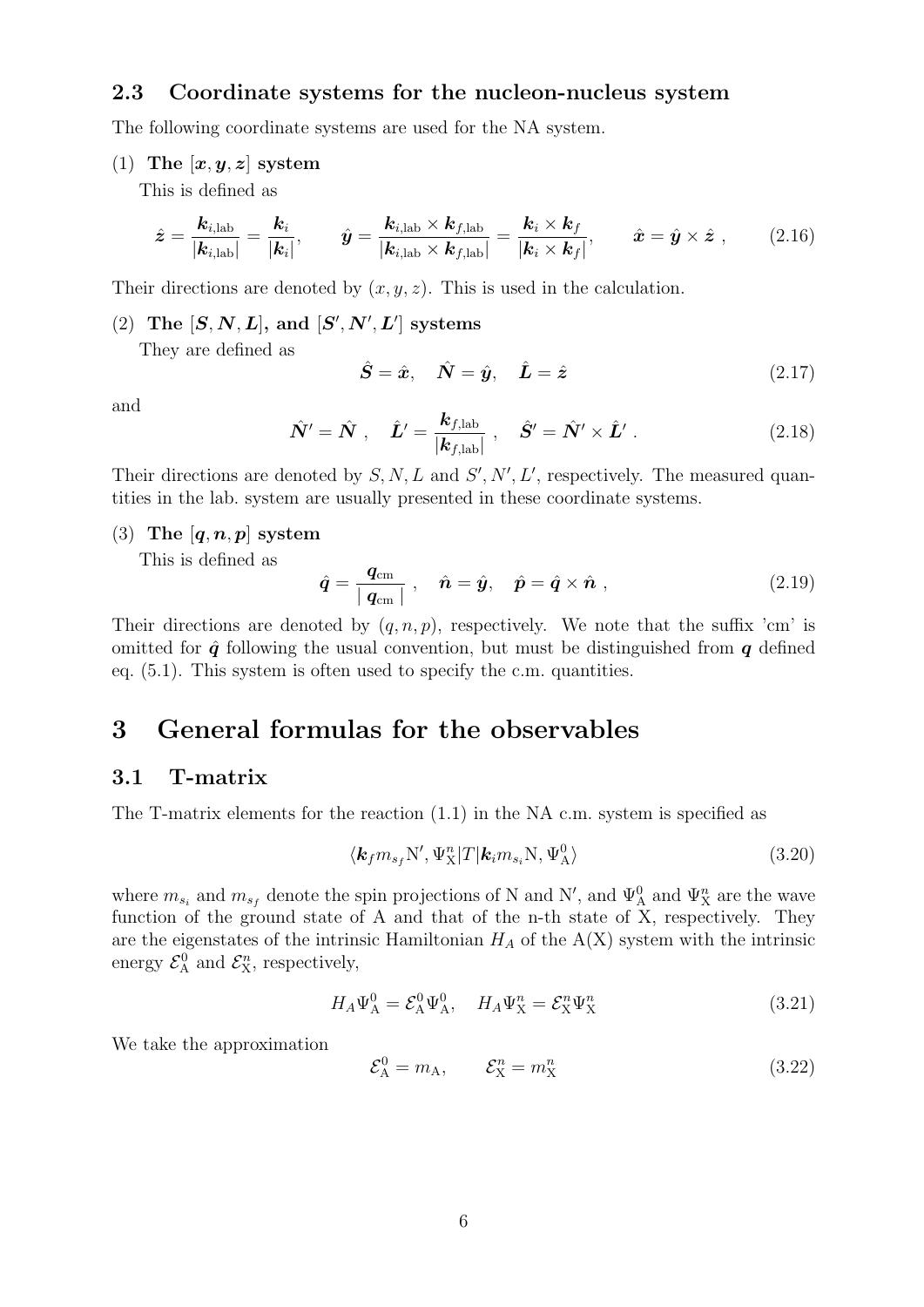## **3.2 Unpolarized double differential cross section**

### (1) **The center of mass system**

The unpolarized double differential cross section in the c.m. system is expressed as

$$
I_{\rm cm}(\theta_{\rm cm}, \omega_{\rm cm}) = \frac{d^2 \sigma}{d\Omega_{\rm cm} d\omega_{\rm cm}}
$$
  
= 
$$
\frac{\mu_i \mu_f}{(2\pi)^2} \frac{k_f}{k_i} \frac{1}{2} \sum_{m_{s_i} m_{s_f}} \sum_n |\langle \mathbf{k}_f m_{s_f} N', \Psi_X^n | T | \mathbf{k}_i m_{s_i} N, \Psi_A^0 \rangle|^2 \delta(\omega_{\rm cm} - (E_X^n - E_A))
$$
 (3.23)

To use a response function method, we introduce the cross section per unit excitation energy as

$$
\frac{d^2\sigma}{d\Omega_{\rm cm}d\omega} = \frac{\mu_i\mu_f}{(2\pi)^2} \frac{k_f}{k_i} \frac{1}{2} \sum_{m_{s_i}m_{s_f}} \sum_n |\langle \mathbf{k}_f m_{s_f} \mathbf{N}', \Psi_{\rm X}^n | T | \mathbf{k}_i m_{s_i} \mathbf{N}, \Psi_{\rm A}^0 \rangle|^2 \delta(\omega - \omega_n) \tag{3.24}
$$

with

$$
\omega_n = \mathcal{E}_X^n - \mathcal{E}_A^0 = m_X^n - m_A \tag{3.25}
$$

Then, the unpolarized double differential cross section in the c.m. system is given as

$$
I_{\rm cm}(\theta_{\rm cm}, \omega_{\rm cm}) = \frac{K}{2} \sum_{m_{s_f}, m_{s_i}} \sum_n \left| \langle \mathbf{k}_f m_{s_f} N', \Psi_X^n | T | \mathbf{k}_i m_{s_i} N, \Psi_A^0 \rangle \right|^2 \delta(\omega - \omega_n)) \tag{3.26}
$$

with the kinematical factor

$$
K = \frac{\mu_i \mu_f}{(2\pi)^2} \frac{k_f}{k_i} \frac{d\omega_n}{d\omega_{\rm cm}} = \frac{\mu_i \mu_f}{(2\pi)^2} \frac{k_f}{k_i} \frac{\sqrt{s_{\rm NA}}}{m_{\rm X}^n}
$$
(3.27)

where we used eq. $(2.10)$  to get

$$
\frac{d\omega_n}{d\omega_{\rm cm}} = -\left(\frac{dE_{\rm N'}}{dm_{\rm X}^n}\right)^{-1} = \frac{\sqrt{s_{\rm NA}}}{m_{\rm X}^n} \tag{3.28}
$$

#### (2) **The laboratory system**

The unpolarized double differential cross section in the lab. frame is obtained as

$$
I_{\rm lab}(\theta_{\rm lab}, \omega_{\rm lab}) = \frac{\partial(\Omega_{\rm cm}, \omega_{\rm cm})}{\partial(\Omega_{\rm lab}, \omega_{\rm lab})} I_{\rm cm}(\theta_{\rm cm}, \omega_{\rm cm}) = \frac{k_{\rm lab, f}}{k_f} I_{\rm cm}(\theta_{\rm cm}, \omega_{\rm cm})
$$
(3.29)

The Jacobian is given in eq.(5-22) of ref. [6].

## **3.3 Spin observables**

We introduce the notations, Tr, for the trace over the nucleon spin projections, e.g.

$$
\text{Tr}[AB] = \sum_{m_s m'_s} \langle m_s | A | m'_s \rangle \langle m'_s | B | m_s \rangle \tag{3.30}
$$

and Tr<sup>'</sup> for the sum over the final nuclear states  $\Psi_X^n$  with the energy restriction

$$
\text{Tr}\left[TT^{\dagger}\right] \equiv \sum_{n} \langle \Psi_{\text{X}}^{n} | T | \Psi_{\text{A}}^{0} \rangle \langle \Psi_{\text{A}}^{0} | T^{\dagger} | \Psi_{\text{X}}^{n} \rangle \delta\left(\omega - \omega_{n}\right) \tag{3.31}
$$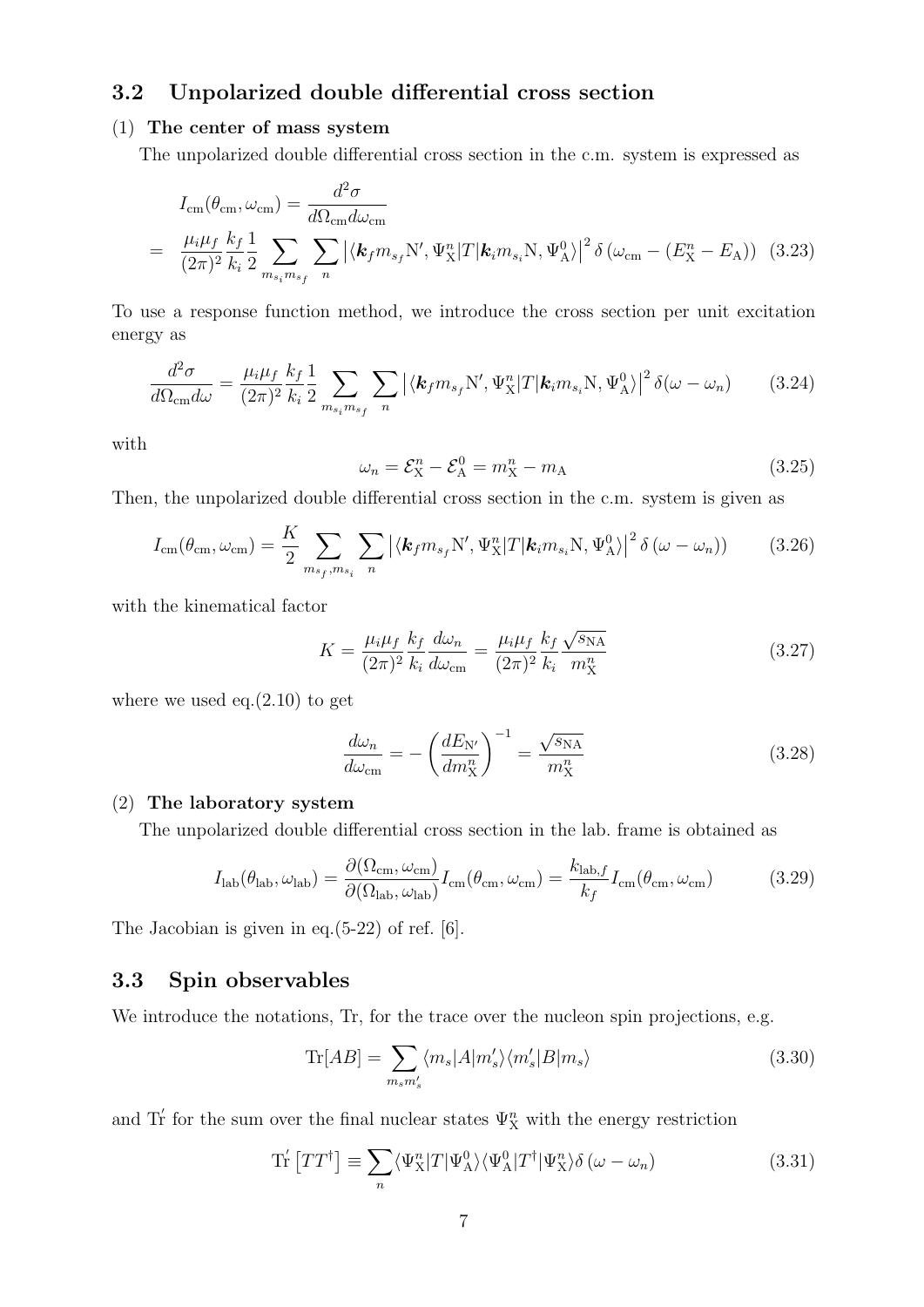#### **3.3.1 Polarization, analyzing power and polarization transfer coefficients**

The polarization  $P_y$ , the analyzing power  $A_y$  and the polarization transfer coefficients  $D_{ij}$ are given by

$$
P_y = \frac{\text{Tr}\text{Tr}[TT^{\dagger}\sigma_{y,0}]}{\text{Tr}\text{Tr}[TT^{\dagger}]}, \quad A_y = \frac{\text{Tr}\text{Tr}[T\sigma_{y,0}T^{\dagger}]}{\text{Tr}\text{Tr}[TT^{\dagger}]}, \quad D_{ij} = \frac{\text{Tr}\text{Tr}[T\sigma_{j,0}T^{\dagger}\sigma_{i,0}]}{\text{Tr}\text{Tr}[TT^{\dagger}]}.
$$
(3.32)

where  $\sigma_{i,0}$  is the Pauli spin matrix in the direction of *i* of the particle 0 (= the incident (exit) nucleon) .

The program CRDW first calculates  $D_{ij}$   $(i, j = x, y, z)$ , and transforms them to  $D_{ij}$   $(i, j = q, n, p)$  by the relations

$$
D_{nn} = D_{yy} \tag{3.33}
$$

$$
\begin{pmatrix}\nD_{qq} & D_{qp} \\
D_{pq} & D_{pp}\n\end{pmatrix} = \begin{pmatrix}\n\cos \theta_p & \sin \theta_p \\
-\sin \theta_p & \cos \theta_p\n\end{pmatrix} \begin{pmatrix}\nD_{xx} & D_{xz} \\
D_{zx} & D_{zz}\n\end{pmatrix} \begin{pmatrix}\n\cos \theta_p & -\sin \theta_p \\
\sin \theta_p & \cos \theta_p\n\end{pmatrix}
$$
\n(3.34)

where  $\theta_p$  is the angle between *p* and *z* directions.

Experimental data of  $D_{ij}$  are usually presented in the lab. system with respect to the  $[S, N, L]$  frame in the initial channel and the  $[S', N', L']$  frame in the final channel. namely,  $D_{NN'}$ ,  $D_{SS'}$ ,  $D_{SL'}$ ,  $D_{LS'}$ ,  $D_{LL'}$ . They are calculated by the relations

$$
D_{NN'} = D_{yy} \tag{3.35}
$$

$$
\begin{pmatrix}\nD_{SS'} & D_{SL'} \\
D_{LS'} & D_{LL'}\n\end{pmatrix} = \begin{pmatrix}\nD_{xx} & D_{xz} \\
D_{zx} & D_{zz}\n\end{pmatrix} \begin{pmatrix}\n\cos(\theta_{\text{lab}} + \Omega) & \sin(\theta_{\text{lab}} + \Omega) \\
-\sin(\theta_{\text{lab}} + \Omega) & \cos(\theta_{\text{lab}} + \Omega)\n\end{pmatrix}
$$
\n(3.36)

where  $\Omega$  is the relativistic spin rotation angle. The present version of CRDW sets  $\Omega = 0$ . (Validity of this approximation is discussed in ref.[4].)

#### **3.3.2 Polarized cross sections**

For physical discussions, we decompose the NA T-matrix into

$$
T = T_0 + T_n \sigma_{n,0} + T_q \sigma_{q,0} + T_p \sigma_{p,0} , \qquad (3.37)
$$

and introduce the polarized cross sections  $I_{\rm cm}D_i$ , which exclusively extract  $T_i$  as

$$
I_{\rm cm}D_0 = \frac{I_{\rm cm}}{4} [1 + D_{nn} + D_{qq} + D_{pp}] = K \text{Tr}'[T_0 T_0^{\dagger}],
$$
  
\n
$$
I_{\rm cm}D_n = \frac{I_{\rm cm}}{4} [1 + D_{nn} - D_{qq} - D_{pp}] = K \text{Tr}'[T_n T_n^{\dagger}],
$$
  
\n
$$
I_{\rm cm}D_q = \frac{I_{\rm cm}}{4} [1 - D_{nn} + D_{qq} - D_{pp}] = K \text{Tr}'[T_q T_q^{\dagger}],
$$
  
\n
$$
I_{\rm cm}D_p = \frac{I_{\rm cm}}{4} [1 - D_{nn} - D_{qq} + D_{pp}] = K \text{Tr}'[T_p T_p^{\dagger}],
$$
\n(3.38)

Note the relation

$$
D_0 + D_n + D_q + D_p = 1 \tag{3.39}
$$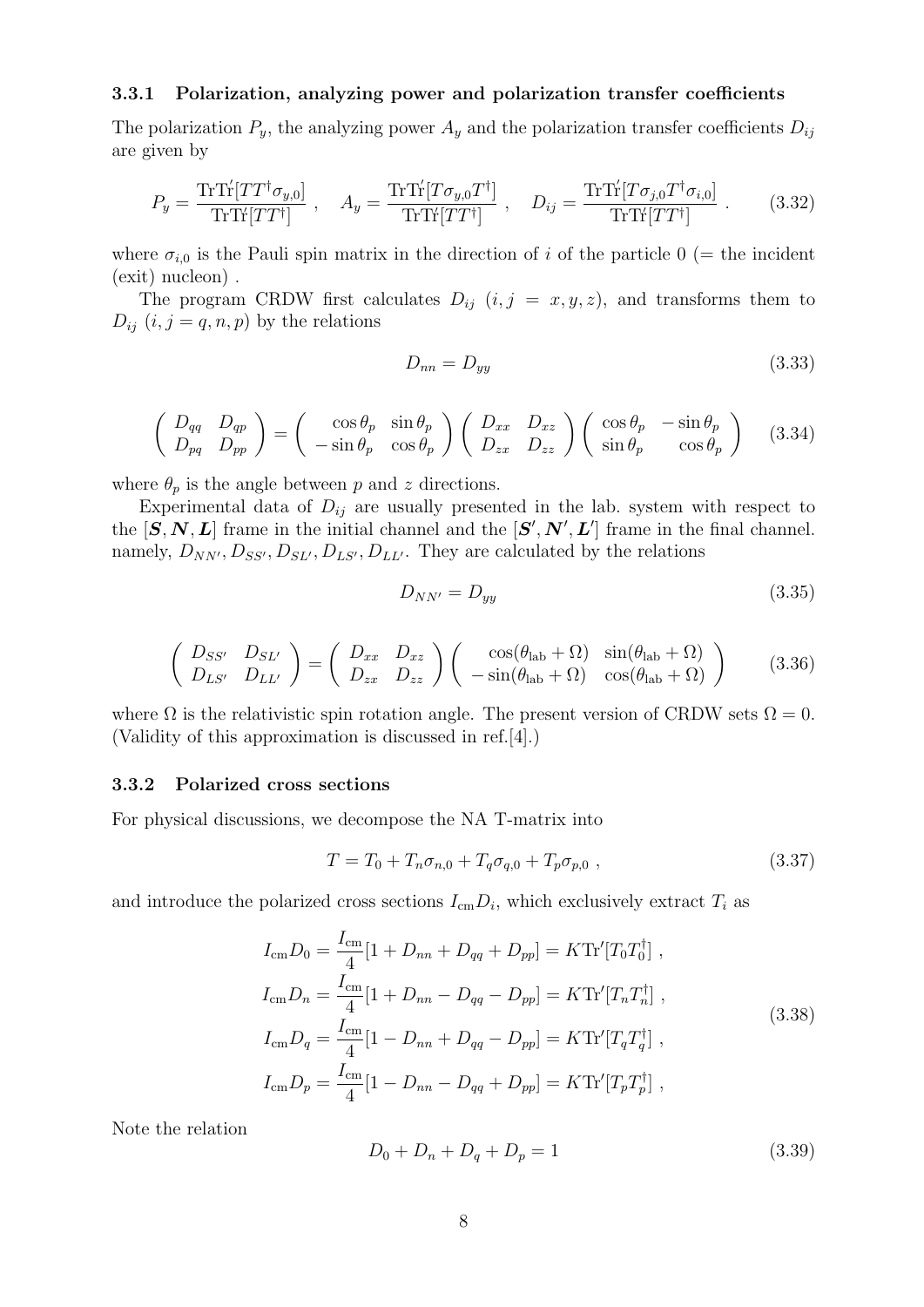## **4 DWIA**

### **4.1 T-matrix in DWIA**

In DWIA the T-matrix of eq.(3.20) is given by

$$
T_{n0}^{fi} = \langle \mathbf{k}_f m_{s_f} N', \Psi_{\mathbf{X}}^n | T^{\text{DWIA}} | \mathbf{k}_i m_{s_i} N, \Psi_{\mathbf{A}}^0 \rangle = \langle \chi_f \Psi_{\mathbf{X}}^n | \sum_k t_k^{(0)} | \Psi_{\mathbf{A}}^0 \chi_i \rangle \tag{4.1}
$$

where  $\chi_i$  and  $\chi_f$  are the distorted waves in the incident and the exit nucleons, respectively. The subscript *i* and *f* represent the sets of the variables  $(k_i m_{s_i} N)$  and  $(k_f m_{s_f} N')$ , respectively.  $t_k^{(0)}$  $k_k^{(0)}$  is the free nucleon-nucleon (NN) t-matrix for the scattering of the incident nucleon with the *k*-th nucleon in the nucleus. It will be generalized to allow the  $\Delta$ excitation or deexcitation.

In the momentum representation, it is written as

$$
T_{n0}^{fi} = \sum_{k} \int \frac{d\boldsymbol{k}'^{3}}{(2\pi)^{3}} \frac{d\boldsymbol{p}_{k}^{3}}{(2\pi)^{3}} \frac{d\boldsymbol{p}_{k}^{3}}{(2\pi)^{3}} \frac{d\boldsymbol{p}_{k}^{3}}{(2\pi)^{3}} \Pi_{j \neq k} \frac{d\boldsymbol{p}_{j}^{3}}{(2\pi)^{3}} (2\pi)^{3} \delta(\boldsymbol{k}' + \boldsymbol{p}_{k}' - \boldsymbol{k} - \boldsymbol{p}_{k})
$$
  
  $\times \tilde{\chi}_{f}^{\dagger}(\boldsymbol{k}') \tilde{\Psi}_{X}^{n\dagger}(\boldsymbol{p}_{1}, \cdots, \boldsymbol{p}_{k}', \cdots) \langle \boldsymbol{k}', \boldsymbol{p}_{k}' | t_{k}^{(0)} | \boldsymbol{k}, \boldsymbol{p}_{k} \rangle_{NA} \tilde{\Psi}_{A}^{0}(\boldsymbol{p}_{1}, \cdots, \boldsymbol{p}_{k}, \cdots) \tilde{\chi}_{i}(\boldsymbol{k}) \tag{4.2}$ 

where  $\langle k', \boldsymbol{p}'_k | t_k^{(0)} \rangle$  $k_k^{(0)}$  **|k**,  $p_k$   $\rangle$ <sub>NA</sub> is the NN t-matrix in the NA c.m. frame.

The NN t-matrix  $\langle{\boldsymbol k'},{\boldsymbol p'}|t_k^{(0)}\rangle$  $k_k^{(0)}$  **|***k*, *p* $\rangle$ <sub>NA</sub> is given by the NN t-matrix in the NN c.m. frame,  $\langle \boldsymbol{\kappa}',-\boldsymbol{\kappa}'|t_k^{(0)}\rangle$  $\binom{0}{k}$  **|***κ*,  $-\kappa$  $\rangle$ <sub>NN</sub>, through the frame transformation as shown in ref. [4]

$$
\langle \mathbf{k}', \mathbf{p}' | t_k^{(0)} | \mathbf{k}, \mathbf{p} \rangle_{\text{NA}} = J(\mathbf{k}', \mathbf{p}', \mathbf{k}, \mathbf{p}) R_{\text{sp}}^{\text{l}}(\mathbf{k}', \mathbf{p}') \langle \mathbf{\kappa}', -\mathbf{\kappa}' | t_k^{(0)} | \mathbf{\kappa}, -\mathbf{\kappa} \rangle_{\text{NN}} R_{\text{sp}}^{\text{r}}(\mathbf{k}, \mathbf{p}) \qquad (4.3)
$$

where  $\kappa(\kappa')$  is the momentum of the incident (exit) nucleon in the NN c.m. frame, and

$$
J(\mathbf{k}', \mathbf{p}', \mathbf{k}, \mathbf{p}) = \sqrt{\frac{E_{\rm N}(\kappa) E_{\rm N_k}(\kappa) E_{\rm N'}(\kappa') E_{\rm N'_k}(\kappa')}{E_{\rm N}(k) E_{\rm N_k}(p) E_{\rm N'}(k') E_{\rm N'_k}(p')}} \tag{4.4}
$$

is the Möller factor, and  $R_{\text{sp}}^{\text{l}}(\bm{k}',\bm{p}')$  and  $R_{\text{sp}}^{\text{r}}(\bm{k},\bm{p})$  are the relativistic spin rotation matrices in the incident and exit channels, respectively, and

$$
E_{\alpha}(k) = \sqrt{m_{\alpha}^2 + k^2} \tag{4.5}
$$

The momenta  $\kappa$  and  $\kappa'$  are calculated from  $k$  and  $p$  ( $k'$  and  $p'$ ) by the Lorentz transformation. The magnitudes  $\kappa$  and  $\kappa'$  are given by

$$
\kappa = \sqrt{\frac{(s_{\rm NN}(\mathbf{k}.\mathbf{p}) - m_{\rm N}^2 - m_{\rm N_k}^2)^2 - 4m_{\rm N}^2 m_{\rm N_k}^2}{4s_{\rm NN}(\mathbf{k}, \mathbf{p})}}
$$
(4.6)

$$
\kappa' = \sqrt{\frac{(s_{NN}(\mathbf{k}', \mathbf{p}') - m_{N'}^2 - m_{N'_k}^2)^2 - 4m_{N'}^2 m_{N'_k}^2}{4s_{NN}(\mathbf{k}', \mathbf{p}')}}
$$
(4.7)

with

*κ*

$$
s_{NN}(\boldsymbol{p}_1, \boldsymbol{p}_2) = (E_{N_1}(p_1) + E_{N_2}(p_2))^2 - (\boldsymbol{p}_1 + \boldsymbol{p}_2)^2
$$
\n(4.8)

The present version of CRDW neglects the relativistic spin rotation effects, thus sets

$$
R_{\rm sp}^{\rm l}(\boldsymbol{k}',\boldsymbol{p}')=1, \qquad R_{\rm sp}^{\rm r}(\boldsymbol{k},\boldsymbol{p})=1 \tag{4.9}
$$

This is supported by numerical estimations at the incident energy below 500MeV (see  $ref.[4]).$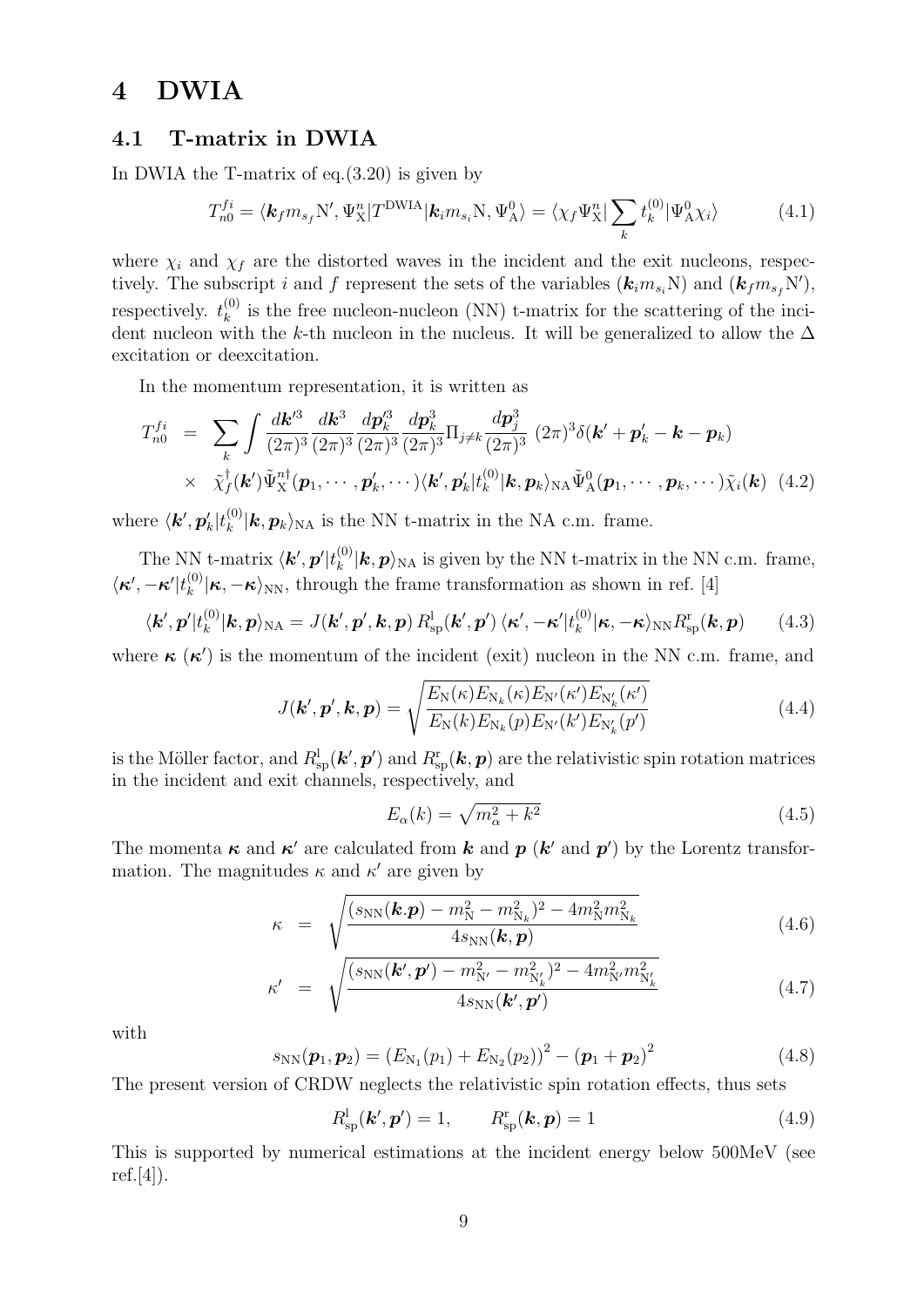### **4.2 NN t-matrix in the NN c.m. frame**

There are various expressions for the free NN t-matrix in the NN c.m. frame. In CRDW we adopt the expression similar to  $KMT<sup>1</sup>$  [9] as

$$
t_{k,\text{NN}}^{(0)}(\kappa',\kappa) \equiv \langle \kappa', -\kappa' | t_k^{(0)} | \kappa, -\kappa \rangle_{\text{NN}} \n= \{A_0 + A_1(\tau_0 \cdot \tau_k)\} \mathbf{1}_0 \mathbf{1}_k \n+ \{B_0 + B_1(\tau_0 \cdot \tau_k)\} (\sigma_0 \cdot \hat{\mathbf{n}}_c) (\sigma_k \cdot \hat{\mathbf{n}}_c) \n+ \{C_0 + C_1(\tau_0 \cdot \tau_k)\} ((\sigma_0 \cdot \hat{\mathbf{n}}_c) \mathbf{1}_k + \mathbf{1}_0 (\sigma_k \cdot \hat{\mathbf{n}}_c)) \n+ \{D_0 + D_1(\tau_0 \cdot \tau_k)\} (\mathbf{q}_c \cdot \mathbf{Q}_c) \{ (\sigma_0 \cdot \hat{\mathbf{q}}_c) (\sigma_k \cdot \hat{\mathbf{Q}}_c) + (\sigma_0 \cdot \hat{\mathbf{Q}}_c) (\sigma_k \cdot \hat{\mathbf{q}}_c) \} \n+ \{E_0 + E_1(\tau_0 \cdot \tau_k)\} (\sigma_0 \cdot \hat{\mathbf{q}}_c) (\sigma_k \cdot \hat{\mathbf{q}}_c) \n+ \{F_0 + F_1(\tau_0 \cdot \tau_k)\} (\sigma_0 \cdot \hat{\mathbf{Q}}_c) (\sigma_k \cdot \hat{\mathbf{Q}}_c)
$$
\n(4.10)

with

$$
\boldsymbol{q}_{\rm c} = \boldsymbol{\kappa}' - \boldsymbol{\kappa}, \quad \boldsymbol{Q}_{\rm c} = \boldsymbol{\kappa}' + \boldsymbol{\kappa}, \quad \hat{\boldsymbol{n}}_{\rm c} = \frac{\boldsymbol{\kappa} \times \boldsymbol{\kappa}'}{|\boldsymbol{\kappa} \times \boldsymbol{\kappa}'|}
$$
(4.11)

The amplitudes  $A_i, B_i, C_i, D_i, E_i, F_i$  are the scalar functions of  $q_c^2, Q_c^2$ , and  $\boldsymbol{q}_c \cdot \boldsymbol{Q}_c$ .

Noting the relations (4.8) and

$$
q_c^2 + Q_c^2 = 2(\kappa'^2 + \kappa^2), \qquad q_c \cdot Q_c = \kappa'^2 - \kappa^2 \tag{4.12}
$$

and defining the incident kinetic energy in the NN lab. frame,  $K_{\text{NN}}^{\text{lab}}$ , by the relation

$$
s_{NN}(\mathbf{k}, \mathbf{p}) = (m_N + m_{N_k})^2 + 2m_{N_k} K_{NN}^{\text{lab}}
$$
\n(4.13)

we may express the amplitudes by the different set of arguments,  $(q_c, Q_c, K_{NN}^{\text{lab}})$ 

$$
A_i = A_i(q_c, Q_c, K_{NN}^{lab}), \quad B_i = B_i(q_c, Q_c, K_{NN}^{lab}), \quad \text{etc.}
$$
 (4.14)

**On-energy shell** From the NN scattering experiments, we can only get the NN t-matrix in the NN c.m. frame on the energy shell, where

$$
\kappa = \kappa', \qquad \boldsymbol{q}_c \cdot \boldsymbol{Q}_c = 0, \qquad q_c^2 + Q_c^2 = 4\kappa^2 \tag{4.15}
$$

Therefore, the on-energy-shell amplitudes can be expressed only by  $q_c$  and  $K_{\text{NN}}^{\text{lab}}$  as

$$
A_i = A_i(q_c, K_{NN}^{lab}), \quad B_i = B_i(q_c, K_{NN}^{lab}), \quad \text{etc.}
$$
 (4.16)

and the *Di*-terms vanish.

In the free NN scattering measurements, these amplitudes are usually presented as the functions of the scattering angle in the NN c.m. frame,  $\theta_{NN}$ , and  $K_{NN}^{\text{lab}}$  as

$$
A_i = A_i(\theta_{NN}; K_{NN}^{\text{lab}}), \quad B_i = B_i(\theta_{NN}; K_{NN}^{\text{lab}}), \quad \text{etc.}
$$
 (4.17)

The expressions (4.16) and (4.17) are related by the equation

$$
q_c = -2\kappa \sin\left(\frac{\theta_{\rm NN}}{2}\right) \tag{4.18}
$$

<sup>&</sup>lt;sup>1</sup>KMT used *A, B, C,*  $\cdots$  for the amplitudes of the scattering matrix *M*, but here we use  $A, B, C, \cdots$ for the amplitudes of the t-matrix.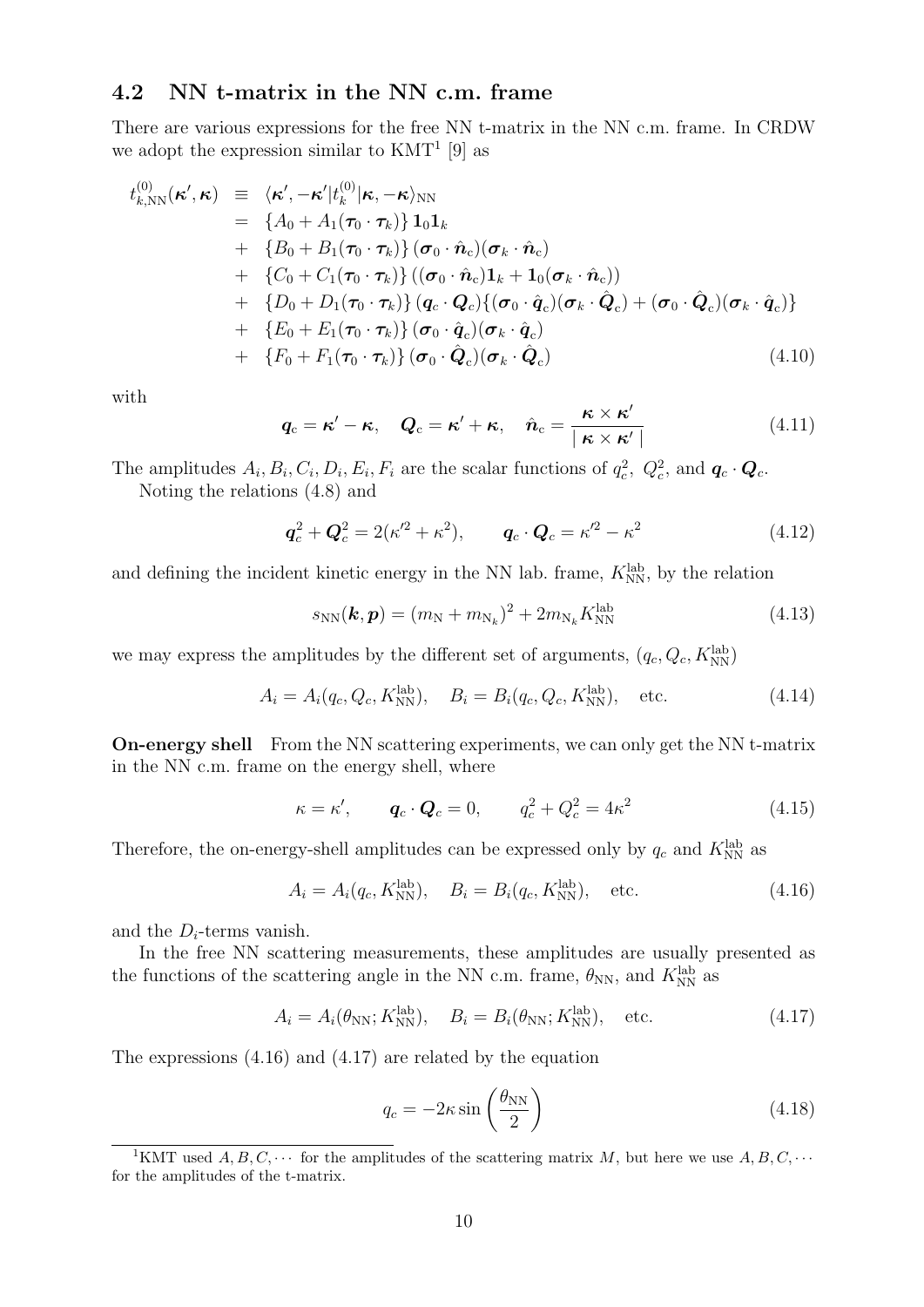## **5 Local potential approximation**

In eq.(4.2), it is very cumbersome to carry out the integration over  $k'$ ,  $k$  and  $p_k$ , on which the NN t-matrix depends. People often approximate the NN t-matrix as an *energy dependent local potential*,  $V_k(\mathbf{r}_0 - \mathbf{r}_k; \bar{K}_{\text{NN}}^{\text{lab}})$ . It means that  $\langle \mathbf{k}', \mathbf{p}'_k | t_k^{(0)} \rangle$  $\binom{[0]}{k}$  *k*,  $p_k$   $\rangle$ <sub>NA</sub> is approximated as the functions only of the momentum transfer

$$
\boldsymbol{q} = \boldsymbol{k}' - \boldsymbol{k} = \boldsymbol{p}_k - \boldsymbol{p}'_k,\tag{5.1}
$$

and a fixed incident kinetic energy of the NN system,  $\bar{K}_{\mathrm{NN}}^{\mathrm{lab}},$  namely

$$
\langle \mathbf{k}', \mathbf{p}'_k | t_k^{(0)} | \mathbf{k}, \mathbf{p}_k \rangle_{\text{NA}} \longrightarrow t_{k,\text{NN/A}}^{(0)}(\mathbf{q}; \bar{K}_{\text{NN}}^{\text{lab}}) \longrightarrow \mathcal{V}_k(\mathbf{r}_0 - \mathbf{r}_k; \bar{K}_{\text{NN}}^{\text{lab}})
$$
(5.2)

For this purpose we introduce following approximations.

#### **5.1 Representative momentum approximation**

In the integrations of eq. (4.2), we replace  $p_k$  in  $\langle k', p'_k | t_k^{(0)} \rangle$  $\binom{10}{k}$  *k*,  $p_k$   $\rangle$ <sub>NA</sub> by a suitably chosen representative momentum  $\tilde{p}$ , which is assumed to be determined by  $k$  and  $k'$ 

$$
p_k \longrightarrow \tilde{p} = \tilde{p}(k, k') \tag{5.3}
$$

thus

$$
\boldsymbol{p}'_k = \boldsymbol{p}_k - \boldsymbol{q} \longrightarrow \tilde{\boldsymbol{p}}' = \tilde{\boldsymbol{p}} - \boldsymbol{q} = \tilde{\boldsymbol{p}}'(\boldsymbol{k}, \boldsymbol{k}')
$$
\n(5.4)

Then the NN t-matrix is approximated by the function only of *k* and *k ′* as

$$
\langle \boldsymbol{k}', \boldsymbol{p}'_k | t_k^{(0)} | \boldsymbol{k}, \boldsymbol{p}_k \rangle_{\text{NA}} \approx \langle \boldsymbol{k}', \tilde{\boldsymbol{p}}' | t_k^{(0)} | \boldsymbol{k}, \tilde{\boldsymbol{p}} \rangle_{\text{NA}} \n= J(\boldsymbol{k}', \tilde{\boldsymbol{p}}', \boldsymbol{k}, \tilde{\boldsymbol{p}}) t_{k,\text{NN}}^{(0)} (\tilde{\boldsymbol{\kappa}}', \tilde{\boldsymbol{\kappa}}) \equiv t_{k,\text{NN/A}}^{(0)} (\boldsymbol{k}', \boldsymbol{k})
$$
\n(5.5)

where  $\tilde{\kappa}$  and  $\tilde{\kappa}'$  are determined by  $\boldsymbol{k}$  and  $\boldsymbol{k}'$ .

We call this approximation *representative momentum approximation*.

#### **5.2 Asymptotic momentum approximation**

The momenta  $\boldsymbol{k}$  and  $\boldsymbol{k}'$  distribute around the asymptotic momenta,  $\boldsymbol{k}_i$  and  $\boldsymbol{k}_f$ , respectively, due to distortion, but their distribution should be narrow for high energy small angle scatterings. Therefore, we may use the *asymptotic momentum approximation* (AMA)

$$
\mathbf{k} \approx \mathbf{k}_i, \quad \mathbf{k}' \approx \mathbf{k}_f \tag{5.6}
$$

for quantities whose dependence on  $k$  and  $k'$  is weak. This is equivalent to use the values, which appears in a plane wave impulse approximation(PWIA).

#### (1) **Incident kinetic energy of the NN system**

Assuming that the energy dependence of the NN t-matrix is weak, we replace the incident energy  $K_{\text{NN}}^{\text{lab}}$  by a representative energy  $\bar{K}_{\text{NN}}^{\text{lab}}$  obtained by AMA

$$
K_{\rm NN}^{\rm lab} \longrightarrow \bar{K}_{\rm NN}^{\rm lab} = \frac{\bar{s}_{\rm NN} - m_{\rm N}^2 - m_{\rm N_k}^2}{2m_{\rm N_k}}\tag{5.7}
$$

with

$$
\bar{s}_{\rm NN} = s_{\rm NN}(\boldsymbol{k}_i, \bar{\boldsymbol{p}}), \qquad \bar{\boldsymbol{p}} = \tilde{\boldsymbol{p}}(\boldsymbol{k}_i, \boldsymbol{k}_f) \tag{5.8}
$$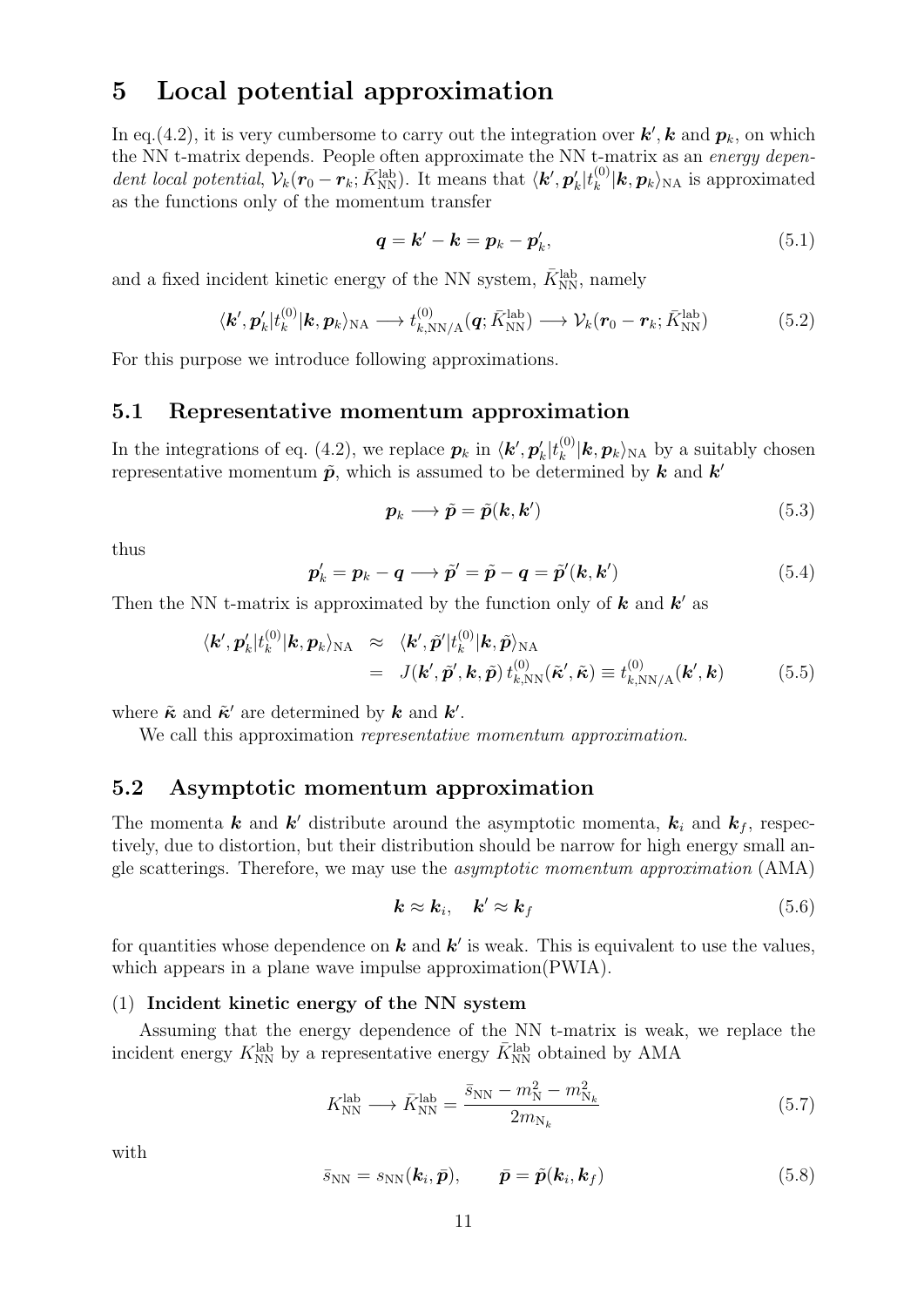Note that the quantities with the bar are not operators but the c-numbers.

#### (2) **Reaction plane**

The reaction plane of the NN scattering fluctuates as  $k$  and  $k'$  do, but its normal  $\hat{n}_c$ should be  $\hat{\boldsymbol{n}}$  in average. Therefore we take the replacement

$$
\hat{n}_c = \frac{\kappa \times \kappa'}{|\kappa \times \kappa'|} = \frac{k \times k'}{|\boldsymbol{k} \times \boldsymbol{k}'|} \longrightarrow \bar{\hat{n}}_c = \hat{n} = \frac{k_i \times k_f}{|\boldsymbol{k}_i \times \boldsymbol{k}_f|}
$$
(5.9)

This is nothing but AMA. Again note that  $\hat{\boldsymbol{n}}$  is not an operator but the constant vector.

#### (3) **M¨oller factor**

We also apply AMA to the Möller factor of eq.  $(4.4)$  as

$$
J(\mathbf{k}', \tilde{\mathbf{p}}', \mathbf{k}, \tilde{\mathbf{p}}) \longrightarrow \bar{J} = J(\mathbf{k}_f, \bar{\mathbf{p}}', \mathbf{k}_i, \bar{\mathbf{p}})
$$
(5.10)

Further using *on-energy shell approximation*  $(\kappa' = \kappa)$ , we get

$$
\bar{J} = \frac{E_{\rm N}(\bar{\kappa}) E_{\rm N_k}(\bar{\kappa})}{\sqrt{E_{\rm N}(k_i) E_{\rm N_k}(\bar{p}) E_{\rm N'}(k_f) E_{\rm N'_k}(\bar{p}')}}
$$
(5.11)

with

$$
\bar{\kappa} = \sqrt{\frac{(\bar{s}_{\rm NN} - m_{\rm N}^2 - m_{\rm N_k}^2)^2 - 4m_{\rm N_0}^2 m_{\rm N_k}^2}{4\bar{s}_{\rm NN}}} \tag{5.12}
$$

#### **5.3 Approximations for the NN t-matrix in the NN c.m. frame**

Next we cosider how to localize the NN t-matrix in the NN c.m. system  $t_{k,NN}^{(0)}(\tilde{\kappa}',\tilde{\kappa})$  in eq. (5.5). For this purpose we utilize the following approximations

(1) We discard the *D*-terms. They are pure off-shell quantities and expected to be small.

(2) For the momentum transfer, we adopt the non-relativistic approximation<sup>2</sup>

$$
q_c = \kappa' - \kappa \approx q = k' - k \tag{5.13}
$$

From these approximations as well as those in sect. 5.1 and 5.2, the NN t-matrix (5.5) is simplified as

$$
t_{k,\text{NN/A}}^{(0)}(\boldsymbol{k}',\boldsymbol{k}) \approx \bar{J} \left[ \{ A_0 + A_1(\boldsymbol{\tau}_0 \cdot \boldsymbol{\tau}_k) \} \mathbf{1}_0 \mathbf{1}_k \right. + \left\{ (B_0 - F_0) + (B_1 - F_1)(\boldsymbol{\tau}_0 \cdot \boldsymbol{\tau}_k) \} (\boldsymbol{\sigma}_0 \cdot \hat{\boldsymbol{n}}) (\boldsymbol{\sigma}_k \cdot \hat{\boldsymbol{n}}) + \left\{ C_0 + C_1(\boldsymbol{\tau}_0 \cdot \boldsymbol{\tau}_k) \right\} ((\boldsymbol{\sigma}_0 \cdot \hat{\boldsymbol{n}}) \mathbf{1}_k + \mathbf{1}_0 (\boldsymbol{\sigma}_k \cdot \hat{\boldsymbol{n}})) + \left\{ E_0 + E_1(\boldsymbol{\tau}_0 \cdot \boldsymbol{\tau}_k) \right\} (\boldsymbol{\sigma}_0 \cdot \hat{\boldsymbol{q}}) (\boldsymbol{\sigma}_k \cdot \hat{\boldsymbol{q}}) + \left\{ F_0 + F_1(\boldsymbol{\tau}_0 \cdot \boldsymbol{\tau}_k) \right\} (\boldsymbol{\sigma}_0 \times \hat{\boldsymbol{q}}) \cdot (\boldsymbol{\sigma}_k \times \hat{\boldsymbol{q}}) \right]
$$
(5.14)

with

$$
A_i = A_i(q, Q_c, \bar{K}_{\text{NN}}^{\text{lab}}), \quad B_i = B_i(q, Q_c, \bar{K}_{\text{NN}}^{\text{lab}}), \quad \text{etc.}
$$
\n
$$
(5.15)
$$

<sup>&</sup>lt;sup>2</sup>As to the direction, this seems to hold very well. Numerical test shows  $\hat{q}_c \cdot \hat{q} > 0.996$  for  $\theta_{cm} \leq 30$ deg and  $K_{\text{lab}} \leq 500$  MeV) with  $\omega < 100$ MeV. As to the magnitudes, the validity depends on the energy transfer, since  $t_{NN} = (E_{N'}(\kappa') - E_{N}(\kappa))^2 - q_c^2 = (E_{N'}(k') - E_{N}(k))^2 - q^2$ .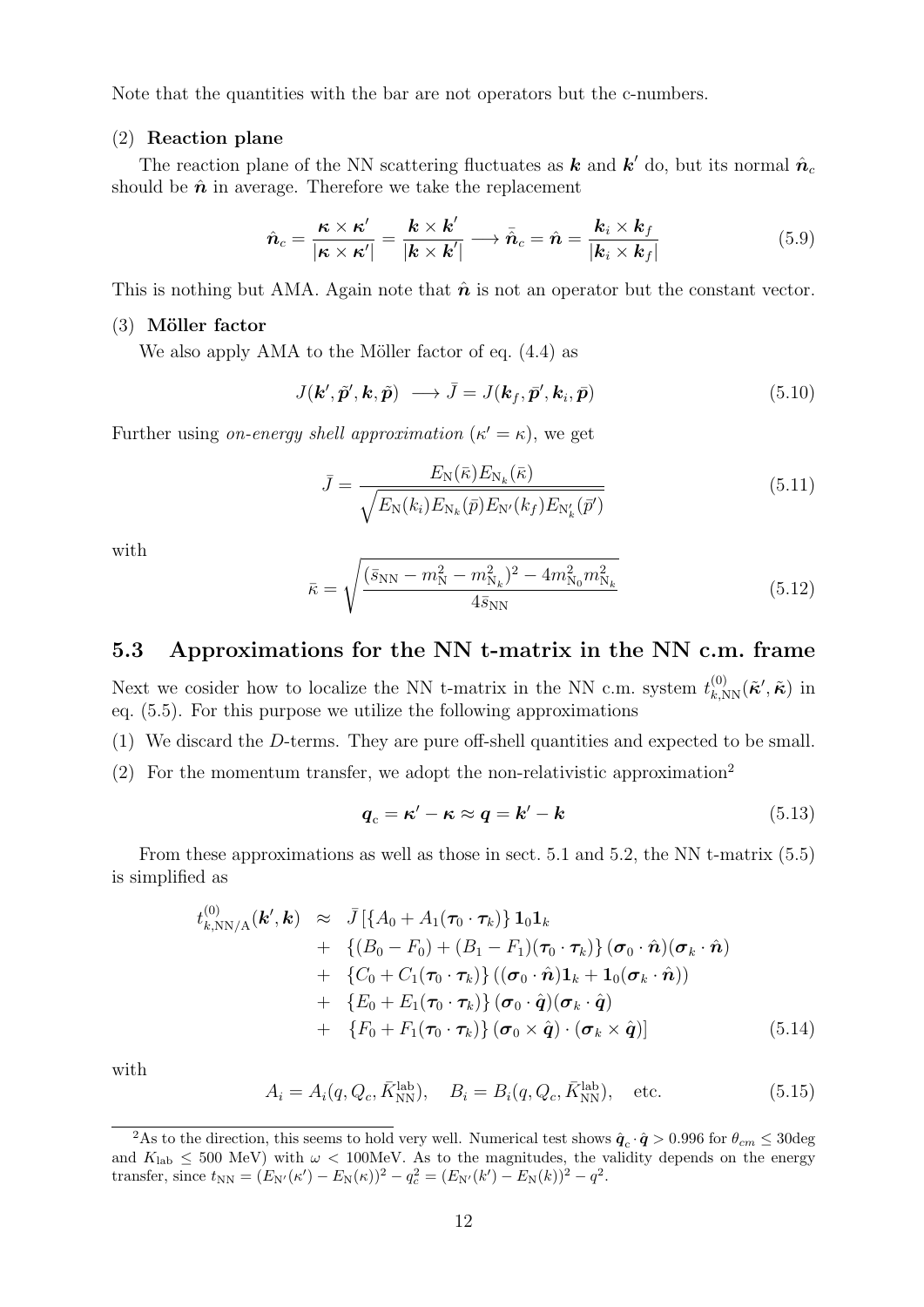where we used the relation and the approximation

$$
(\boldsymbol{\sigma}_0 \cdot \hat{\boldsymbol{Q}}_c)(\boldsymbol{\sigma}_k \cdot \hat{\boldsymbol{Q}}_c) = (\boldsymbol{\sigma}_0 \times \hat{\boldsymbol{q}}_c) \cdot (\boldsymbol{\sigma}_k \times \hat{\boldsymbol{q}}_c) - (\boldsymbol{\sigma}_0 \cdot \hat{\boldsymbol{n}}_c)(\boldsymbol{\sigma}_k \cdot \hat{\boldsymbol{n}}_c) \n\approx (\boldsymbol{\sigma}_0 \times \hat{\boldsymbol{q}}) \cdot (\boldsymbol{\sigma}_k \times \hat{\boldsymbol{q}}) - (\boldsymbol{\sigma}_0 \cdot \hat{\boldsymbol{n}})(\boldsymbol{\sigma}_k \cdot \hat{\boldsymbol{n}})
$$
\n(5.16)

We emphasize that the spin parts only depend on  $\hat{q}$  and the fixed direction  $\hat{n}$  in eq. (5.14)

Remaining tasks are to determine the representative momentum  $\tilde{p}(\boldsymbol{k},\boldsymbol{k}')$  and to remove the  $Q_c$ -dependence of the amplitudes,  $A_i, B_i$ , etc. CRDW provides the two prescriptions:

- (1) Optimal factorization prescription [4]
- (2) Love-Franey prescription [7]

#### **5.4 Optimal factorization prescription**

The one is the optimal factorization prescription, in which the representative momentum  $\tilde{p}$  is taken to be

$$
\tilde{\boldsymbol{p}} = \tilde{\boldsymbol{p}}(\boldsymbol{k}, \boldsymbol{k}') = \left(\frac{1}{2} - \eta\right) \boldsymbol{q} - \frac{\boldsymbol{k} + \boldsymbol{k}'}{2A} \tag{5.17}
$$

The parameter  $\eta$  is determined by the on-energy-shell condition

$$
E_{N_0}(k) + E_{N_k}(\tilde{p}) = E_{N'_0}(k') + E_{N'_k}(\tilde{p}') \tag{5.18}
$$

We further apply ANA on  $\eta$  to make it a fixed c-number

$$
\eta \approx \bar{\eta} = -\left(\frac{\bar{k}_a \cdot \mathbf{q}_{\rm cm}}{A q_{\rm cm}^2} + \frac{m_{\rm N'}^2 - m_{\rm N}^2}{2 \bar{t}_{\rm NN}}\right) \n+ \frac{\omega_{\rm cm}}{q_{\rm cm}} \sqrt{\frac{1}{4} - \frac{1}{\bar{t}_{\rm NN}} \left(\frac{m_{\rm N'_k}^2 + m_{\rm N_k}^2}{2} + \frac{\bar{k}_a^2}{A^2} - \left(\frac{\bar{k}_a \cdot \mathbf{q}_{\rm cm}}{A q_{\rm cm}}\right)^2 - \frac{1}{\bar{t}_{\rm NN}} \left(\frac{m_{\rm N'}^2 - m_{\rm N}^2}{2}\right)^2\right)}
$$
(5.19)

with

$$
\bar{k}_a = \frac{k_i + k_f}{2}, \qquad \bar{t}_{\rm NN} = \omega_{\rm cm}^2 - q_{\rm cm}^2 = t_{\rm NA}
$$
 (5.20)

Using  $\bar{\eta}$ , we calculate  $\bar{\mathbf{p}}$  and  $\bar{\mathbf{p}}'$ , and then  $\bar{K}_{\text{NN}}^{\text{lab}}$  and  $\bar{J} = J_{\text{opt}}$  by (5.7) and (5.11). Due to the on-energy shell condition and the approximation  $(5.13)$ , we get the amplitudes  $A_i, B_i$ , etc. as

$$
A_i = A_i(q; \bar{K}_{\text{NN}}^{\text{lab}}) \approx A_i(q_c; \bar{K}_{\text{NN}}^{\text{lab}}) \longleftarrow A_i(\theta_{\text{NN}}; \bar{K}_{\text{NN}}^{\text{lab}}), \text{ etc.}
$$
 (5.21)

Finally we get

$$
t_{k,\text{NN/A}}^{(0)}(\boldsymbol{k}',\boldsymbol{k}) \approx t_{k,\text{NN/A}}^{\text{opt}}(\boldsymbol{q};\bar{K}_{\text{NN}}^{\text{lab}})
$$
  
\n
$$
= J_{\text{opt}}\left[\left\{A_0(q;\bar{K}_{\text{NN}}^{\text{lab}}) + A_1(q;\bar{K}_{\text{NN}}^{\text{lab}})(\boldsymbol{\tau}_0 \cdot \boldsymbol{\tau}_k)\right\} \mathbf{1}_0 \mathbf{1}_k + \left\{(B_0(q;\bar{K}_{\text{NN}}^{\text{lab}}) - F_0(q;\bar{K}_{\text{NN}}^{\text{lab}})) + (B_1(q;\bar{K}_{\text{NN}}^{\text{lab}}) - F_1(q;\bar{K}_{\text{NN}}^{\text{lab}})(\boldsymbol{\tau}_0 \cdot \boldsymbol{\tau}_k)\right\} (\boldsymbol{\sigma}_0 \cdot \hat{\boldsymbol{n}})(\boldsymbol{\sigma}_k \cdot \hat{\boldsymbol{n}})
$$
  
\n+ 
$$
\left\{C_0(q;\bar{K}_{\text{NN}}^{\text{lab}}) + C_1(q;\bar{K}_{\text{NN}}^{\text{lab}})(\boldsymbol{\tau}_0 \cdot \boldsymbol{\tau}_k)\right\} ((\boldsymbol{\sigma}_0 \cdot \hat{\boldsymbol{n}}) \mathbf{1}_k + \mathbf{1}_0(\boldsymbol{\sigma}_k \cdot \hat{\boldsymbol{n}}))
$$
  
\n+ 
$$
\left\{E_0(q;\bar{K}_{\text{NN}}^{\text{lab}}) + E_1(q;\bar{K}_{\text{NN}}^{\text{lab}})(\boldsymbol{\tau}_0 \cdot \boldsymbol{\tau}_k)\right\} (\boldsymbol{\sigma}_0 \cdot \hat{\boldsymbol{q}})(\boldsymbol{\sigma}_k \cdot \hat{\boldsymbol{q}})
$$
  
\n+ 
$$
\left\{F_0(q;\bar{K}_{\text{NN}}^{\text{lab}}) + F_1(q;\bar{K}_{\text{NN}}^{\text{lab}})(\boldsymbol{\tau}_0 \cdot \boldsymbol{\tau}_k)\right\} (\boldsymbol{\sigma}_0 \times \hat{\boldsymbol{q}}) \cdot (\boldsymbol{\sigma}_k \times \hat{\boldsymbol{q}})] \tag{5.22}
$$

which only depends on  $\boldsymbol{q}$  and  $\bar{K}_{\mathrm{NN}}^{\mathrm{lab}}$ 

We must note that the on-energy shell condition requires  $\theta_{NN} \leq \pi$ , thus

$$
q \leq 2\overline{\kappa} = \sqrt{2m_{\rm N}\bar{K}_{\rm NN}^{\rm lab}}\tag{5.23}
$$

due to eq.(4.18). This could be violated at large angle scatterings.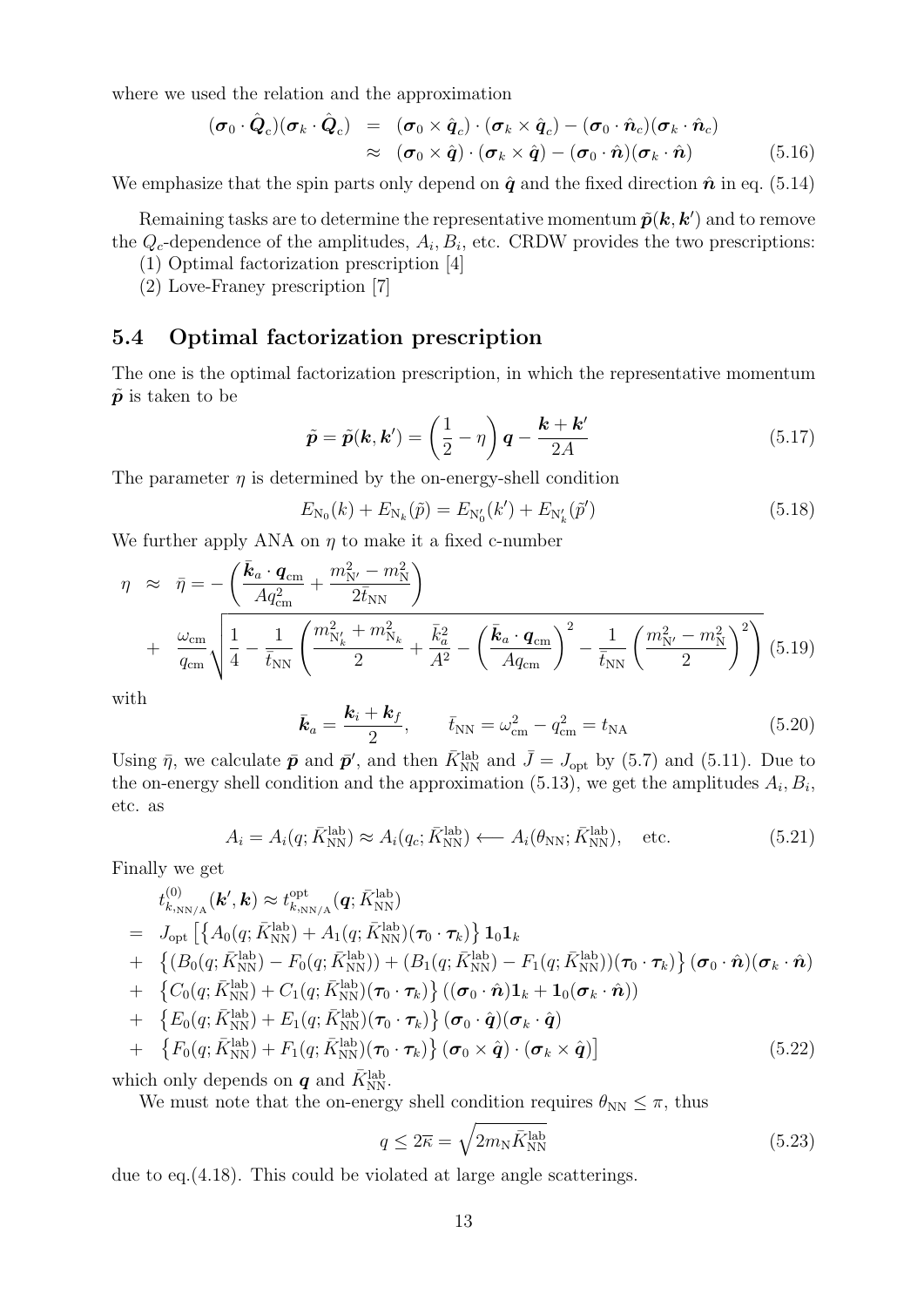## **5.5 Love-Franey prescription**

The other is the Love-Franey's prescription [7], [8].

#### **5.5.1 Free NN t-matrix**

They proposed a phenomenological free NN t-matrix, which works for the off-energy shell, and is made to reproduce the on-energy shell data. It has the form of

$$
t_{k,\text{NN}}^{(0)}(\kappa',\kappa) \approx t_{k,\text{NN}}^{\text{LF}}(\kappa',\kappa)
$$
  
\n
$$
= \left[\tilde{V}_{\text{SO}}^{\text{C}}(q_{\text{c}}) - \tilde{V}_{\text{SO}}^{\text{C}}(Q_{\text{c}})\right] P_{S=0} P_{T=0} + \left[\tilde{V}_{\text{SE}}^{\text{C}}(q_{\text{c}}) + \tilde{V}_{\text{SE}}^{\text{C}}(Q_{\text{c}})\right] P_{S=0} P_{T=1}
$$
  
\n
$$
+ \left[\tilde{V}_{\text{TO}}^{\text{C}}(q_{\text{c}}) - \tilde{V}_{\text{TO}}^{\text{C}}(Q_{\text{c}})\right] P_{S=1} P_{T=1} + \left[\tilde{V}_{\text{TE}}^{\text{C}}(q_{\text{c}}) + \tilde{V}_{\text{TE}}^{\text{C}}(Q_{\text{c}})\right] P_{S=1} P_{T=0}
$$
  
\n
$$
+ \frac{i}{4} \left[Q_{\text{c}} \tilde{V}^{\text{LSO}}(q_{\text{c}}) + q_{\text{c}} \tilde{V}^{\text{LSO}}(Q_{\text{c}})\right] ((\sigma_{0} + \sigma_{k}) \cdot \hat{n}_{\text{c}}) P_{T=1}
$$
  
\n
$$
- \left[\tilde{V}^{\text{TNO}}(q_{\text{c}}) S_{0k}(\hat{q}_{\text{c}}) - \tilde{V}^{\text{TNO}}(Q_{\text{c}}) S_{0k}(\hat{Q}_{\text{c}})\right] P_{T=1}
$$
  
\n
$$
- \left[\tilde{V}^{\text{TNE}}(q_{\text{c}}) S_{0k}(\hat{q}_{\text{c}}) + \tilde{V}^{\text{TNE}}(Q_{\text{c}}) S_{0k}(\hat{Q}_{\text{c}})\right] P_{T=0}
$$
  
\n(5.24)

with

$$
\tilde{V}_{S/T\,\Pi}^{\text{C}}(\lambda) = 4\pi \sum_{i}^{N_C} \frac{V_{S/T\,\Pi,i}^{\text{C}}(R_i^{\text{C}})^3}{1 + (\lambda R_i^{\text{C}})^2}
$$
\n(5.25)

$$
\tilde{V}^{\text{LSII}}(\lambda) = 8\pi \sum_{i}^{N_{LS}} \frac{V_i^{\text{LS},\text{II}} \lambda(R_i^{\text{LS}})^5}{[1 + (\lambda R_i^{\text{LS}})^2]^2}, \qquad \tilde{V}^{\text{TNII}}(\lambda) = 32\pi \sum_{i}^{N_{TN}} \frac{V_i^{\text{TN},\text{II}} \lambda^2(R_i^{\text{TN}})^7}{[1 + (\lambda R_i^{\text{TN}})^2]^3}
$$
(5.26)

where  $\Pi = O(DD)$  or  $E(VEN)$ ,  $\lambda = q_c$  or  $Q_c$ , and  $R_i^{\alpha}$  ( $\alpha = C, LS, TN$ ) are the range parameters, and  $N^{\alpha}$  ( $\alpha = \text{C, LS, TN}$ ) are the number of terms with different ranges, and the projection operators are defined as

$$
P_{S=0} = \frac{1 - \sigma_0 \cdot \sigma_k}{4}, \qquad P_{S=1} = \frac{3 + \sigma_0 \cdot \sigma_k}{4}
$$
 (5.27)

and similarly for  $P_{T=0}$  and  $P_{T=1}$ . The tensor operator is defined as

$$
S_{0k}(\hat{\boldsymbol{q}}) = 3(\boldsymbol{\sigma}_0 \cdot \hat{\boldsymbol{q}})(\boldsymbol{\sigma}_k \cdot \hat{\boldsymbol{q}}) - (\boldsymbol{\sigma}_0 \cdot \boldsymbol{\sigma}_k)
$$
(5.28)

Rewriting eq. (5.24) into the form of eq. (4.10), we get the amplitudes [5] as

$$
A_0 = \frac{1}{16} \left[ \left( \tilde{V}_{SO}^{C}(q_c) - \tilde{V}_{SO}^{C}(Q_c) \right) + 3 \left( \tilde{V}_{SE}^{C}(q_c) + \tilde{V}_{SE}^{C}(Q_c) \right) \right. \\ \left. + 9 \left( \tilde{V}_{TO}^{C}(q_c) - \tilde{V}_{TO}^{C}(Q_c) \right) + 3 \left( \tilde{V}_{TE}^{C}(q_c) + \tilde{V}_{TE}^{C}(Q_c) \right) \right] \tag{5.29}
$$
\n
$$
A_1 = \frac{1}{16} \left[ - \left( \tilde{V}_{SO}^{C}(q_c) - \tilde{V}_{SO}^{C}(Q_c) \right) + \left( \tilde{V}_{SE}^{C}(q_c) + \tilde{V}_{SE}^{C}(Q_c) \right) \right] \tag{5.29}
$$

+ 
$$
3\left(\tilde{V}_{\text{TO}}^{\text{C}}(q_c) - \tilde{V}_{\text{TO}}^{\text{C}}(Q_c)\right) - 3\left(\tilde{V}_{\text{TE}}^{\text{C}}(q_c) + \tilde{V}_{\text{TE}}^{\text{C}}(Q_c)\right)
$$
 (5.30)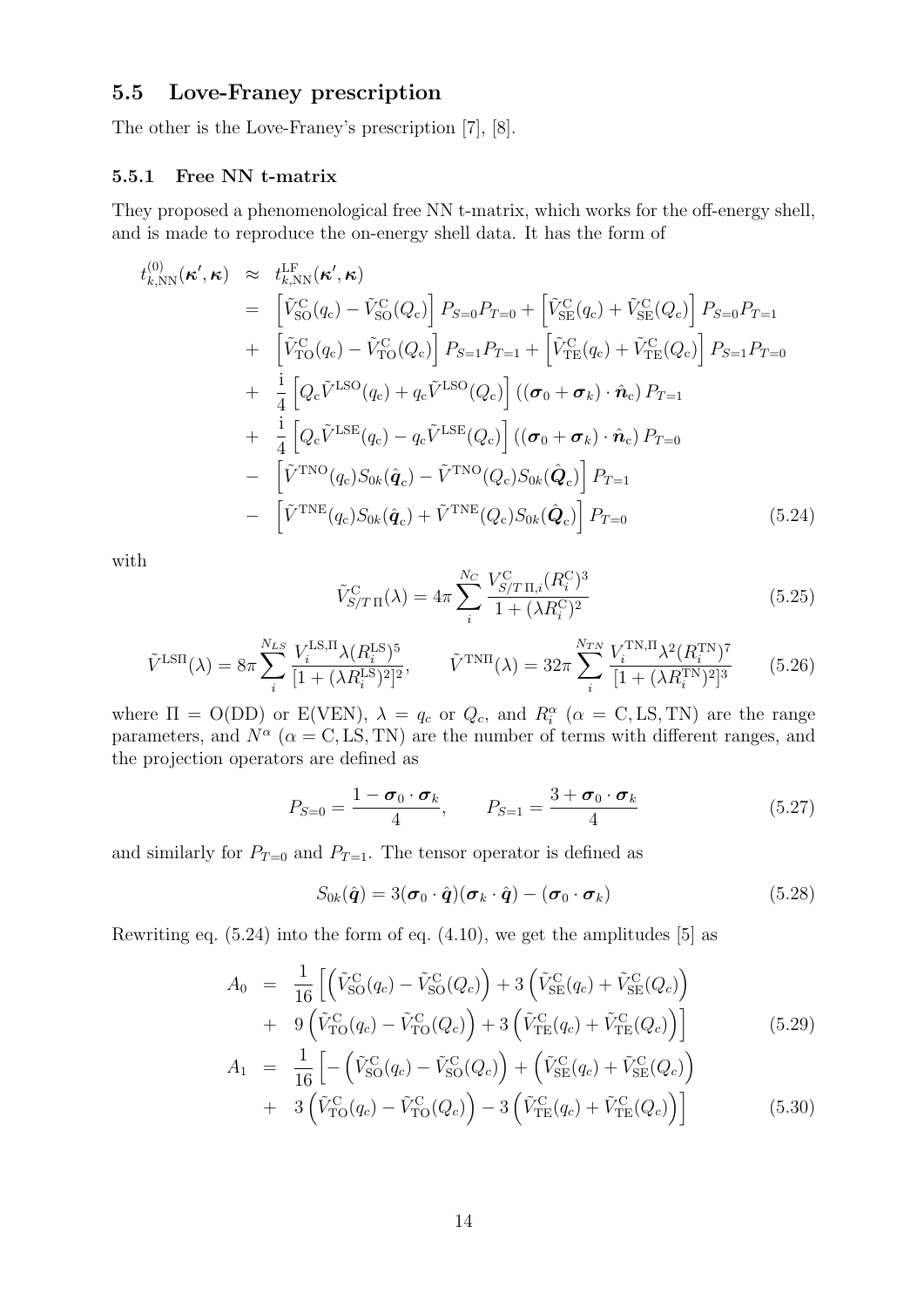$$
B_0 = \frac{1}{16} \left[ -\left(\tilde{V}_{\text{SO}}^{\text{C}}(q_c) - \tilde{V}_{\text{SO}}^{\text{C}}(Q_c)\right) - 3\left(\tilde{V}_{\text{SE}}^{\text{C}}(q_c) + \tilde{V}_{\text{SE}}^{\text{C}}(Q_c)\right) \right] + 3\left(\tilde{V}_{\text{TO}}^{\text{C}}(q_c) - \tilde{V}_{\text{TO}}^{\text{C}}(Q_c)\right) + \left(\tilde{V}_{\text{TE}}^{\text{C}}(q_c) + \tilde{V}_{\text{TE}}^{\text{C}}(Q_c)\right) + 4\left(3\tilde{V}^{\text{TNO}}(q_c) + \tilde{V}^{\text{TNE}}(q_c) - 3\tilde{V}^{\text{TNO}}(Q_c) + \tilde{V}^{\text{TNE}}(Q_c)\right) B = \frac{1}{2} \left[ \left[\tilde{V}_{\text{CC}}^{\text{C}}(q_c) - \tilde{V}_{\text{CC}}^{\text{C}}(Q_c)\right] - \left[\tilde{V}_{\text{CC}}^{\text{C}}(q_c) + \tilde{V}_{\text{CC}}^{\text{C}}(l_c)\right] \right]
$$
(5.31)

$$
B_1 = \frac{1}{16} \left[ \left[ \tilde{V}_{\text{SO}}^{\text{C}}(q_c) - \tilde{V}_{\text{SO}}^{\text{C}}(Q_c) \right] - \left[ \tilde{V}_{\text{SE}}^{\text{C}}(q) + \tilde{V}_{\text{SE}}^{\text{C}}(k_i) \right] + \left[ \tilde{V}_{\text{TO}}^{\text{C}}(q_c) - \tilde{V}_{\text{TO}}^{\text{C}}(Q_c) \right] - \left[ \tilde{V}_{\text{TE}}^{\text{C}}(q_c) + \tilde{V}_{\text{TE}}^{\text{C}}(Q_c) \right] + 4 \left( \tilde{V}_{\text{TNO}}^{\text{TNO}}(q_c) - \tilde{V}_{\text{TNC}}^{\text{TNO}}(q_c) - \tilde{V}_{\text{TNO}}^{\text{TNO}}(Q_c) - \tilde{V}_{\text{TNC}}^{\text{TNO}}(Q_c) \right)
$$
\n(5.32)

$$
C_0 = \frac{1}{16} \left[ 3 \left( Q_c \tilde{V}^{\text{LSO}}(q_c) + q_c \tilde{V}^{\text{LSO}}(Q_c) \right) + \left( Q_c \tilde{V}^{\text{LSE}}(q_c) - q_c \tilde{V}^{\text{LSE}}(Q_c) \right) \right] (5.33)
$$

$$
C_1 = \frac{1}{16} \left[ \left( Q_c \tilde{V}^{\text{LSO}}(q_c) + q_c \tilde{V}^{\text{LSO}}(Q_c) \right) - \left( Q_c \tilde{V}^{\text{LSE}}(q_c) - q_c \tilde{V}^{\text{LSE}}(Q_c) \right) \right]
$$
(5.34)

$$
E_0 = B_0 - \frac{3}{4} \left[ 3\tilde{V}^{\text{TNO}}(q_c) + \tilde{V}^{\text{TNE}}(q_c) \right]
$$
\n(5.35)

$$
E_1 = B_1 - \frac{3}{4} \left[ \tilde{V}^{\text{TNO}}(q_c) - \tilde{V}^{\text{TNE}}(q_c) \right]
$$
\n
$$
(5.36)
$$

$$
F_0 = B_0 + \frac{3}{4} \left[ 3\tilde{V}^{\text{TNO}}(Q_c) - \tilde{V}^{\text{TNE}}(Q_c) \right]
$$
\n(5.37)

$$
F_1 = B_1 + \frac{3}{4} \left[ \tilde{V}^{\text{TNO}}(Q_c) + \tilde{V}^{\text{TNE}}(Q_c) \right]
$$
\n
$$
(5.38)
$$

#### **5.5.2 NN t-matrix in the NA frame**

This method takes the representative momentum as

$$
\bar{p} = \tilde{p} = -\frac{k_i}{A} \tag{5.39}
$$

which means neglect of the Fermi motion. Neglecting the nucleon mass difference, we get  $\bar{K}_{\mathrm{NN}}^{\mathrm{lab}}$  by eq. (5.7) with

$$
\bar{s}_{NN} = (E_N(k_i) + E_N(k_i/A))^2 - (k_i - k_i/A)^2
$$
\n(5.40)

The Möller factor is fixed to the value for the elastic forward scattering ( $q = 0$ ,  $\omega_{\rm cm} =$  $(0, \bar{p} = \bar{p}$ <sup>'</sup> $))$  as<sup>3</sup>

$$
\bar{J} = J_{\rm LF} = \frac{E_{\rm N}^2(\bar{\kappa})}{E_{\rm N}(k_i)E_{\rm N}(k_i/A)}
$$
(5.41)

by use of eqs.  $(5.11)$  and  $(5.12)$ 

To remove *Q<sup>c</sup>* dependence from the amplitudes, this method uses the *pseudo-potential* approximation for the exchange terms, in which they are represented by the  $\delta$ -type potentials in the coordinate space. This means that *Q<sup>c</sup>* is replaced by a certain constant, which is chosen to be the value of the elastic forward scattering ( $q = 0, \omega_c = 0$ ) in AMA

$$
Q_c = |\boldsymbol{\kappa} + \boldsymbol{\kappa}'| \longrightarrow \bar{Q}_c = 2\bar{\kappa}
$$
\n(5.42)

Further they take the infinite target mass limit  $(m_A \to \infty)$  and the non-relativistic approximations, then get

$$
Q_c \longrightarrow \bar{Q}_c = k_i \tag{5.43}
$$

<sup>&</sup>lt;sup>3</sup>In refs. [7] and [5], the notations  $\epsilon_{\text{cm}} = E_N(\bar{\kappa})$ ,  $\epsilon_i = E_N(k_i)$ ,  $\epsilon_t = E_N(k_i/A)$  are used.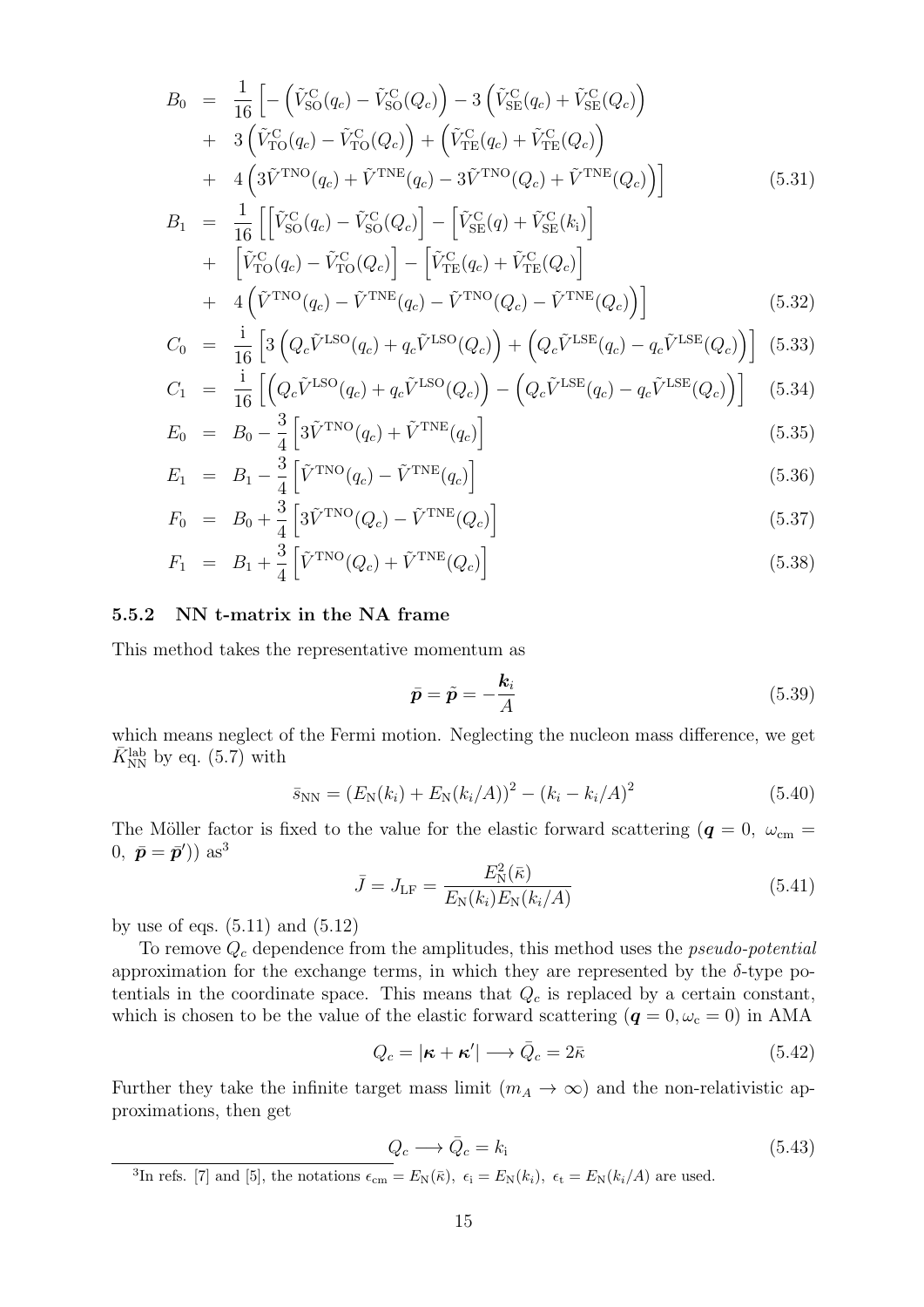From these approximations, the amplitudes  $A_i, \cdots$  are given by the functions only of *q* as

$$
A_i = A_i(q_c, Q_c; K_{\text{NN}}^{\text{lab}}) \approx A_i(q, k_i; \bar{K}_{\text{NN}}^{\text{lab}}) = A_i(q; \bar{K}_{\text{NN}}^{\text{lab}}), \text{ etc.}
$$
 (5.44)

At the end, the NN t matrix in the NA c.m. system (5.14) is given in the form of

$$
t_{k,\text{NN/A}}^{(0)}(\boldsymbol{k}',\boldsymbol{k}) \approx t_{k,\text{NN/A}}^{\text{LF}}(\boldsymbol{q};\bar{K}_{\text{NN}}^{\text{lab}}) = J_{\text{LF}}t_{k,\text{NN}}^{\text{LF}}(\boldsymbol{q};\bar{K}_{\text{NN}}^{\text{lab}})
$$
  
\n
$$
= J_{\text{LF}}\left[\left\{A_{0}(q;\bar{K}_{\text{NN}}^{\text{lab}}) + A_{1}(q;\bar{K}_{\text{NN}}^{\text{lab}})\boldsymbol{\tau}_{0} \cdot \boldsymbol{\tau}_{k}\right\}\mathbf{1}_{0}\mathbf{1}_{k} + \left\{(B_{0}(q;\bar{K}_{\text{NN}}^{\text{lab}}) - F_{0}(q;\bar{K}_{\text{NN}}^{\text{lab}})) + (B_{1}(q;\bar{K}_{\text{NN}}^{\text{lab}}) - F_{1}(q;\bar{K}_{\text{NN}}^{\text{lab}}))\boldsymbol{\tau}_{0} \cdot \boldsymbol{\tau}_{k}\right\}(\boldsymbol{\sigma}_{0} \cdot \hat{\boldsymbol{n}})(\boldsymbol{\sigma}_{k} \cdot \hat{\boldsymbol{n}})
$$
  
\n+ 
$$
\left\{C_{0}(q;\bar{K}_{\text{NN}}^{\text{lab}}) + C_{1}(q;\bar{K}_{\text{NN}}^{\text{lab}})\boldsymbol{\tau}_{0} \cdot \boldsymbol{\tau}_{k}\right\}((\boldsymbol{\sigma}_{0} \cdot \hat{\boldsymbol{n}})\mathbf{1}_{k} + \mathbf{1}_{0}(\boldsymbol{\sigma}_{k} \cdot \hat{\boldsymbol{n}}))
$$
  
\n+ 
$$
\left\{E_{0}(q;\bar{K}_{\text{NN}}^{\text{lab}}) + E_{1}(q;\bar{K}_{\text{NN}}^{\text{lab}})\boldsymbol{\tau}_{0} \cdot \boldsymbol{\tau}_{k}\right\}(\boldsymbol{\sigma}_{0} \cdot \hat{\boldsymbol{q}})(\boldsymbol{\sigma}_{k} \cdot \hat{\boldsymbol{q}})
$$
  
\n+ 
$$
\left\{F_{0}(q;\bar{K}_{\text{NN}}^{\text{lab}}) + F_{1}(q;\bar{K}_{\text{NN}}^{\text{lab}})\boldsymbol{\tau}_{0} \cdot \boldsymbol{\tau}_{k}\right\}(\boldsymbol{\sigma}_{0} \times \hat{\boldsymbol{q}}) \cdot (\boldsymbol{\sigma}_{k} \times \hat{\boldsymbol{q}})\right]
$$
(5.45)

with

$$
A_0(q; \bar{K}_{\text{NN}}^{\text{lab}}) = \frac{1}{16} \left[ \left( \tilde{V}_{\text{SO}}^{\text{C}}(q) - \tilde{V}_{\text{SO}}^{\text{C}}(k_i) \right) + 3 \left( \tilde{V}_{\text{SE}}^{\text{C}}(q) + \tilde{V}_{\text{SE}}^{\text{C}}(k_i) \right) + 9 \left( \tilde{V}_{\text{TO}}^{\text{C}}(q) - \tilde{V}_{\text{TO}}^{\text{C}}(k_i) \right) + 3 \left( \tilde{V}_{\text{TE}}^{\text{C}}(q) + \tilde{V}_{\text{TE}}^{\text{C}}(k_i) \right) \right]
$$
(5.46)

$$
A_1(q; \bar{K}_{\text{NN}}^{\text{lab}}) = \frac{1}{16} \left[ -\left(\tilde{V}_{\text{SO}}^{\text{C}}(q) - \tilde{V}_{\text{SO}}^{\text{C}}(k_1)\right) + \left(\tilde{V}_{\text{SE}}^{\text{C}}(q) + \tilde{V}_{\text{SE}}^{\text{C}}(k_1)\right) + 3\left(\tilde{V}_{\text{TO}}^{\text{C}}(q) - \tilde{V}_{\text{TO}}^{\text{C}}(k_1)\right) - 3\left(\tilde{V}_{\text{TE}}^{\text{C}}(q) + \tilde{V}_{\text{TE}}^{\text{C}}(k_1)\right) \right]
$$
(5.47)

$$
B_0(q; \bar{K}_{\text{NN}}^{\text{lab}}) = \frac{1}{16} \left[ -\left(\tilde{V}_{\text{SO}}^{\text{C}}(q) - \tilde{V}_{\text{SO}}^{\text{C}}(k_i)\right) - 3\left(\tilde{V}_{\text{SE}}^{\text{C}}(q) + \tilde{V}_{\text{SE}}^{\text{C}}(k_i)\right) + 3\left(\tilde{V}_{\text{TO}}^{\text{C}}(q) - \tilde{V}_{\text{TO}}^{\text{C}}(k_i)\right) + \left(\tilde{V}_{\text{TE}}^{\text{C}}(q) + \tilde{V}_{\text{TE}}^{\text{C}}(k_i)\right) + 4\left(3\tilde{V}^{\text{TNO}}(q) + \tilde{V}^{\text{TNE}}(q) - 3\tilde{V}^{\text{TNO}}(k_i) + \tilde{V}^{\text{TNE}}(k_i)\right) \right]
$$
(5.48)

$$
B_{1}(q; \bar{K}_{\text{NN}}^{\text{lab}}) = \frac{1}{16} \left[ \left[ \tilde{V}_{\text{SO}}^{\text{C}}(q) - \tilde{V}_{\text{SO}}^{\text{C}}(k_{i}) \right] - \left[ \tilde{V}_{\text{SE}}^{\text{C}}(q) + \tilde{V}_{\text{SE}}^{\text{C}}(k_{i}) \right] + \left[ \tilde{V}_{\text{TO}}^{\text{C}}(q) - \tilde{V}_{\text{TO}}^{\text{C}}(k_{i}) \right] - \left[ \tilde{V}_{\text{TE}}^{\text{C}}(q) + \tilde{V}_{\text{TE}}^{\text{C}}(k_{i}) \right] + 4 \left( \tilde{V}_{\text{TNO}}^{\text{TNO}}(q) - \tilde{V}_{\text{TNE}}^{\text{TNE}}(q) - \tilde{V}_{\text{TNO}}^{\text{TNO}}(k_{i}) - \tilde{V}_{\text{TNE}}^{\text{TNE}}(k_{i}) \right)
$$
\n(5.49)

$$
C_0(q; \bar{K}_{\text{NN}}^{\text{lab}}) = \frac{1}{16} \left[ 3 \left( k_i \tilde{V}^{\text{LSO}}(q) + q \tilde{V}^{\text{LSO}}(k_i) \right) + \left( k_i \tilde{V}^{\text{LSE}}(q) - q \tilde{V}^{\text{LSE}}(k_i) \right) \right] (5.50)
$$

$$
C_1(q; \bar{K}_{\text{NN}}^{\text{lab}}) = \frac{\mathrm{i}}{16} \left[ \left( k_i \tilde{V}^{\text{LSO}}(q) + q \tilde{V}^{\text{LSO}}(k_i) \right) - \left( k_i \tilde{V}^{\text{LSE}}(q) - q \tilde{V}^{\text{LSE}}(k_i) \right) \right] (5.51)
$$

$$
E_0(q; \bar{K}_{\text{NN}}^{\text{lab}}) = B_0(q; \bar{K}_{\text{NN}}^{\text{lab}}) - \frac{3}{4} \left[ 3\tilde{V}^{\text{TNO}}(q) + \tilde{V}^{\text{TNE}}(q) \right]
$$
(5.52)

$$
E_1(q; \bar{K}_{\rm NN}^{\rm lab}) = B_1(q; \bar{K}_{\rm lab}) - \frac{3}{4} \left[ \tilde{V}^{\rm TNO}(q) - \tilde{V}^{\rm TNE}(q) \right]
$$
(5.53)

$$
F_0(q; \bar{K}_{\rm NN}^{\rm lab}) = B_0(q; \bar{K}_{\rm lab}) + \frac{3}{4} \left[ 3\tilde{V}^{\rm TNO}(k_i) - \tilde{V}^{\rm TNE}(k_i) \right]
$$
(5.54)

$$
F_1(q; \bar{K}_{\rm NN}^{\rm lab}) = B_1(q; \bar{K}_{\rm NN}^{\rm lab}) + \frac{3}{4} \left[ \tilde{V}^{\rm TNO}(k_1) + \tilde{V}^{\rm TNE}(k_1) \right]
$$
(5.55)

The program uses the parameters given in [8]. It has an option that treats  $\bar{K}_{NN}^{\text{lab}}$  as an input parameter free from the calculated one.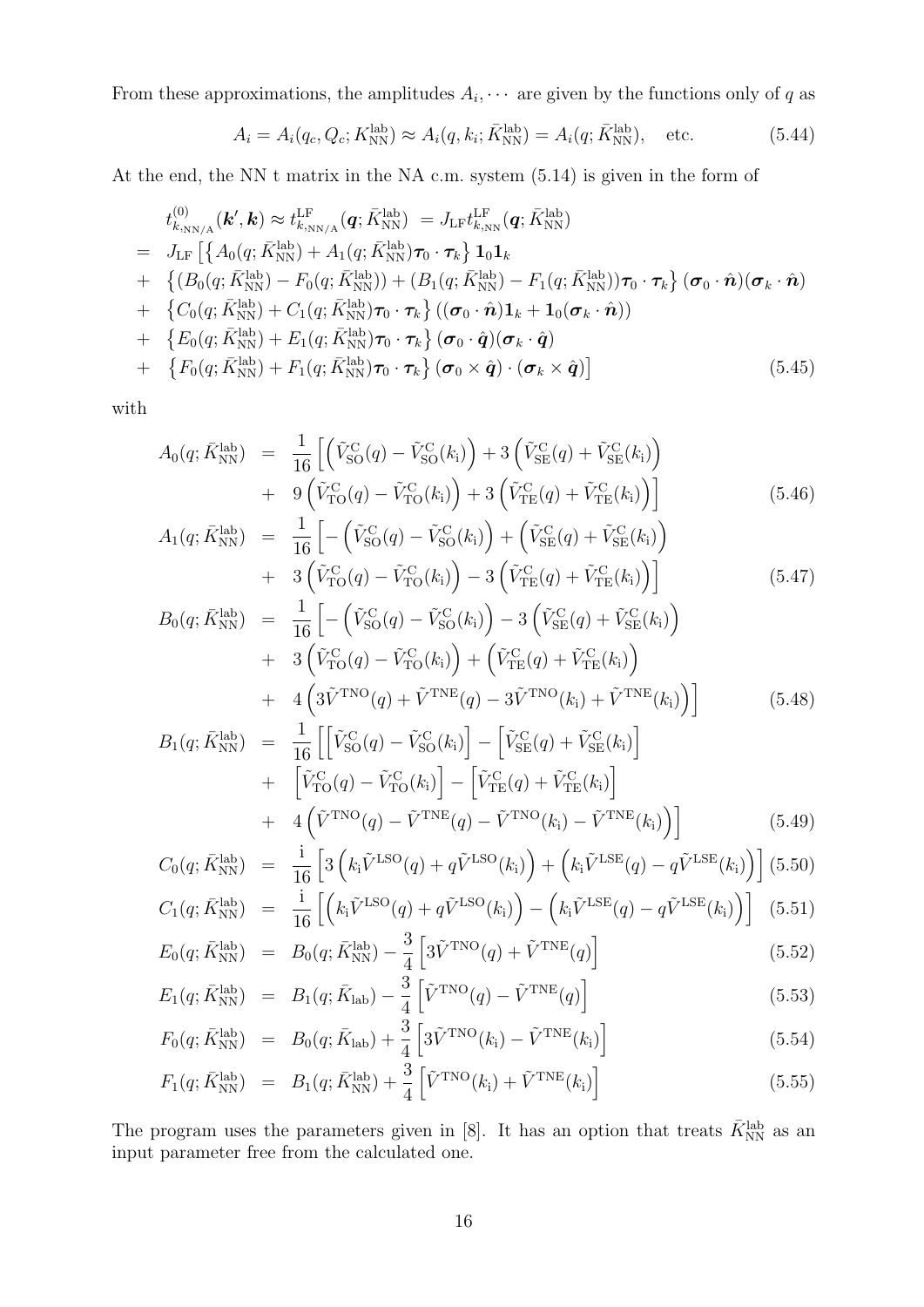## **5.6 Driving Force – Energy dependent local potential**

As was given in eq. (5.22) or (5.45), we now obtained the NN t-matrix in the NA system, which depends only on the momentum transfer  $q$  for the given energy  $\bar{K}_{\mathrm{NN}}^{\mathrm{lab}}$  as

$$
t_{k,\text{NN/A}}^{(0)}(\boldsymbol{k}',\boldsymbol{k}) \approx t_{k,\text{NN/A}}^{(0)}(\boldsymbol{q};\bar{K}_{\text{NN}}^{\text{lab}})
$$
  
\n
$$
= \bar{J}\left[\left\{A_0(q;\bar{K}_{\text{NN}}^{\text{lab}}) + A_1(q;\bar{K}_{\text{NN}}^{\text{lab}})(\boldsymbol{\tau}_0 \cdot \boldsymbol{\tau}_k)\right\}\mathbf{1}_0\mathbf{1}_k
$$
  
\n
$$
+ \left\{(B_0(q;\bar{K}_{\text{NN}}^{\text{lab}}) - F_0(q;\bar{K}_{\text{NN}}^{\text{lab}})) + (B_1(q;\bar{K}_{\text{NN}}^{\text{lab}}) - F_1(q;\bar{K}_{\text{NN}}^{\text{lab}}))(\boldsymbol{\tau}_0 \cdot \boldsymbol{\tau}_k)\right\}(\boldsymbol{\sigma}_0 \cdot \hat{\boldsymbol{n}})(\boldsymbol{\sigma}_k \cdot \hat{\boldsymbol{n}})
$$
  
\n
$$
+ \left\{C_0(q;\bar{K}_{\text{NN}}^{\text{lab}}) + C_1(q;\bar{K}_{\text{NN}}^{\text{lab}})(\boldsymbol{\tau}_0 \cdot \boldsymbol{\tau}_k)\right\}((\boldsymbol{\sigma}_0 \cdot \hat{\boldsymbol{n}})\mathbf{1}_k + \mathbf{1}_0(\boldsymbol{\sigma}_k \cdot \hat{\boldsymbol{n}}))
$$
  
\n
$$
+ \left\{E_0(q;\bar{K}_{\text{NN}}^{\text{lab}}) + E_1(q;\bar{K}_{\text{NN}}^{\text{lab}})(\boldsymbol{\tau}_0 \cdot \boldsymbol{\tau}_k)\right\}(\boldsymbol{\sigma}_0 \cdot \hat{\boldsymbol{q}})(\boldsymbol{\sigma}_k \cdot \hat{\boldsymbol{q}})
$$
  
\n
$$
+ \left\{F_0(q;\bar{K}_{\text{NN}}^{\text{lab}}) + F_1(q;\bar{K}_{\text{NN}}^{\text{lab}})(\boldsymbol{\tau}_0 \cdot \boldsymbol{\tau}_k)\right\}(\boldsymbol{\sigma}_0 \times \hat{\boldsymbol{q}}) \cdot (\boldsymbol{\sigma}_k \times \hat{\boldsymbol{q}})]
$$
  
\n(5.56)

Moving to the coordinate space, we finally obtain the energy dependent local potential

$$
\mathcal{V}_{k}(\boldsymbol{r}_{0}-\boldsymbol{r}_{k};\bar{K}_{\mathrm{lab}})=\int\frac{d\boldsymbol{q}^{3}}{(2\pi)^{3}}e^{i\boldsymbol{q}\cdot(\boldsymbol{r}_{0}-\boldsymbol{r}_{k})}t_{k,\mathrm{NN/A}}^{(0)}(\boldsymbol{q};\bar{K}_{\mathrm{NN}}^{\mathrm{lab}})
$$
(5.57)

which we call a *driving force* potential because it initiates the reaction.

## **6 Angular momentum representation**

In the practical calculation, we use the  $[\mathbf{x}, \mathbf{y}, \mathbf{z}]$  coordinate system and the angular momentum representation, for which we introduce the spherical tensor representation of the nucleon spin and isospin operators as

$$
\sigma_0^{(0)} = \mathbf{1}, \quad \sigma_0^{(1)} = \sigma_z, \quad \sigma_{\pm 1}^{(1)} = \mp \frac{\sigma_x \pm i \sigma_y}{\sqrt{2}} \tag{6.1}
$$

$$
\tau_0^{(0)} = \mathbf{1}, \quad \tau_0^{(1)} = \tau_z, \quad \tau_{\pm 1}^{(1)} = \mp \frac{\tau_x \pm i\tau_y}{\sqrt{2}} \tag{6.2}
$$

and that of the reaction plane normal as

$$
\hat{n}_0 = \hat{n}_z = 0, \quad \hat{n}_{\pm 1} = \pm \frac{\hat{n}_x \pm i \hat{n}_y}{\sqrt{2}} = -\frac{i}{\sqrt{2}} \tag{6.3}
$$

## **6.1 NA T-matrix**

The driving force potential (5.57) can generally be expanded by the spherical tensors as<sup>4</sup>

$$
\mathcal{V}_{k}(\boldsymbol{r}_{0} - \boldsymbol{r}_{k}) = \sum_{t\nu} \sum_{l's'J'M'} \sum_{l sJM} V^{(t)}(r_{0}, r_{k}; l's'J'M'; l sJM) \times \left( \tau_{\nu,0}^{(t)} \left[ i^{l'} Y_{l'}(\hat{\boldsymbol{r}}_{0}) \times \sigma_{0}^{(s')} \right]_{M'}^{J'} \right) \left( \tau_{\nu,k}^{(t)} \left[ i^{l} Y_{l}(\hat{\boldsymbol{r}}_{k}) \times \sigma_{k}^{(s)} \right]_{M}^{J} \right)^{\dagger} \tag{6.5}
$$

Here and later we suppress the argument  $\bar{K}_{\mathrm{NN}}^{\mathrm{lab}}$  for simplicity.

$$
\left[A^{J_1} \times B^{J_2}\right]_M^J = \sum_{M_1 M_2} (J_1 M_1 J_2 M_2 | J M) A_{M_1}^{J_1} B_{M_2}^{J_2}
$$
\n(6.4)

<sup>4</sup>The tensor product is defined as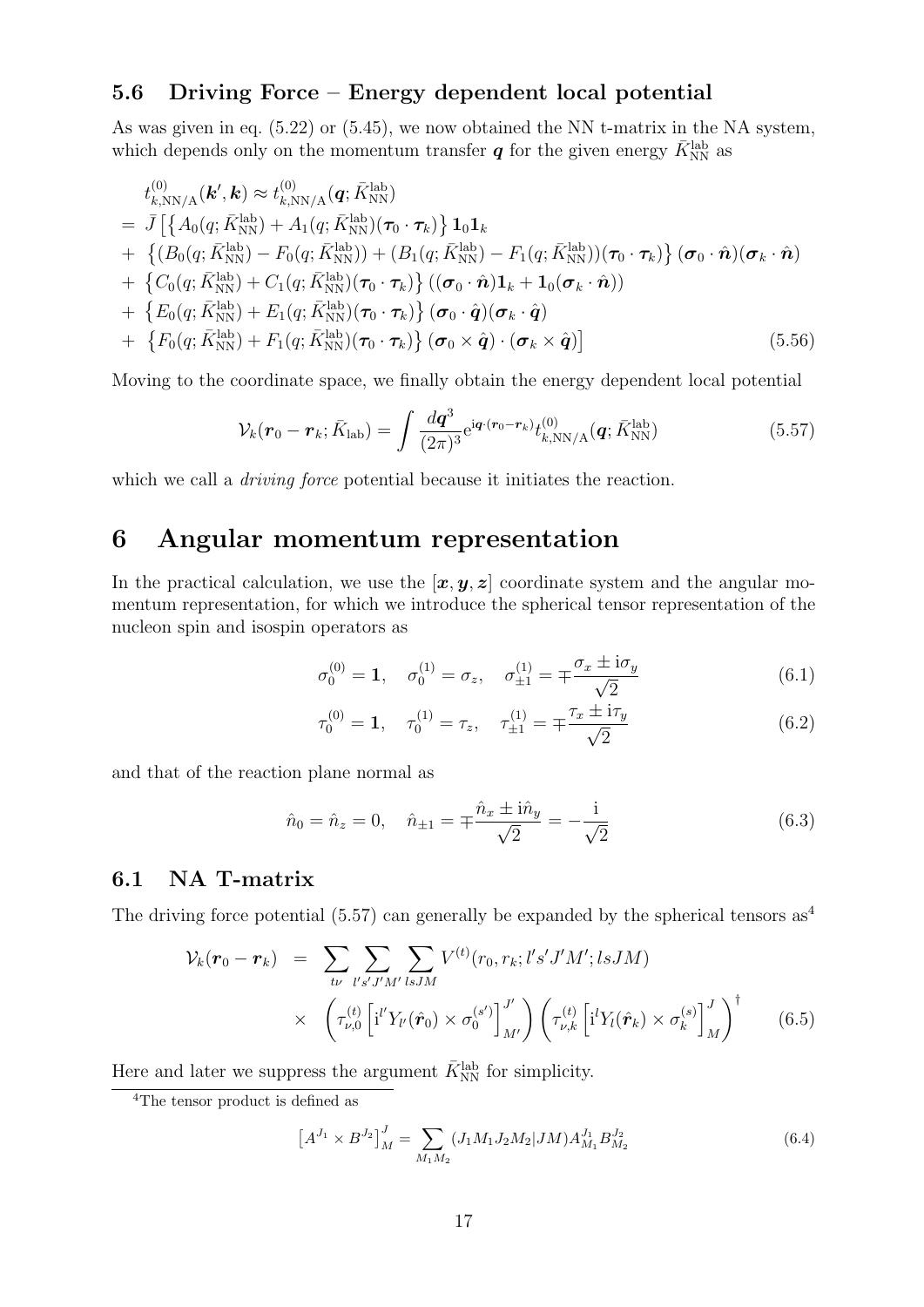Using eq.  $(6.5)$ , we can write the DWIA T-matrix  $(4.1)$  as

$$
T_{n0}^{fi} = \langle \chi_f \Psi_{\rm X}^n | \sum_k \mathcal{V}_k (\mathbf{r}_0 - \mathbf{r}_k) | \Phi_{\rm A}^0 \chi_i \rangle
$$
  
= 
$$
\sum_{t\nu} \sum_{lsJM} \int r^2 dr \ S_{lsJM,t\nu}^{fi}(r) \langle \Psi_{\rm X}^n | \rho_{lsJM,t\nu}^\dagger (r) | \Psi_{\rm A}^0 \rangle
$$
 (6.6)

where

$$
S_{lsJM,t\nu}^{fi}(r)
$$
\n
$$
\equiv \sum_{l's'J'M'} \langle \chi_f(\mathbf{r}_0) | V^{(t)}(\mathbf{r}_0, r; l's'J'M'; l s J M) \left( \tau_{\nu,0}^{(t)} \left[ i'' Y_{l'}(\hat{\mathbf{r}}_0) \times \sigma_0^{(s')} \right]_{M'}^{J'} \right) | \chi_i(\mathbf{r}_0) \rangle \tag{6.7}
$$

is the *outer impulse function* in the angular momentum representation, and

$$
\rho_{lsJM,t\nu}(r) \equiv \sum_{k} \left( \tau_{\nu,k}^{(t)} \left[ i^l Y_l(\hat{\boldsymbol{r}}_k) \times \sigma_k^{(s)} \right]_{M}^{J} \right) \frac{\delta(r - r_k)}{r r_k} \tag{6.8}
$$

is the radial part of the spin-isospin density operator. We note the relation

$$
\rho_{\nu\mu}^{ts}(\mathbf{r}) \equiv \sum_{k} \tau_{\nu,k}^{(t)} \sigma_{\mu,k}^{(s)} \delta(\mathbf{r} - \mathbf{r}_{k}) = \sum_{JM} \sum_{lm} (lms\mu|JM) \left(\mathbf{i}^{l} Y_{lm}(\hat{\mathbf{r}})\right)^{*} \rho_{lsJM,t\nu}(r) \tag{6.9}
$$

## **6.2 Driving force potential**

According to eq. (5.56), we decompose the driving force (5.57) into the terms comming from the  $A_t$ ,  $E_t$ ,  $F_t$ ,  $(B_t - F_t)$  and  $C_t$  amplitudes, respectively, as

$$
\mathcal{V}_k(\boldsymbol{r}_0 - \boldsymbol{r}_k) = \sum_t \tau_{\nu,0}^{(t)} \left( \tau_{\nu,k}^{(t)} \right)^{\dagger} \left[ \mathcal{V}_k^{(t),A}(\boldsymbol{r}_0 - \boldsymbol{r}_k) + \mathcal{V}_k^{(t),E}(\boldsymbol{r}_0 - \boldsymbol{r}_k) + \mathcal{V}_k^{(t),F}(\boldsymbol{r}_0 - \boldsymbol{r}_k) \right] + \mathcal{V}_k^{(t),B-F}(\boldsymbol{r}_0 - \boldsymbol{r}_k) + \mathcal{V}_k^{(t),C1}(\boldsymbol{r}_0 - \boldsymbol{r}_k) + \mathcal{V}_k^{(t),C2}(\boldsymbol{r}_0 - \boldsymbol{r}_k) \right]
$$
(6.10)

each term of which can commonly be expanded as

$$
\mathcal{V}_k^{(t),X}(\mathbf{r}_0 - \mathbf{r}_k) = \sum_{l's'J'M' \text{ is } JM} V_X^{(t)}(r_0, r_k; l's'J'M'; \text{ is } JM)
$$

$$
\times \left( \left[ i'' Y_{l'}(\hat{\mathbf{r}}_0) \times \sigma_0^{(s')} \right]_{M'}^{J'} \right) \left( \left[ i' Y_l(\hat{\mathbf{r}}_k) \times \sigma_k^{(s)} \right]_{M}^{J} \right)^{\dagger} \tag{6.11}
$$

where *X* denotes  $A, E, F, B - F, C1$  or  $C2$ .

Finally the full radial part  $V^{(t)}(r_0, r_k; l's'J'M'; l s J M)$  of eq. (6.5) is given by

$$
V^{(t)}(r_0, r_k; l's'J'M'; l s J M) = \sum_{X} V_X^{(t)}(r_0, r_k; l's'J'M'; l s J M)
$$
(6.12)

Each strength  $V_X^{(t)}(r_0, r_k; l's'J'M'; l s J M)$  is given by the following formula.

(1)  $A$ **-term** The potential coming from the  $A_t$  amplitude is written as

$$
\mathcal{V}_{k}^{(t),A}(\mathbf{r}_{0} - \mathbf{r}_{k}) = \bar{J} \int \frac{d^{3} \mathbf{q}}{(2\pi)^{3}} A_{t}(q) \mathbf{1}_{0} \mathbf{1}_{k} e^{i\mathbf{q} \cdot (\mathbf{r}_{0} - \mathbf{r}_{k})}
$$
\n
$$
= \bar{J} \int \frac{d^{3} \mathbf{q}}{(2\pi)^{3}} A_{t}(q) \left( \sigma_{0,0}^{(0)} e^{i\mathbf{q} \cdot \mathbf{r}_{0}} \right) \left( \sigma_{0,k}^{(0)} e^{i\mathbf{q} \cdot \mathbf{r}_{k}} \right)^{\dagger}
$$
\n
$$
= \sum_{J} V_{A}^{(t)}(\mathbf{r}_{0}, \mathbf{r}_{k}; J) \sum_{M} \left( \left[ i^{l} Y_{l}(\hat{\mathbf{r}}_{0}) \times \sigma_{0,0}^{(0)} \right]_{M}^{J} \right) \left( \left[ i^{l} Y_{l}(\hat{\mathbf{r}}_{k}) \times \sigma_{0,k}^{(0)} \right]_{M}^{J} \right)^{\dagger} \tag{6.13}
$$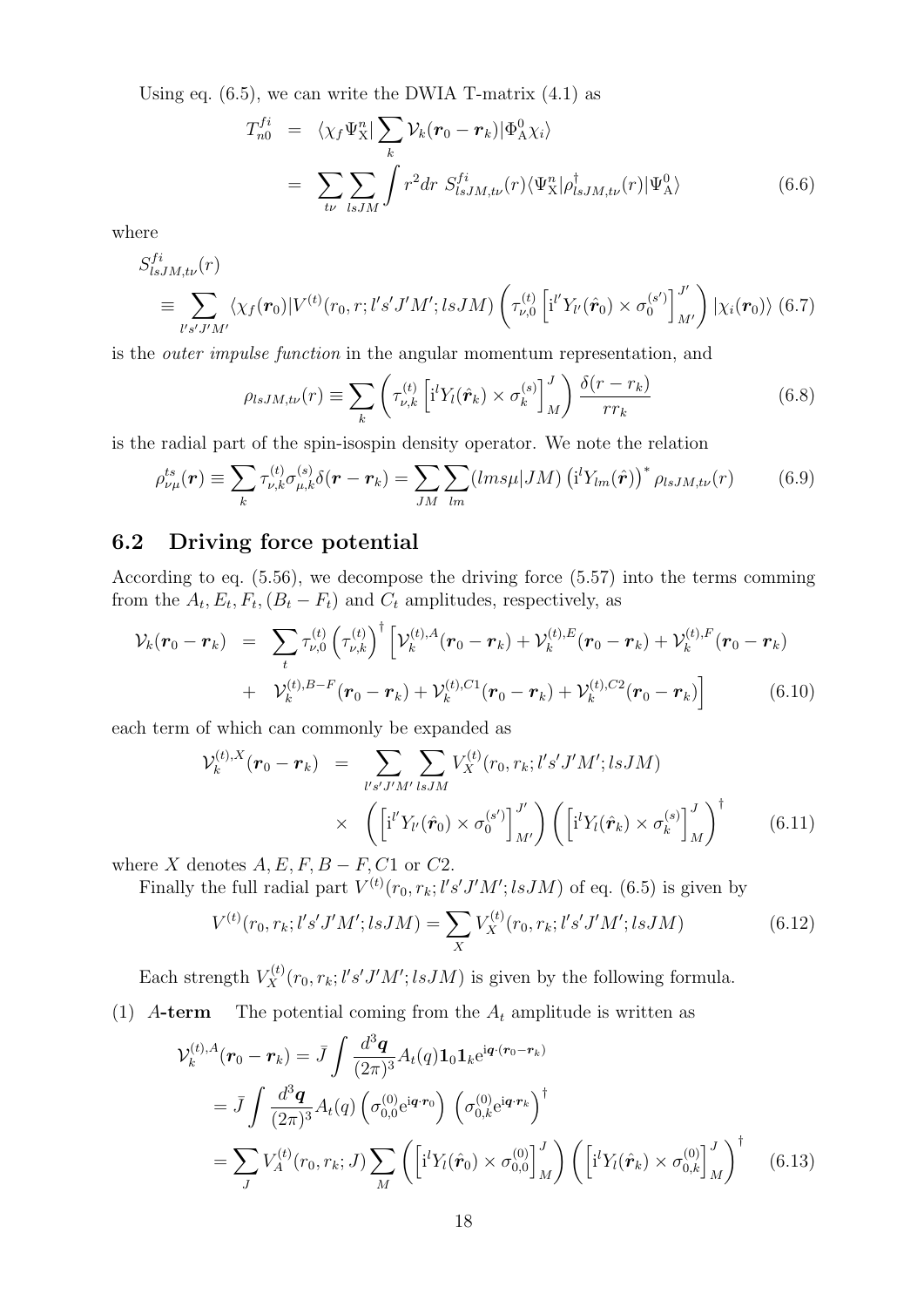where

$$
V_A^{(t)}(r_0, r_k; J) = \bar{J}\frac{2}{\pi} \int_0^\infty A_t(q) j_J(qr_0) j_J(qr_k) q^2 dq.
$$
 (6.14)

Here we used the formula

$$
e^{i\boldsymbol{q}\cdot\boldsymbol{r}} = 4\pi \sum_{l} i^{l} j_{l}(qr) \sum_{m} Y_{lm}^{*}(\hat{\boldsymbol{q}}) Y_{lm}(\hat{\boldsymbol{r}})
$$
(6.15)

Thus we get

$$
V_A^{(t)}(r_0, r; l's'J'M'; l s J M) = \delta_{J'J}\delta_{l'l}\delta_{s's}\delta_{M'M}\delta_{s0}\delta_{Jl} V_A^{(t)}(r_0, r_k; J)
$$
(6.16)

(2)  $E$ **-term** The potential coming from the  $E_t$  amplitude is written as

$$
\mathcal{V}_k^{(t),E}(\mathbf{r}_0 - \mathbf{r}_k) = \bar{J} \int \frac{d^3 \mathbf{q}}{(2\pi)^3} E_t(q) (\boldsymbol{\sigma}_0 \cdot \hat{\mathbf{q}}) (\boldsymbol{\sigma}_k \cdot \hat{\mathbf{q}}) e^{i\mathbf{q} \cdot (\mathbf{r}_0 - \mathbf{r}_k)}
$$
  
= 
$$
\sum_{l'lJ} V_E^{(t)}(r_0, r_k; l'lJ) \sum_M \left( \left[ i^l Y_{l'}(\hat{\mathbf{r}}_0) \times \sigma_0^{(1)} \right]_M^J \right) \left( \left[ i^l Y_l(\hat{\mathbf{r}}_k) \times \sigma_k^{(1)} \right]_M^J \right)^{\dagger} (6.17)
$$

where

$$
V_E^{(t)}(r_0, r_k; l'lJ) = a_{Jl'}a_{Jl} \bar{J}_{\pi}^2 \int_0^{\infty} E_t(q) j_{l'}(qr_0) j_l(qr_k) q^2 dq \qquad (6.18)
$$

with

$$
a_{Jl} = (J010|l0) \tag{6.19}
$$

Here we used the formula

$$
(\boldsymbol{\sigma} \cdot \hat{\boldsymbol{q}}) e^{i \boldsymbol{q} \cdot \boldsymbol{r}} = -4\pi \sum_{Jl} a_{Jl} j_l(qr) \sum_{M} Y_{JM}^* (\hat{\boldsymbol{q}}) \left[ i^l Y_l(\hat{\boldsymbol{r}}) \times \sigma^{(1)} \right]_{M}^J \tag{6.20}
$$

Thus we get

$$
V_E^{(t)}(r_0, r; l's'J'M'; l s J M) = \delta_{J'J} \delta_{s's} \delta_{M'M} \delta_{s1} V_E^{(t)}(r_0, r_k; l' l J)
$$
(6.21)

with  $l = J \pm 1$ ,  $l' = J \pm 1$ .

(3)  $F$ **-term** The potential coming from the  $F_t$  amplitude is written as

$$
\mathcal{V}_k^{(t),F}(\mathbf{r}_0 - \mathbf{r}_k) = \bar{J} \int \frac{d^3 \mathbf{q}}{(2\pi)^3} F(q) (\boldsymbol{\sigma}_0 \times \hat{\mathbf{q}}) \cdot (\boldsymbol{\sigma}_k \times \hat{\mathbf{q}}) e^{i\mathbf{q} \cdot (\mathbf{r}_0 - \mathbf{r}_k)}
$$
  
\n
$$
= \bar{J} \int \frac{d^3 \mathbf{q}}{(2\pi)^3} F(q) (\boldsymbol{\sigma}_0 \cdot \boldsymbol{\sigma}_k - (\boldsymbol{\sigma}_0 \cdot \hat{\mathbf{q}}) (\boldsymbol{\sigma}_k \cdot \hat{\mathbf{q}})) e^{i\mathbf{q} \cdot (\mathbf{r}_0 - \mathbf{r}_k)}
$$
  
\n
$$
= \sum_{l'lJ} V_F^{(t)}(r_0, r_k; l'lJ) \sum_{M} \left( \left[ i^l Y_{l'}(\hat{\mathbf{r}}_0) \times \sigma_0^{(1)} \right]_{M}^J \right) \left( \left[ i^l Y_l(\hat{\mathbf{r}}_k) \times \sigma_k^{(1)} \right]_{M}^J \right)^{\dagger} (6.22)
$$

where

$$
V_F^{(t)}(r_0, r_k; l'lJ) = (\delta_{l'l} - a_{Jl'}a_{Jl})\bar{J}\frac{2}{\pi} \int_0^\infty F_t(q)j_{l'}(qr_0)j_l(qr_k)q^2dq \qquad (6.23)
$$

Thus we get

$$
V_F^{(t)}(r_0, r; l's'J'M'; l s J M) = \delta_{J'J} \delta_{s's} \delta_{M'M} \delta_{s1} V_F^{(t)}(r_0, r_k; l' l J)
$$
(6.24)

with  $(-1)^l = (-1)^{l'}$ .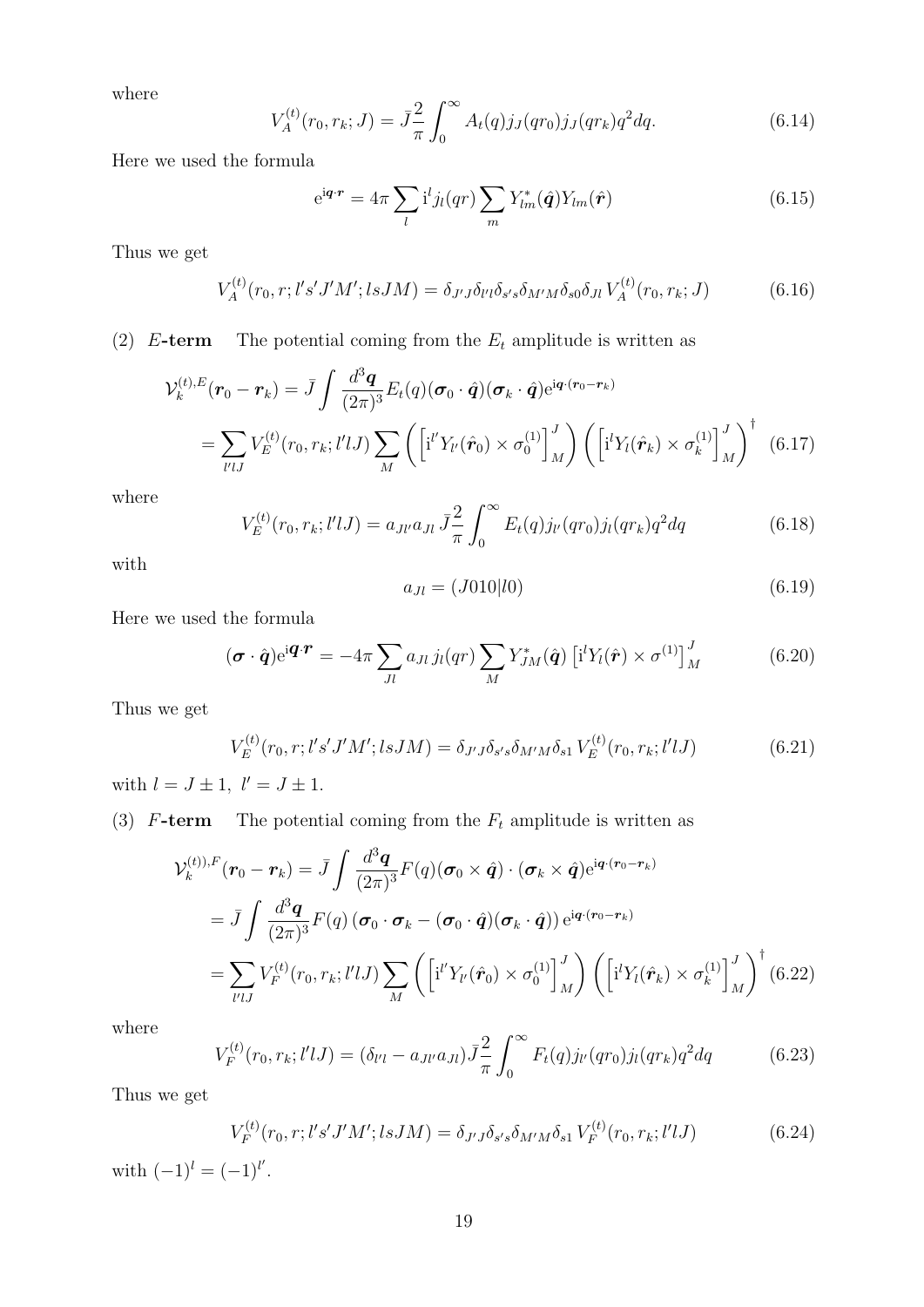(4)  $(B - F)$ **-term** The potential coming from the  $B_t - F_t$  amplitude is written as

$$
\mathcal{V}_k^{(t),B-F}(\mathbf{r}_0 - \mathbf{r}_k) = \bar{J} \int \frac{d^3 \mathbf{q}}{(2\pi)^3} \left( B_t(q) - F_t(q) \right) (\boldsymbol{\sigma}_0 \cdot \hat{\mathbf{n}}) (\boldsymbol{\sigma}_k \cdot \hat{\mathbf{n}}) e^{i\mathbf{q} \cdot (\mathbf{r}_0 - \mathbf{r}_k)}
$$
  
= 
$$
\sum_{JM} \sum_{J'M'} \sum_l V_{B-F}^{(t)}(r_0, r_k; lJ'M'JM) \left( \left[ i^l Y_l(\hat{\mathbf{r}}_0) \times \sigma_0^{(1)} \right]_{M'}^{J'} \right) \left( \left[ i^l Y_l(\hat{\mathbf{r}}_k) \times \sigma_k^{(1)} \right]_{M}^{J} \right)^{\dagger}
$$
  
(6.25)

where

$$
V_{B-F}^{(t)}(r_0, r_k; lJ'M'JM) = \left(\sum_{m\mu'\mu} (lm \ 1\mu'|J'M')(lm \ 1\mu|JM)\hat{n}_{\mu'}^{\dagger}\hat{n}_{\mu}\right) \times \ \ \bar{J}^2_{\pi} \int_0^{\infty} (B_t(q) - F_t(q)) \ j_l(qr_0)j_l(qr_k)q^2dq \tag{6.26}
$$

Thus we get

$$
V_{B-F}^{(t)}(r_0, r; l's'J'M'; l s J M) = \delta_{l'l}\delta_{s's}\delta_{s1} V_{B-F}^{(t)}(r_0, r_k; lJ'M' J M)
$$
(6.27)

with  $J, J' = l \pm 1, l$ .

(4)  $C1$ **-term** The first potential coming from the  $C_t$  amplitude is written as

$$
\mathcal{V}_{k}^{(t),C1}(\boldsymbol{r}_{0}-\boldsymbol{r}_{k}) = \bar{J} \int \frac{d^{3} \boldsymbol{q}}{(2\pi)^{3}} C_{t}(q) (\boldsymbol{\sigma}_{0} \cdot \hat{\boldsymbol{n}}) \mathbf{1}_{k} e^{i \boldsymbol{q} \cdot (\boldsymbol{r}_{0}-\boldsymbol{r}_{k})}
$$
\n
$$
= \sum_{lm} \sum_{J'M'} V_{C1}^{(t)}(r_{0}, r_{k}; J'M'JM) \left( \left[ i^{J} Y_{J}(\hat{\boldsymbol{r}}_{0}) \times \sigma_{0}^{(1)} \right]_{M'}^{J'} \right) \left( \left[ i^{J} Y_{J}(\hat{\boldsymbol{r}}_{k}) \times \sigma_{k}^{(0)} \right]_{M}^{J} \right)^{\dagger} (6.28)
$$

where

$$
V_{C1}^{(t)}(r_0, r_k; J'M'JM) = \sum_{\mu} (JM \ 1 \ \mu | J'M') \hat{n}_{\mu}^{\dagger} \ \bar{J}^{\frac{2}{\pi}} \int_0^{\infty} C_t(q) j_J(qr_0) j_J(qr_k) q^2 dq \quad (6.29)
$$

Thus we get

$$
V_{C1}^{(t)}(r_0, r; l's'J'M'; l s J M) = \delta_{Jl} \delta_{l'l} \delta_{s'l} \delta_{s0} V_{C1}^{(t)}(r_0, r_k; J'M' J M)
$$
(6.30)

with  $J' = J \pm 1, J$ 

(5) *C*2**-term** The second potential coming from the *C<sup>t</sup>* amplitude is written as

$$
\mathcal{V}_k^{(t),C2}(\mathbf{r}_0 - \mathbf{r}_k) = \bar{J} \int \frac{d^3 \mathbf{q}}{(2\pi)^3} C_t(q) \mathbf{1}_0(\boldsymbol{\sigma}_k \cdot \hat{\mathbf{n}}) e^{i \mathbf{q} \cdot (\mathbf{r}_0 - \mathbf{r}_k)}
$$
  
= 
$$
\sum_{J'M'} \sum_{JM} V_{C2}^{(t)}(\mathbf{r}_0, \mathbf{r}_k; J'M'JM) \left( \left[ i^{J'} Y_{J'}(\hat{\mathbf{r}}_0) \times \sigma_0^{(0)} \right]_{M'}^{J'} \right) \left( \left[ i^{J'} Y_{J'}(\hat{\mathbf{r}}_k) \times \sigma_k^{(1)} \right]_{M}^{J} \right)^{\dagger} (6.31)
$$

where

$$
V_{C2}^{(t)}(r_0, r_k; J'M'JM) = \sum_{\mu} (J'M' \ 1 \ \mu | JM) \hat{n}_{\mu} \bar{J} \frac{2}{\pi} \int_0^{\infty} C_t(q) j_{J'}(qr_0) j_{J'}(qr_k) q^2 dq \quad (6.32)
$$

Thus we get

$$
V_{C2}^{(t)}(r_0, r; l's'J'M'; l s J M) = \delta_{J'l'} \delta_{l'l} \delta_{s'0} \delta_{s1} V_{C2}^{(t)}(r_0, r_k; J'M' J M)
$$
(6.33)

with  $J = J' \pm 1, J'$ .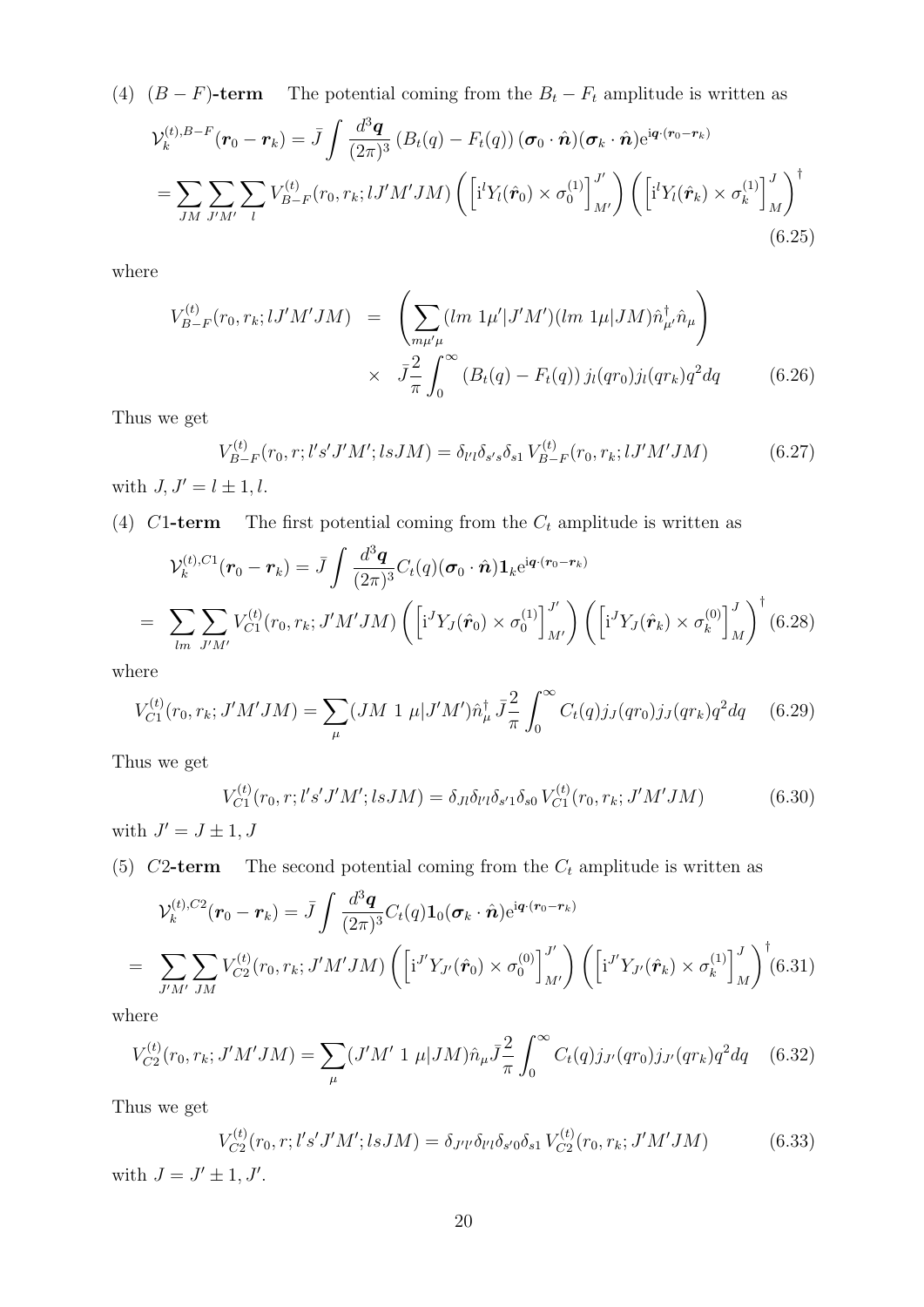### **6.3 Distorted Waves**

#### **6.3.1 Partial wave expansion of the distorted waves**

#### (1) **Outgoing wave**

The distorted waves with the outgoing boundary condition  $\chi_{km}^{(+)}$  $\binom{(+)}{km_s}$  *(r)* is expanded as [11]

$$
\chi_{km_s}^{(+)}(\mathbf{r}) = \sum_{m'_s} \chi_{m'_s m_s}^{(+)}(\mathbf{k}, \mathbf{r}) \chi_{m'_s}^s
$$
\n
$$
= \sum_{m'_s} \frac{4\pi}{kr} \sum_{lmm'} \sum_{jm_j} (lmsm_s|jm_j) Y_{lm}^*(\hat{\mathbf{k}}) (lm'sm'_s|jm_j) Y_{lm'}(\hat{\mathbf{r}})^{\dagger} e^{i\sigma_l} u_{lj}^{(+)}(k, r) \chi_{m'_s}^s
$$
\n
$$
= \frac{4\pi}{kr} \sum_{lm} \sum_{jm_j} (lmsm_s|jm_j) Y_{lm}^*(\hat{\mathbf{k}}) e^{i\sigma_l} u_{lj}^{(+)}(k, r) [i'Y_l(\hat{\mathbf{r}}) \times \chi^s]_{m_j}^j
$$
\n(6.34)

where  $\chi_{m_s}^s$  ( $s = \frac{1}{2}$  $\frac{1}{2}$ ) is the nucleon spin state vector with the *z*-projection  $m_s$ , and  $\sigma_l$  is the Coulomb phase shift. The radial part  $u_{lj}^{(+)}(k, r)$  has the asymptotic behavior

$$
u_{lj}^{(+)}(k,r) \sim e^{i\delta_{lj}} \sin(kr - \eta_c \ln(2kr) - \frac{l\pi}{2} + \sigma_l + \delta_{lj}),
$$
 (6.35)

where  $\eta_C$  is the Sommerfeld parameter and  $\delta_{lj}$  is the nuclear phase shift.

#### (2) **Incoming wave**

The distorted waves with the incoming boundary condition  $\chi^{(-)}_{km_s}(r)$  is written as

$$
\chi_{\mathbf{k}m_s}^{(-)}(\mathbf{r}) = \sum_{m'_s} \chi_{m'_s m_s}^{(-)}(\mathbf{k}, \mathbf{r}) \chi_{m'_s}^s \tag{6.36}
$$

The time reversal invariance leads to the relation

$$
\chi_{m'_s m_s}^{(-)}(\mathbf{k}, \mathbf{r}) = (-1)^{s+m_s} \chi_{-m'_s, -m_s}^{(+)*} (-\mathbf{k}, \mathbf{r}) (-1)^{s+m'_s}
$$
(6.37)

which gives the formula

$$
\chi_{\mathbf{k}m_s}^{(-)}(\mathbf{r}) = \frac{4\pi}{kr} \sum_{lm} \sum_{jm_j} (lmsm_s|jm_j) Y_{lm}^*(\hat{\mathbf{k}}) \left[ \mathbf{i}^l Y_l(\hat{\mathbf{r}}) \times \chi^s \right]_{m_j}^j e^{-i\sigma_l} u_{lj}^{(+)*}(k, r) \tag{6.38}
$$

#### **6.3.2 Non-relativistic optical model**

In the non-relativistic optical model, the radial part  $u_{lj}^{(+)}(k,r) = u_{lj}^{(+)}(\rho)$  is calculated by the Schödinger equation

$$
\frac{d^2 u_{lj}(\rho)}{d\rho^2} + \left\{ \left( 1 - \frac{U_{lj}(r)}{E} \right) - \frac{l(l+1)}{\rho^2} \right\} u_{lj}(\rho) = 0, \qquad \rho = kr \tag{6.39}
$$

with the optical potential

$$
U_{lj}(r) = U_c(r) + U_{ls}(r) (j(j+1) - l(l+1) - s(s+1))
$$
\n(6.40)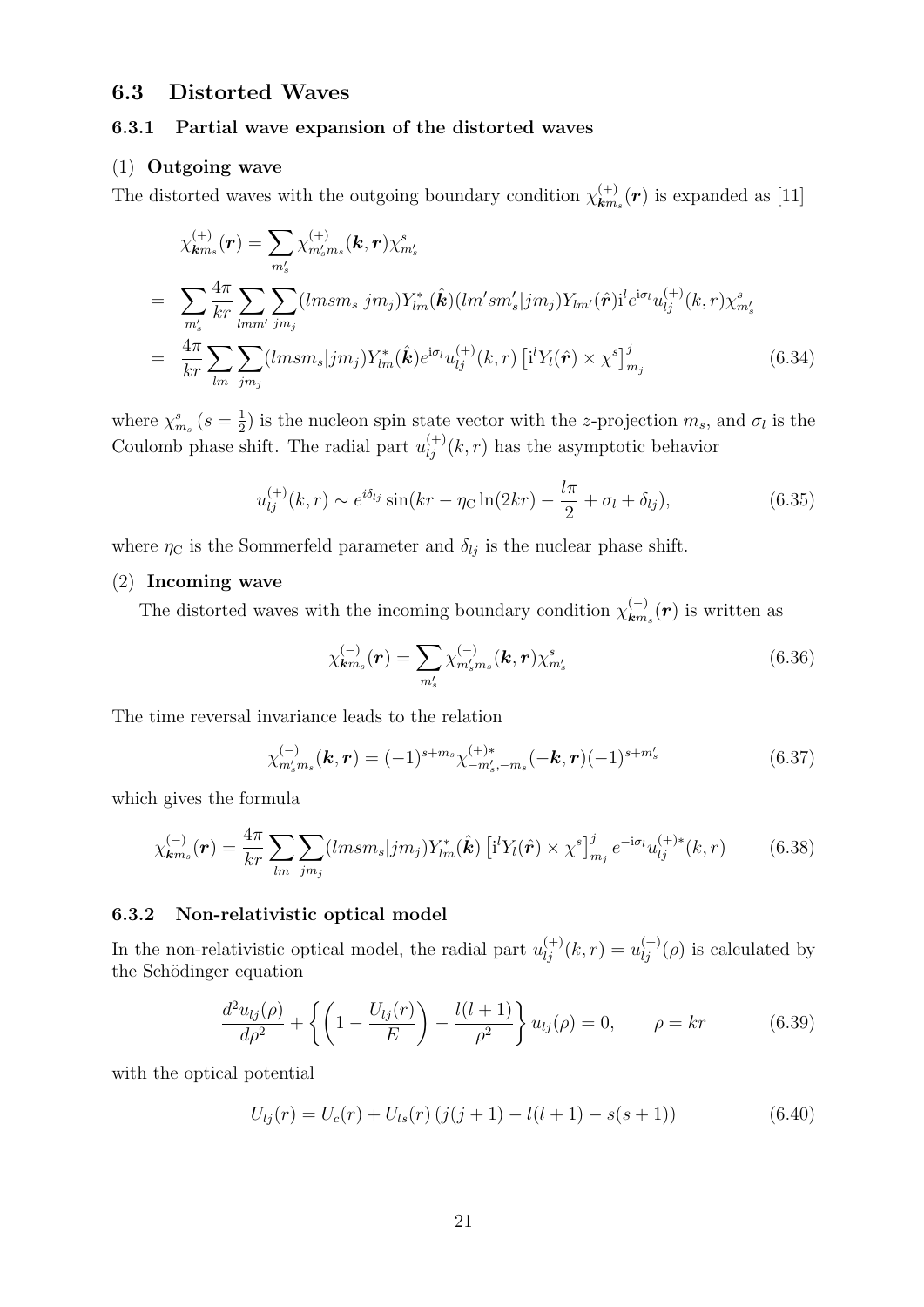#### **6.3.3 Dirac phenomenology**

In this model, we start with the Dirac equation to describe NA elastic scatterings

$$
\left[-i\boldsymbol{\alpha}\cdot\boldsymbol{\nabla}+\beta\left(m_{\rm N}+U_s(r)\right)+U_0(r)\right]\Psi(\boldsymbol{r})=E_k\Psi(\boldsymbol{r})\tag{6.41}
$$

with

$$
E_k = \sqrt{m_N^2 + k^2} \tag{6.42}
$$

where  $U_s$  is the scalar potential and  $U_0$  is the vector potential which includes the Coulomb potential. They are phenomenologically determined to reproduce the NA elastic scattering. Writing the Dirac spinor as

$$
\Psi(\mathbf{r}) = \begin{pmatrix} \psi(\mathbf{r}) \\ \psi'(\mathbf{r}) \end{pmatrix} \tag{6.43}
$$

we identify the distorted wave (6.34) to the upper component, namely,

$$
\chi_{\mathbf{k}m_s}^{(+)}(\mathbf{r}) = \psi(\mathbf{r}) \tag{6.44}
$$

Defining

$$
\phi(\mathbf{r}) = \frac{1}{\sqrt{B(r)}} \psi(\mathbf{r})
$$
\n(6.45)

with

$$
B(r) = \frac{E + m_N + U_s(r) - U_0(r)}{E + m_N}
$$
\n(6.46)

we can derive the Schrödinger equivalent equation for  $\phi(\mathbf{r})$ 

$$
\left[\nabla^2 + k^2 - 2E\left(U_{\text{cen}}(r) + U_{\text{so}}(r)\boldsymbol{\sigma} \cdot \boldsymbol{l}\right)\right]\phi(r) = 0\tag{6.47}
$$

where

$$
U_{\text{cen}}(r) = \frac{1}{2E} \left( 2EU_0(r) + 2m_N U_s(r) - U_0^2(r) + U_s^2(r) + U_D(r) \right) \tag{6.48}
$$

$$
U_D(r) = -\frac{1}{2r^2B(r)}\frac{d}{dr}\left(r^2\frac{dB(r)}{dr}\right) + \frac{3}{4B^2(r)}\left(\frac{dB(r)}{dr}\right)^2\tag{6.49}
$$

$$
U_{\rm so}(r) = -\frac{1}{2E} \frac{1}{rB(r)} \frac{dB(r)}{dr}
$$
\n(6.50)

Thus we obtain

$$
\chi_{\mathbf{k}m_s}^{(+)}(\mathbf{r}) = \sqrt{B(r)}\phi(\mathbf{r})
$$
\n(6.51)

## **6.4 Outer impulse functions**

Explicitly writing the notations *i* and *f* as  $i = (\mathbf{k}_i m_{s_i} N)$ ,  $f = (\mathbf{k}_f m_{s_f} N')$  and factoring out the isospin part, we write the outer impulse function (6.7) as

$$
S_{lsJM,t\nu}^{fi}(r) = \langle N'|\tau_{\nu}^{(t)}|N\rangle S_{m_{sf}m_{si}}^{(t),N'N}(\mathbf{k}_{f},\mathbf{k}_{i};r;lsJM)
$$
\n(6.52)

$$
= \langle N'|\tau_{\nu}^{(t)}|N\rangle \sum_{l's'J'M'} \int r_0^2 dr_0 V^{(t)}(r_0, r; l's'J'M'; l s J M) f_{l's'J'M'}^{N'N, m_{sf}, m_{s_i}}(\mathbf{k}_f, \mathbf{k}_i; r_0) \tag{6.53}
$$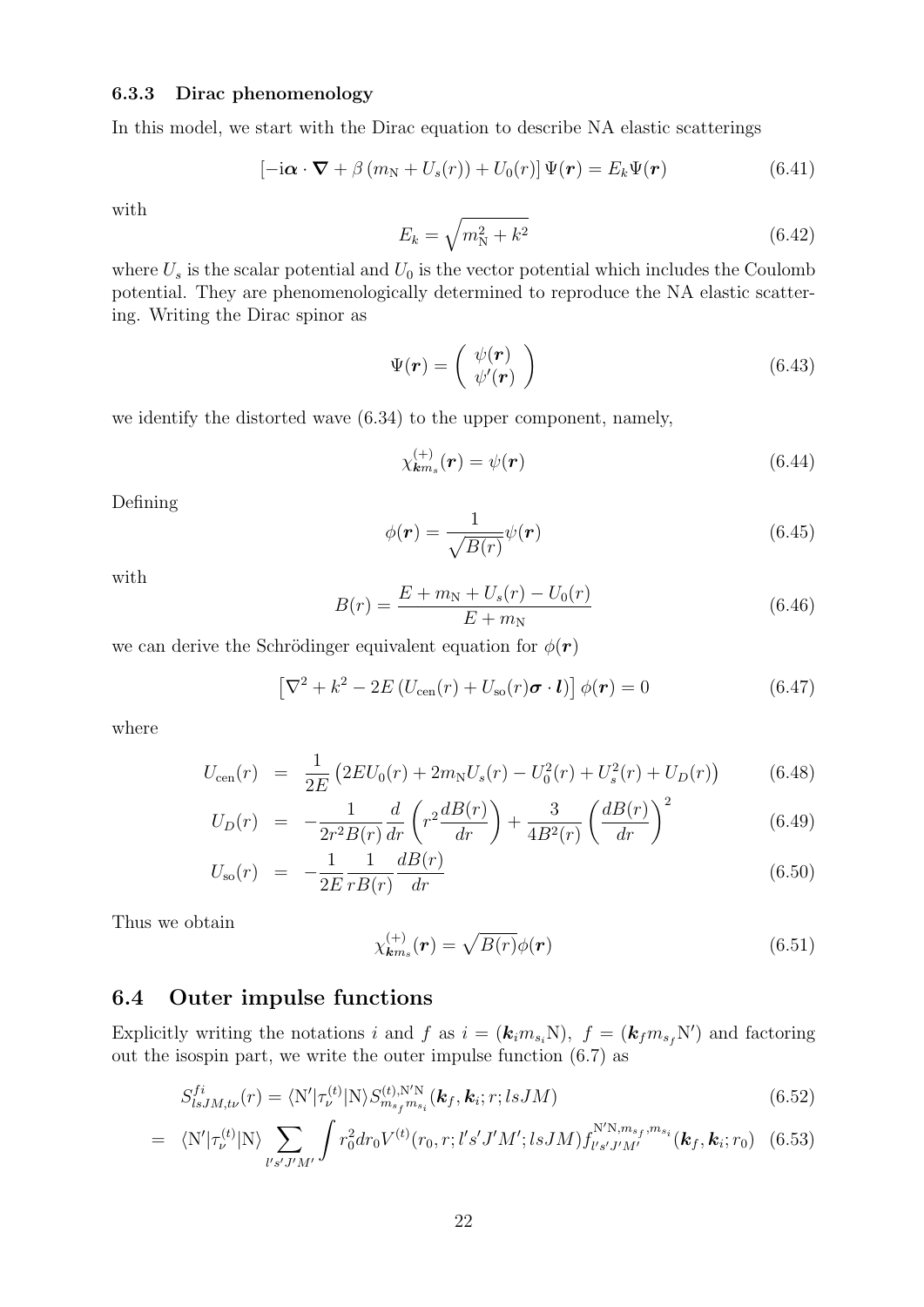with

$$
f_{l's'J'M'}^{N'N,m_{sf},m_{si}}(\mathbf{k}_{f},\mathbf{k}_{i};r_{0})
$$
  
= 
$$
\int d\Omega_{0} \left( \chi_{\mathbf{k}_{f}m_{sf}}^{N'(-)}(\mathbf{r}_{0}) \right)^{\dagger} \left[ i^{l'} Y_{l'}(\theta_{0},\phi_{0}) \times \sigma_{0}^{(s')} \right]_{M'}^{J'} \chi_{\mathbf{k}_{i}m_{si}}^{N(+)}(\mathbf{r}_{0})
$$
 (6.54)

Inserting eqs. $(6.34)$  and  $(6.38)$ , we obtain

$$
f_{l's'J'M'}^{m_{s_f}m_{s_i}}(\mathbf{k}_{i}, \mathbf{k}_{f}; r_{0})
$$
\n
$$
= \frac{\sqrt{4\pi}}{k_{i}k_{f}r_{0}^{2}}\sqrt{(2J'+1)(2l'+1)}\langle s_{f}||\sigma^{(s')}||s_{i}\rangle \sum_{l_{i}j_{i}}\sum_{l_{f}j_{f}}i^{l_{i}+l'-l_{f}}e^{i(\sigma_{l_{f}}+\sigma_{l_{i}})}
$$
\n
$$
\times u_{l_{f}j_{f}}^{N'(+)}(k_{f}, r_{0})u_{l_{i}j_{i}}^{N(+)}(k_{i}, r_{0})(2l_{i}+1)\sqrt{(2j_{i}+1)(2l_{f}+1)}(l_{i}0l'0|l_{f}0)
$$
\n
$$
\times \begin{cases} l_{f} & s_{f} & j_{f} \\ l_{i} & s_{i} & j_{i} \\ l' & s' & J' \end{cases} (l_{i}0s_{i}m_{s_{i}}|j_{i}m_{s_{i}})(l_{f}m_{f}s_{f}m_{s_{f}}|j_{f}m_{s_{i}}+M')
$$
\n
$$
\times (j_{i}m_{s_{i}}J'M'|j_{f}m_{s_{i}}+M')(-)^{\frac{m_{f}+|m_{f}|}{2}}\sqrt{\frac{(l_{f}-|m_{f}|)!}{(l_{f}+|m_{f}|)!}}P_{l_{f}}^{|m_{f}|}(\cos\theta_{cm}). \quad (6.56)
$$

where  $s_i = s_f = \frac{1}{2}$  $rac{1}{2}$  and

$$
\langle \frac{1}{2} || \sigma^{(0)} || \frac{1}{2} \rangle = 2\sqrt{2}, \quad \langle \frac{1}{2} || \sigma^{(1)} || \frac{1}{2} \rangle = \sqrt{6}
$$
 (6.57)

Noting the relations

$$
\theta_{\mathbf{k}_i} = 0, \quad \theta_{\mathbf{k}_f} = \theta_{\rm cm}, \quad \phi_{\mathbf{k}_f} = 0 \tag{6.58}
$$

in the  $[x, y, z]$  coordinate system, we used the formulas

$$
Y_{l_i m_i}(\hat{\bm{k}}_i) = \delta_{m_i 0} \sqrt{\frac{2l_i + 1}{4\pi}} \tag{6.59}
$$

and

$$
Y_{l_f m_f}(\hat{\boldsymbol{k}}_f) = Y_{l_f m_f}(\theta_{\text{cm}}, 0) = (-1)^{\frac{m_f + |m_f|}{2}} \left\{ \frac{2l_f + 1}{4\pi} \frac{(l_f - |m_f|)!}{(l_f + |m_f|)!} \right\}^{1/2} P_{l_f}^{m_f}(\cos \theta_{\text{cm}}) \tag{6.60}
$$

## **7 Cross sections expressed by response functions**

## **7.1 Response functions for the spin-isospin density operators**

We introduce the response functions for the spin-isospin density operators (6.8) as

$$
R_{l's'ls,J\nu}^{t't}(r',r;\omega) \equiv \sum_{n\neq 0} \langle \Psi_{\mathcal{A}}^0 | \rho_{l's'JM,t'\nu}(r') | \Psi_{\mathcal{X}}^n \rangle \langle \Psi_{\mathcal{X}}^n | \rho_{lsJM,t\nu}^\dagger(r) | \Psi_{\mathcal{A}}^0 \rangle \delta(\omega - \omega_n) \tag{7.1}
$$

They are diagonal with respect to *J* and *M* because we assume that the spin of  $\Psi_A^0$  is 0. They are also diagonal with respect to  $\nu$  because of the charge conservation.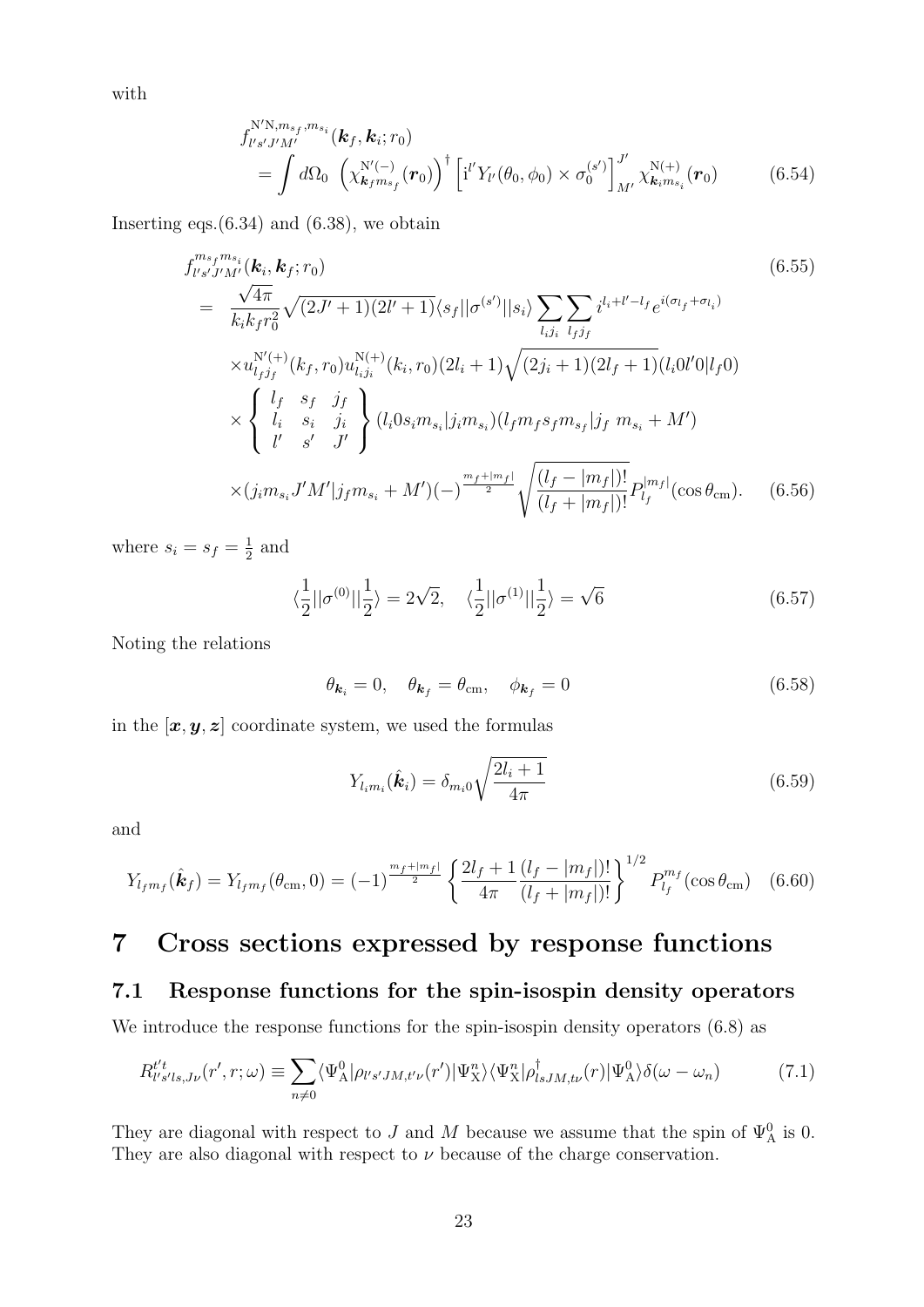## **7.2 Response functions for the outer impulse functions**

From eqs. (6.6) and (6.52), the NA T-matrix is written as

$$
\left[T_{n0}^{\text{N}'\text{N}}(\boldsymbol{k}_{f},\boldsymbol{k}_{i})\right]_{m_{s_{f}}m_{s_{i}}}
$$
\n
$$
=\sum_{t} \langle \text{N}'|\tau_{\nu}^{(t)}|\text{N}\rangle \sum_{lsJM} \int r^{2} dr S_{m_{s_{f}}m_{s_{i}}}^{(t),\text{N}'\text{N}}(\boldsymbol{k}_{f},\boldsymbol{k}_{i};r;lsJM)\langle \Phi_{n}|\rho_{lsJM,t\nu}^{\dagger}(r)|\Phi_{0}\rangle \qquad (7.2)
$$

Then we introduce the response functions for the outer impulse functions as

$$
\begin{split}\n\left[R_{S}^{\text{N}'\text{N}}\right]_{m_{s_{f}}m_{s_{i}};m'_{s_{f}}m'_{s_{i}}} &\equiv \sum_{n} \left[T_{n0}^{\text{N}'\text{N}}(\boldsymbol{k}_{f},\boldsymbol{k}_{i})\right]_{m_{s_{f}}m_{s_{i}}} \left[T_{n0}^{\text{N}'\text{N}}(\boldsymbol{k}_{f},\boldsymbol{k}_{i})\right]_{m'_{s_{f}}m'_{s_{i}}}^{\dagger} \delta(\omega - \omega_{n}) \\
&= \sum_{tt'} \langle \text{N}'|\tau_{\nu}^{(t')}|\text{N}\rangle^{\dagger} \langle \text{N}'|\tau_{\nu}^{(t)}|\text{N}\rangle \sum_{JM} \sum_{l's'} \sum_{ls} \int r^{2} dr \int r'^{2} dr' \\
&\times \left(S_{m_{s_{f}}m_{s_{i}}}^{(t'),\text{N}'\text{N}}(\boldsymbol{k}_{f},\boldsymbol{k}_{i};r;l's'M)\right)^{\dagger} R_{l's'ls,J\nu}^{t't}(r',r;\omega) S_{m_{s_{f}}m_{s_{i}}}^{(t),\text{N}'\text{N}}(\boldsymbol{k}_{f},\boldsymbol{k}_{i};r;l sJM)\n\end{split} \tag{7.3}
$$

where  $\nu$  is fixed by the reaction type  $(N, N')$ .

The present version of CRDW can treat only the cases of  $t = t' = 1$ , thus

$$
\[R_{S}^{\text{N'N}}\]_{m_{s_f}m_{s_i};m'_{s_f}m'_{s_i}} = |\langle N'|\tau_{\nu}^{(1)}|N\rangle|^2 \sum_{JM} \sum_{l's'} \sum_{ls} \int r^2 dr \int r'^2 dr' \times \left(S_{m_{s_f}m_{s_i}}^{(1),\text{N'N}}(\mathbf{k}_f, \mathbf{k}_i; r; l'sJM)\right)^{\dagger} R_{l's'ls,J\nu}^{11}(r', r; \omega) S_{m_{s_f}m_{s_i}}^{(1),\text{N'N}}(\mathbf{k}_f, \mathbf{k}_i; r; l sJM) \quad (7.4)
$$

## **7.3 Observables in terms of the response functions**

Now we can express the cross sections and the spin observables in terms of the response functions for the outer impulse functions.

#### **7.3.1 Cross sections**

The unpolarized cross sections are expressed from eq. (3.26) as

$$
I^{N'N}(\theta_{\rm cm}, \omega_{\rm cm}) = \frac{K}{2} \sum_{m_{s_f} m_{s_i}} \left[ R_S^{N'N} \right]_{m_{s_f} m_{s_i}; m_{s_f} m_{s_i}} \tag{7.5}
$$

#### **7.3.2 Spin observables**

The polarization  $P_y$  ( $\times I^{N/N}$ ) and the analyzing power  $A_y$ ( $\times I^{N/N}$ ) are expressed from eq. (3.32) as

$$
I^{N'N}P_y = K \text{Im} \left( \left[ R_S^{N'N} \right]_{++;-+} + \left[ R_S^{N'N} \right]_{+ -;--} \right), \tag{7.6}
$$

$$
I^{N'N}A_y = K \text{Im}\left(\left[R_S^{N'N}\right]_{++;+-} + \left[R_S^{N'N}\right]_{-+;--}\right) \tag{7.7}
$$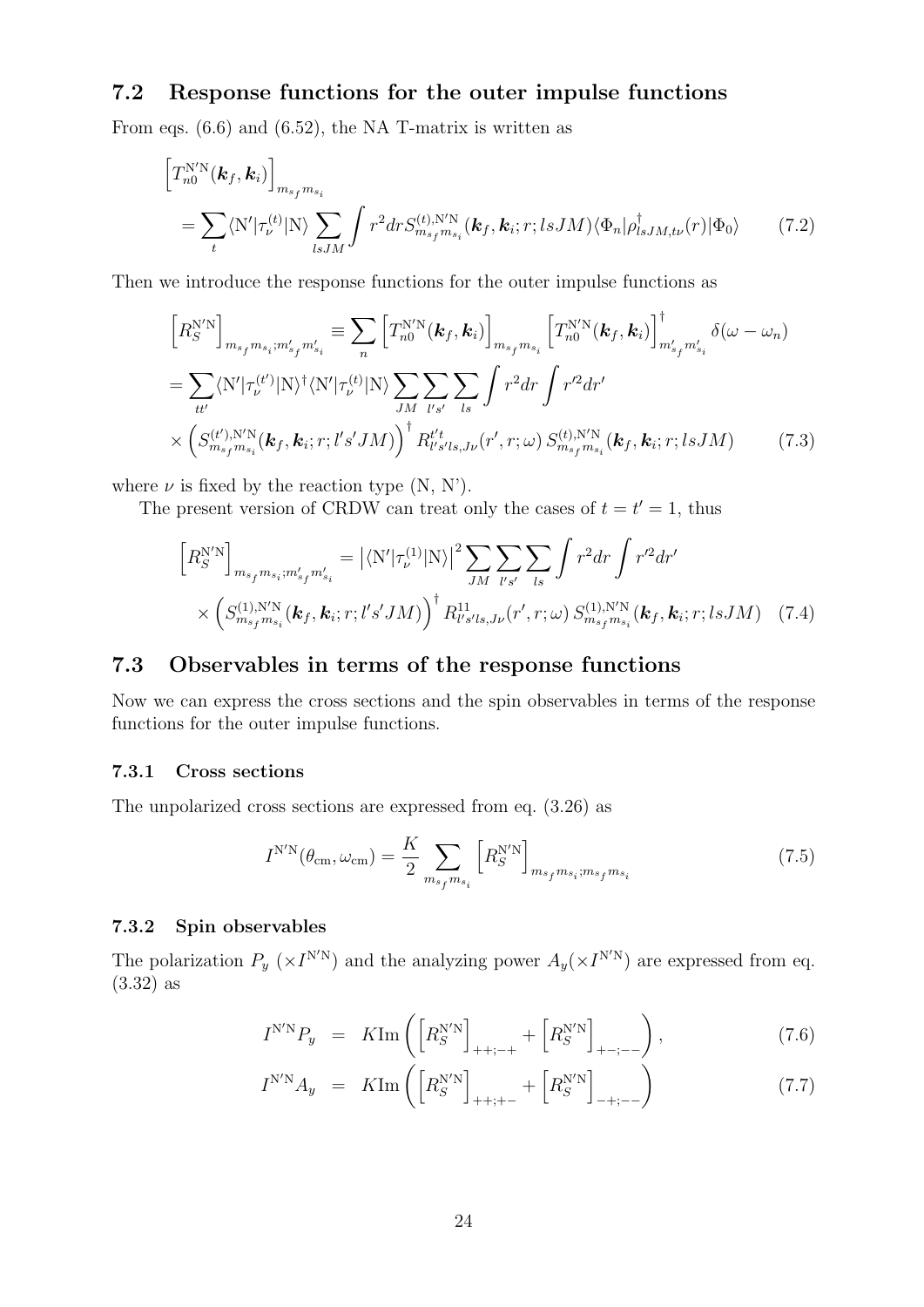The polarization transfer coefficients  $D_{ij}(\times I^{N'N})$  are expressed from eq. (3.38) as

$$
I^{\text{N'N}}D_{xx} = K \text{Re}\left(\left[R_S^{\text{N'N}}\right]_{++;--} + \left[R_S^{\text{N'N}}\right]_{+-;--}\right) \tag{7.8}
$$

$$
I^{N'N}D_{xz} = KRe\left(\left[R_S^{N'N}\right]_{+-;++}-\left[R_S^{N'N}\right]_{--;-+}\right)
$$
\n(7.9)

$$
I^{\text{N'N}}D_{yy} = KR\left(\left[R_S^{\text{N'N}}\right]_{++;--} - \left[R_S^{\text{N'N}}\right]_{+-;--}\right) \tag{7.10}
$$

$$
I^{N'N}D_{zx} = KRe\left(\left[R_S^{N'N}\right]_{++;-+}-\left[R_S^{N'N}\right]_{--;+-}\right)
$$
\n(7.11)

$$
I^{N'N}D_{zz} = \frac{K}{2} \left( \left[ R_S^{N'N} \right]_{++;++} - \left[ R_S^{N'N} \right]_{+-;+-} - \left[ R_S^{N'N} \right]_{-+;--} + \left[ R_S^{N'N} \right]_{--;--} \right) (7.12)
$$

where the suffices  $\pm$  denote  $2m_s$ .

## **8 Generalization to include** ∆ **isobar**

We make the following generalization to include the  $\Delta$  isobar degrees of freedom.

## **8.1 Spin and isospin operators**

The spin operators  $\sigma^{(s)}$  are generalized as

$$
\sigma_{\mu}^{(s)} \longrightarrow \sigma_{\mu}^{(s),ab} = \begin{cases}\n\sigma_{\mu}^{(0),ab} = \delta_{ab} \mathbf{1} \\
\sigma_{\mu}^{(1),\text{NN}} = \sigma_{\mu} \\
\sigma_{\mu}^{(1),\Delta\text{N}} = S_{\mu} \\
\sigma_{\mu}^{(1),\text{NN}} = (-1)^{\mu} (S_{-\mu})^{\dagger}\n\end{cases}
$$
\n(8.1)

where  $a, b = N$  or  $\Delta$ , and  $S_\mu$  is the spin transition operators from N to  $\Delta$  defined as

$$
\langle m_{\Delta} | S_{\mu} | m_{\rm N} \rangle \equiv (\frac{1}{2} m_{\rm N} 1 \mu | \frac{3}{2} m_{\Delta}) \tag{8.2}
$$

Similarly the isospin operators  $\tau^{(t)}$  are generalized as

$$
\tau_{\mu}^{(t)} \longrightarrow \tau_{\mu}^{(t),ab} \tag{8.3}
$$

by replacing  $\sigma_{\mu}$  and  $S_{\mu}$  by  $\tau_{\nu}$  and  $T_{\nu}$ , the isospin transition operators from N to  $\Delta$ .

### **8.2 Density operators and response functions**

The spin-isospin density operators (6.8) are generalized as

$$
\rho_{lsJM,t\nu}^{ab}(r) \equiv \sum_{k} \tau_{\nu,k}^{(t),ab} \left[ i^l Y_l(\theta_k, \phi_k) \times \sigma_k^{(s),ab} \right]_{M}^{J} \frac{\delta(r - r_k)}{r r_k}
$$
(8.4)

and their response functions (7.1) as

$$
R_{l's'lsJ\nu}^{abcd,t't}(r',r;\omega) \equiv \sum_{n} \langle \Psi_{\mathcal{A}}^{0} | \rho_{l's'JM,t'\nu}^{ab}(r') | \Psi_{\mathcal{X}}^{n} \rangle \langle \Psi_{\mathcal{X}}^{n} | \left( \rho_{lsJM,t\nu}^{cd}(r) \right)^{\dagger} | \Psi_{\mathcal{A}}^{0} \rangle \delta(\omega - \omega_{n}) \tag{8.5}
$$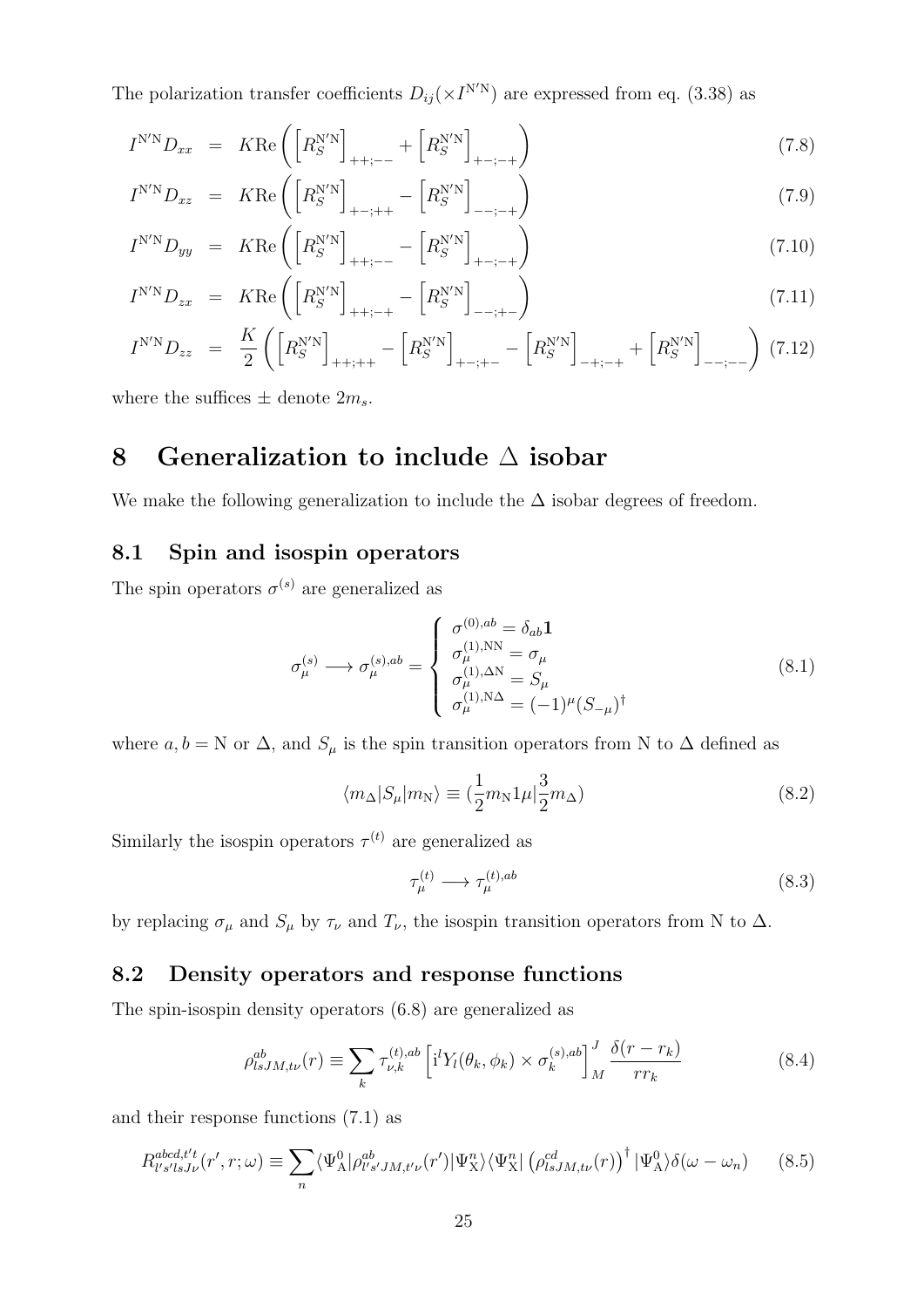### **8.3 NN t-matrix**

We generalize the NN t-matrix to include  $N\Delta$  transitions. Since information is very limited, we take a simple generalization of the isovector and spin-vector parts of the free NN t-matrix (4.10)

$$
(\boldsymbol{\tau}_0 \cdot \boldsymbol{\tau}_k) \left[ B_1(\boldsymbol{\sigma}_0 \cdot \hat{\boldsymbol{n}}_c)(\boldsymbol{\sigma}_k \cdot \hat{\boldsymbol{n}}_c) + E_1(\boldsymbol{\sigma}_0 \cdot \hat{\boldsymbol{q}}_c)(\boldsymbol{\sigma}_k \cdot \hat{\boldsymbol{q}}_c) + F_1(\boldsymbol{\sigma}_0 \cdot \hat{\boldsymbol{Q}}_c)(\boldsymbol{\sigma}_k \cdot \hat{\boldsymbol{Q}}_c) \right]
$$
(8.6)

into the form of

$$
(\tau_0^{(1),NN} \cdot \tau_k^{(1),NN}) \left[ B_1(\sigma_0^{(1),NN} \cdot \hat{n}_c)(\sigma_k^{(1),NN} \cdot \hat{n}_c) + E_1(\sigma_0^{(1),NN} \cdot \hat{q}_c)(\sigma_k^{(1),NN} \cdot \hat{q}_c) + F_1(\sigma_0^{(1),NN} \cdot \hat{Q}_c)(\sigma_k^{(1),NN} \cdot \hat{Q}_c) \right]
$$
  
+ 
$$
(\tau_0^{(1),NN} \cdot \tau_k^{(1),N\Delta}) \left[ B_1'(\sigma_0^{(1),NN} \cdot \hat{n}_c)(\sigma_k^{(1),N\Delta} \cdot \hat{n}_c) + B_1'(\sigma_0^{(1),NN} \cdot \hat{Q}_c)(\sigma_k^{(1),NN} \cdot \hat{Q}_c) \right]
$$
  
+ 
$$
(\tau_0^{(1),NN} \cdot \tau_k^{(1),\Delta N}) \left[ B_1'(\sigma_0^{(1),NN} \cdot \hat{n}_c)(\sigma_k^{(1),\Delta N} \cdot \hat{n}_c) + B_1'(\sigma_0^{(1),NN} \cdot \hat{Q}_c)(\sigma_k^{(1),N\Delta} \cdot \hat{Q}_c) \right]
$$
  
+ 
$$
E_1'(\sigma_0^{(1),NN} \cdot \hat{n}_c)(\sigma_k^{(1),\Delta N} \cdot \hat{n}_c)
$$
  
+ 
$$
E_1'(\sigma_0^{(1),NN} \cdot \hat{q}_c)(\sigma_k^{(1),\Delta N} \cdot \hat{q}_c) + F_1'(\sigma_0^{(1),NN} \cdot \hat{Q}_c)(\sigma_k^{(1),N\Delta} \cdot \hat{Q}_c) \right]
$$
  
(8.7)

Considering the one-pion and one-rho meson exchange processes, we assume

$$
E_1' = \frac{f_{\pi N\Delta}}{f_{\pi NN}} E_1, \qquad B_1' = \frac{f_{\rho N\Delta}}{f_{\rho NN}} B_1, \qquad F_1' = \frac{f_{\rho N\Delta}}{f_{\rho NN}} F_1 \tag{8.8}
$$

where  $f_{\pi NN}$  and  $f_{\pi N\Delta}$  are  $\pi NN$  and  $\pi N\Delta$  coupling constants, and  $f_{\rho NN}$  and  $f_{\rho N\Delta}$  are  $\rho NN$ and  $\rho N\Delta$  coupling constants, respectively.

## **9 Polarization propagators**

To calculate the response functions, we introduce the polarization propagators, for which RPA or TDA equations are developed.

## **9.1 Polarization propagators**

The polarization propagators are defined by the sum of the forward and backward polarization propagators as

$$
\Pi_{l's'lsJ\nu}^{abcd,t't}(r',r;\omega) \equiv \Pi_{l's'lsJ\nu}^{\text{FW},abcd,t't}(r',r;\omega) + \Pi_{l's'lsJ\nu}^{\text{BK},abcd,t't}(r',r;\omega)
$$
\n(9.1)

with

$$
\Pi_{l's'lsJ\nu}^{\text{FW},abcd,t't}(r',r;\omega) \equiv \langle \Psi_{\text{A}}^0 | \rho_{l's'JM,t'\nu}^{ab}(r') \frac{1}{\omega - (H_A - \mathcal{E}_{\text{A}}^0) + i\eta} \left( \rho_{lsJM,t\nu}^{cd}(r) \right)^{\dagger} |\Psi_{\text{A}}^0\rangle \tag{9.2}
$$

$$
\Pi_{l's'lsJ\nu}^{\text{BK},abcd,t't}(r',r;\omega) \equiv \langle \Psi_{\text{A}}^0 | \left( \rho_{lsJM,t\nu}^{cd}(r) \right)^{\dagger} \frac{1}{-\omega - (H_A - \mathcal{E}_{\text{A}}^0) + i\eta} \rho_{l's'JM,t'\nu}^{ab}(r') | \Psi_{\text{A}}^0 \rangle (9.3)
$$

The response functions (8.5) are given by

$$
R_{l's'lsJ\nu}^{abcd,t't}(r',r;\omega) = -\frac{1}{\pi} \text{Im} \Pi_{l's'lsJ\nu}^{abcd,t't}(r',r;\omega)
$$
\n(9.4)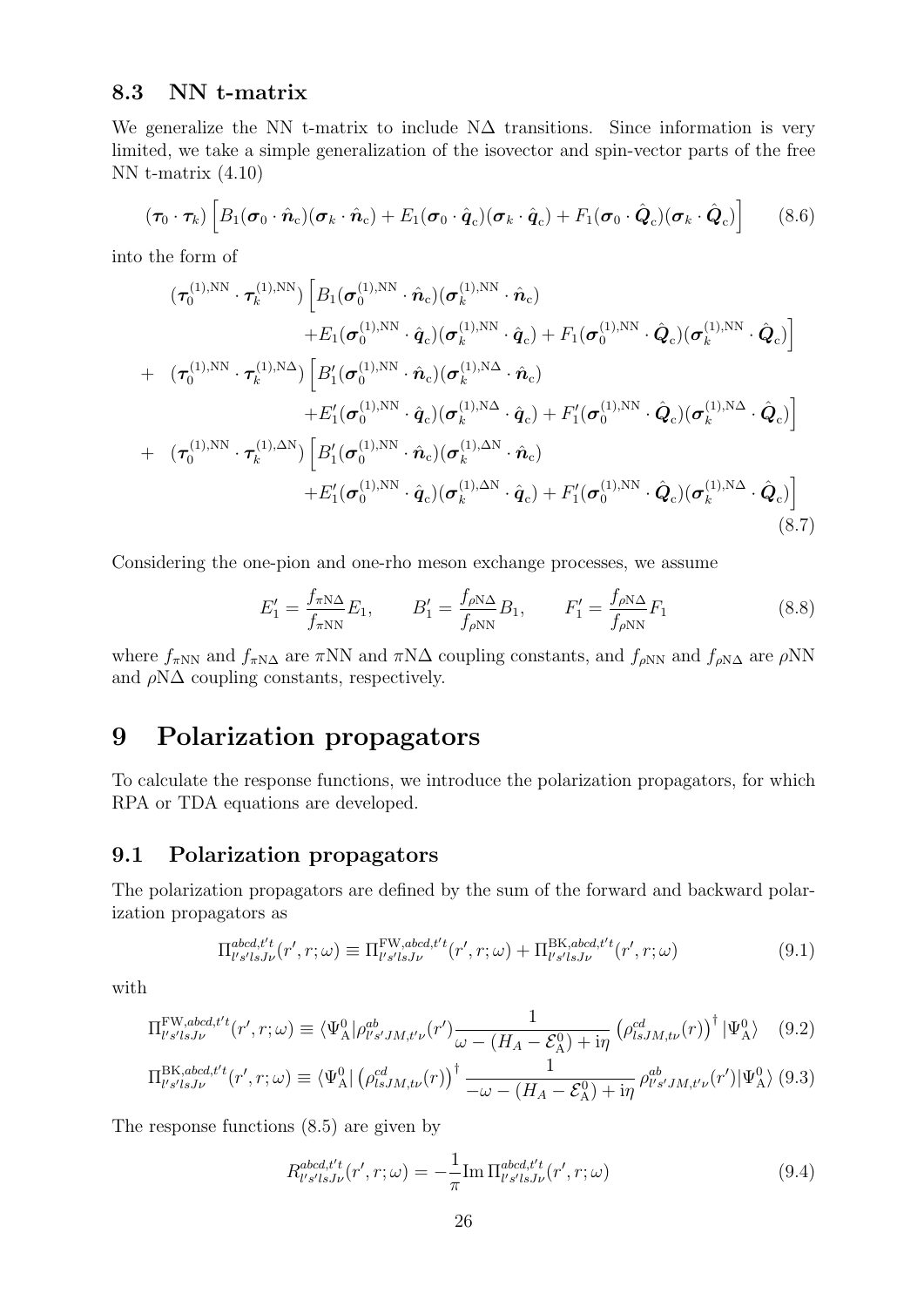### **9.2 Mean field approximation**

We start with the mean field approximation.

#### **9.2.1 Hamiltonian**

In this approximation the intrinsic Hamiltonian  $H_A$  of eq.  $(3.21)$  is replaced by the mean field Hamiltonian  $H_0$ 

$$
H_A \longrightarrow H_0 = \sum_{k}^{A} \left( \hat{h}_k^n \oplus \hat{h}_k^p \oplus \hat{h}_k^{\Delta^-} \oplus \hat{h}_k^{\Delta^0} \oplus \hat{h}_k^{\Delta^+} \oplus \hat{h}_k^{\Delta^{++}} \right) - T_{\text{c.m.}} \tag{9.5}
$$

where  $\hat{h}^{\alpha}$  is the single particle Hamiltonian of the particle  $\alpha (= n, p, \Delta^{-}, \Delta^{0}, \Delta^{+}, \Delta^{++})$ . We define the single particle states and their energies by

$$
h^{\alpha}|h_{\alpha}\rangle = \epsilon^{\alpha}_{h}|h_{\alpha}\rangle, \quad \text{(for occupied states, } \alpha = n, p)
$$
\n(9.6)

$$
h^{\alpha}|p_{\alpha}\rangle = \epsilon_p^{\alpha}|p_{\alpha}\rangle, \quad \text{(for unoccupied states, } \alpha = n, p, \Delta^-, \Delta^0, \Delta^+, \Delta^{++}) \tag{9.7}
$$

We write the ground state of the target A its energy of  $H_0$  by  $\Phi_A^0$  and  $\mathcal{E}_A^{0(0)}$  $\mathcal{L}_{\rm A}^{\rm O(O)}$ , thus

$$
H_0 \Phi_A^0 = \mathcal{E}_A^{0,(0)} \Phi_A^0 \tag{9.8}
$$

We assumed that the ground state does not include  $\Delta$  and its spin  $J_0 = 0$ .

#### **9.2.2 Free polarization propagator**

#### (1) **Definitions**

We call the polarization propagator in this approximation is the *free (unperturbed) polarization propagator*. It is written as

$$
\Pi_{l's'lsJ\nu}^{(0),abcd,t't}(r',r;\omega) \equiv \Pi_{l's'lsJ\nu}^{\text{FW},(0),abcd,t't}(r',r;\omega) + \Pi_{l's'lsJ\nu}^{\text{BK},(0),abcd,t't}(r',r;\omega)
$$
\n(9.9)

with

$$
\Pi_{l's'lsJ\nu}^{\text{FW},(0),abcd,t't}(r',r;\omega) \equiv \langle \Phi_{\text{A}}^0 | \rho_{l's'JM,t'\nu}^{ab}(r') \frac{1}{\omega - (H_0 - \mathcal{E}_{\text{A}}^{0,(0)}) + i\eta} \left( \rho_{lsJM,t\nu}^{cd}(r) \right)^{\dagger} | \Phi_{\text{A}}^0 \rangle \tag{9.10}
$$

$$
\Pi_{l's'lsJ\nu}^{\text{BK},(0),abcd,t't}(r',r;\omega) \equiv \langle \Phi_{\text{A}}^0 | \left( \rho_{lsJM,t\nu}^{cd}(r) \right)^{\dagger} \frac{1}{-\omega - (H_0 - \mathcal{E}_{\text{A}}^{0,(0)}) + i\eta} \rho_{l's'JM,t'\nu}^{ab}(r') | \Phi_{\text{A}}^0 \rangle \tag{9.11}
$$

Since  $\rho^{ab}|\Phi_{\rm A}^0\rangle$  and  $(\rho^{ab})^{\dagger}|\Phi_{\rm A}^0\rangle$  are the sum of 1-N( $\Delta$ )-particle-1-hole states, and the propagators  $(\pm \omega - (H_0 - \mathcal{E}_A^{0, (0)}) + i \eta)^{-1}$  are diagonal with respect to these states, we can write

$$
\Pi_{l's'lsJ\nu}^{(0),abcd,t't}(r',r;\omega) = \delta_{ac}\delta_{bd}\Pi_{l's'lsJ\nu}^{(0),ab,t't}(r',r;\omega)
$$
\n(9.12)

$$
\Pi_{l's'lsJ\nu}^{(0),\text{FW},abcd,t't}(r',r;\omega) = \delta_{ac}\delta_{bd}\Pi_{l's'lsJ\nu}^{(0),\text{FW}ab,t't}(r',r;\omega)
$$
\n(9.13)

$$
\Pi_{l's'lsJ\nu}^{(0),\text{BK},abcd,t't}(r',r;\omega) = \delta_{ac}\delta_{bd}\Pi_{l's'lsJ\nu}^{(0),\text{BK},ab,t't}(r',r;\omega)
$$
\n(9.14)

thus

$$
\Pi_{l's'lsJ\nu}^{(0),ab,t't}(r',r;\omega) = \Pi_{l's'lsJ\nu}^{\text{FW},(0),ab,t't}(r',r;\omega) + \Pi_{l's'lsJ\nu}^{\text{BK},(0),ab,t't}(r',r;\omega)
$$
(9.15)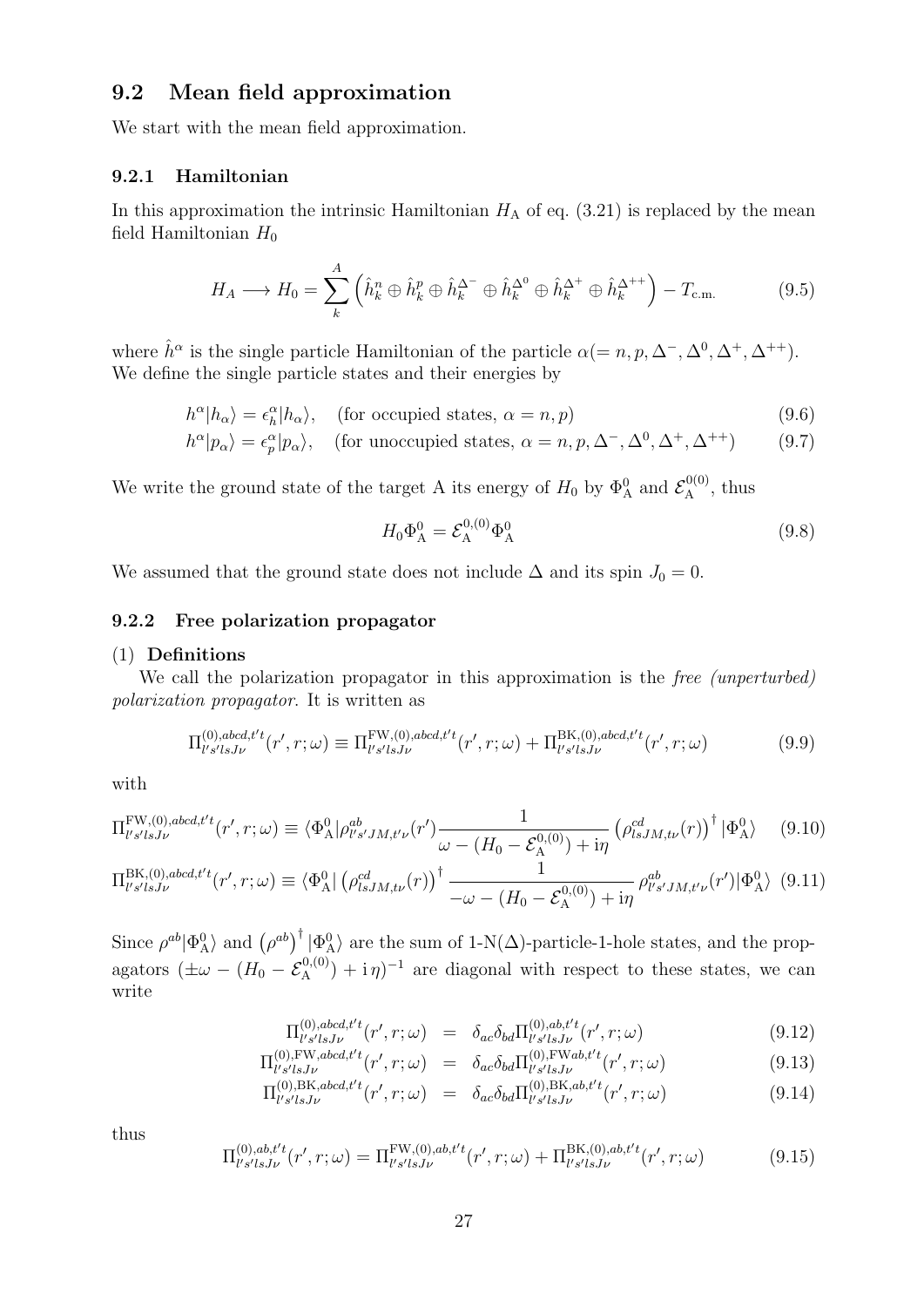with

$$
\Pi_{l's'lsJ\nu}^{\text{FW},(0),ab,t't}(r',r;\omega) = \langle \Phi_{\text{A}}^0 | \rho_{l's'JM,t'\nu}^{ab}(r') G_{ph}^{(0)}(\omega) (\rho_{lsJM,t\nu}^{ab}(r))^\dagger | \Phi_{\text{A}}^0 \rangle \tag{9.16}
$$

$$
\Pi_{l's'lsJ\nu}^{\text{BK},(0),ab,t't}(r',r;\omega) = \langle \Phi_{\text{A}}^0 | \left( \rho_{lsJM,t\nu}^{ab}(r) \right)^{\dagger} G_{ph}^{(0)}(\omega) \; \rho_{l's'JM,t'\nu}^{ab}(r') \; | \Phi_{\text{A}}^0 \rangle \tag{9.17}
$$

where  $G_{ph}^{(0)}(\omega)$  is the *free ph Green's function* defined as

$$
G_{ph}^{(0)}(\omega) \equiv \sum_{\alpha\alpha'} \sum_{h_{\alpha'}} \sum_{p_{\alpha}} |h_{\alpha'}^{-1}p_{\alpha}\rangle \frac{1}{\omega - (\epsilon_p^{\alpha} - \epsilon_h^{\alpha'}) + i\eta} \langle h_{\alpha'}^{-1}p_{\alpha}| \tag{9.18}
$$

#### (2) **Free** *ph* **Green's function**

Noting that  $h_{\alpha'}$  runs over finite number of discrete occupied states, but  $p_{\alpha}$  runs over infinite continuum states, we rewrite it as

$$
G_{ph}^{(0)}(\omega) = \sum_{\alpha'\alpha} G_{ph}^{(0),\alpha'\alpha}(\omega)
$$
\n(9.19)

$$
G_{ph}^{(0),\alpha'\alpha}(\omega) = \sum_{h_{\alpha'}} |h_{\alpha'}^{-1}\rangle g_p^{\alpha}(\omega + \epsilon_h^{\alpha'})\langle h_{\alpha'}^{-1}|
$$
\n(9.20)

where

$$
g_p^{\alpha}(\epsilon) = \sum_{p_{\alpha}} |p_{\alpha}\rangle \frac{1}{\epsilon - \epsilon_p^{\alpha} + i\eta} \langle p_{\alpha}| = \sum_{p_{\alpha}} |p_{\alpha}\rangle \langle p_{\alpha}| \frac{1}{\epsilon - h^{\alpha} + i\eta} |p_{\alpha}\rangle \langle p_{\alpha}| \qquad (9.21)
$$

We call  $g_p^{\alpha}(\epsilon)$  the *particle Green's function*.

#### (3) **Grouping**

Since  $\Phi_{\mathbf{A}}^0$  does not contain  $\Delta$ , we get the relations

$$
\Pi^{(0),\Delta\Delta,t't} = 0, \qquad \Pi^{\text{FW},(0),\Delta\text{N},t't} = 0, \qquad \Pi^{\text{BK},(0),\text{N}\Delta,t't} = 0 \tag{9.22}
$$

For later use, we introduce the grouped quantities

$$
\Pi^{(0),[N],t't} \equiv \Pi^{(0),NN,t't} \tag{9.23}
$$
\n
$$
\nabla^{(0),[N],t't} = \nabla^{(0),NN,t't} \nabla^{(0),NN,t't} \nabla^{EW(0),NN,t't} \nabla^{BK(0),NN,t't} \tag{9.23}
$$

$$
\Pi^{(0),[\Delta],t't} \equiv \Pi^{(0),\mathcal{N}\Delta,t't} + \Pi^{(0),\Delta\mathcal{N},t't} = \Pi^{\mathcal{FW},(0),\mathcal{N}\Delta,t't} + \Pi^{\mathcal{BK},(0),\Delta\mathcal{N},t't} \tag{9.24}
$$

In eqs. (9.22) - (9.24), the suffices  $(l's'lsJ\nu)$  and the arguments  $(r', r; \omega)$  are suppressed.

## **9.3 Polarization propagator with nuclear correlations**

We consider nuclear correlations only for the isovector  $(t' = t = 1)$  and spin diagonal  $(s' = s)$  polarization propagators. So we simplify the notations as

$$
\Pi_{l'lsJ\nu}^{abcd} \equiv \Pi_{l's'=slsJ\nu}^{abcd,t'=t=1}, \qquad \Pi_{l'lsJ\nu}^{(0),ab} \equiv \Pi_{l's'=slsJ\nu}^{(0),ab,t'=t=1}, \qquad \Pi_{l'lsJ\nu}^{(0),[a]} \equiv \Pi_{l's'=slsJ\nu}^{(0),[a],t'=t=1} \qquad (9.25)
$$

where the arguments  $(r', r; \omega)$  are suppressed.

We take into account the nuclear correlations through RPA or TDA with the effective  $N(\Delta)$  particle-hole interaction in the isovector channels.

$$
V^{ph} = \sum_{k' < k} V^{ph}_{k'k}(\boldsymbol{r}_{k'} - \boldsymbol{r}_k; \omega) \tag{9.26}
$$

)*†*

which is expressed in the angular momentum representation as

$$
V_{k'k}^{ph}(\boldsymbol{r}_{k'}-\boldsymbol{r}_{k};\omega) = \sum_{abcd} \sum_{l'ls} \sum_{JM\nu} \left( \tau_{\nu,k'}^{(1),ab} \left[ i'' Y_{l'}(\theta_{k'},\phi_{k'}) \times \sigma_{k'}^{(s),ab} \right]_{M}^{J} \right)^{\dagger} \times W_{l'lsJ}^{abcd}(r_{k'},r_{k};\omega) \left( \tau_{\nu,k}^{(1),cd} \left[ i' Y_{l}(\theta_{k},\phi_{k}) \times \sigma_{k}^{(s),cd} \right]_{M}^{J} \right) \tag{9.27}
$$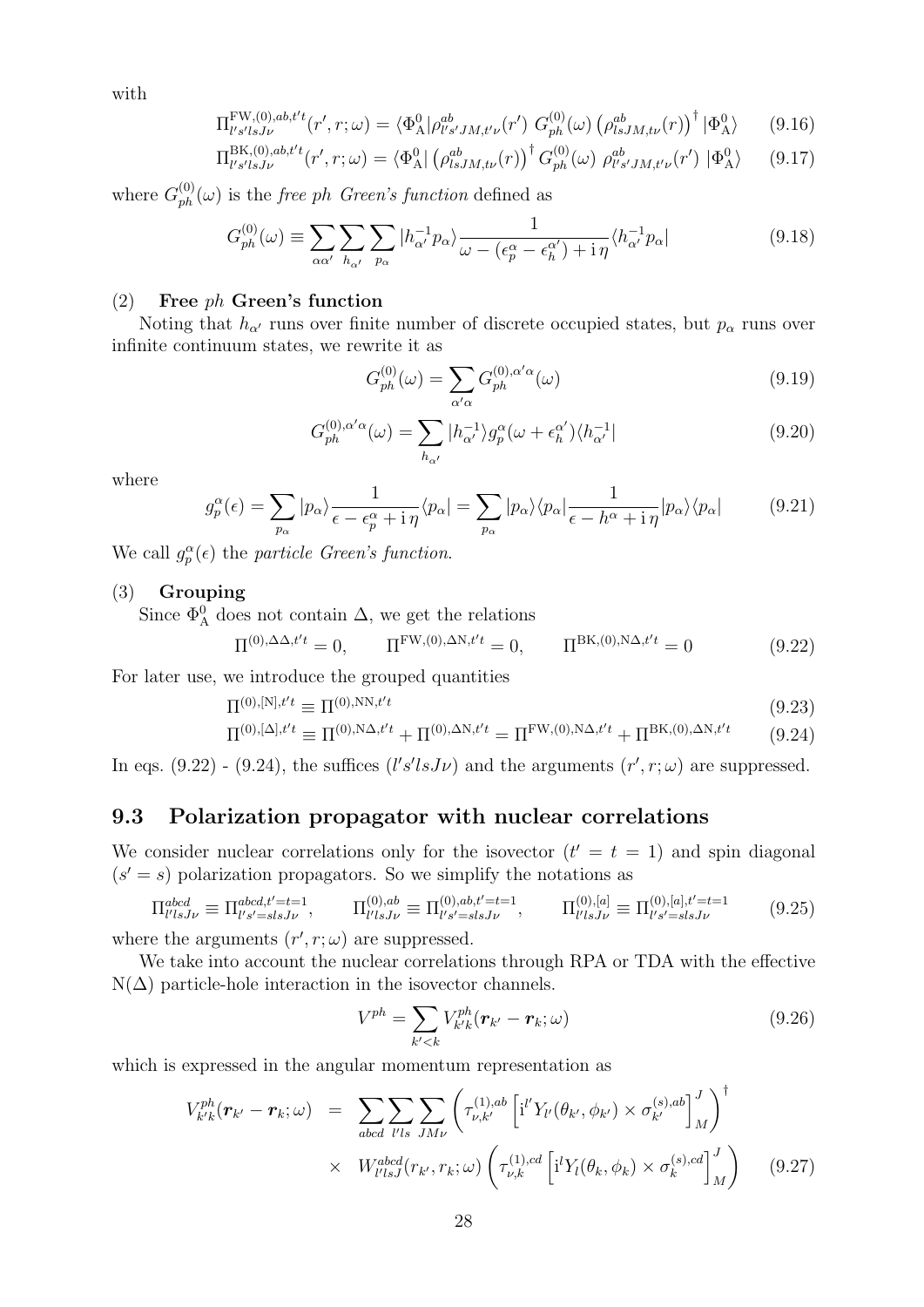#### **9.3.1 RPA and TDA equations**

In RPA with the ring approximation, the polarization propagators are given by the solution of the RPA equations

$$
\Pi_{l'lsJ\nu}^{RPA,abcd}(r',r;\omega) = \delta_{ac}\delta_{bd}\Pi_{l'lsJ\nu}^{(0),ab}(r',r;\omega) \n+ \sum_{a'b'} \sum_{l_1l_2} \int_0^\infty r_1^2 dr_1 \int_0^\infty r_2^2 dr_2 \Pi_{l'l_1sJ\nu}^{(0),ab}(r',r_1;\omega) W_{l_1l_2sJ}^{aba'b'}(r_1,r_2;\omega) \Pi_{l_2lsJ\nu}^{RPA,a'b'cd}(r_2,r;\omega)
$$
\n(9.28)

In TDA only the forward propagations are taken in to account, thus the TDA polarization propagators are given by the solution of the TDA equations

$$
\Pi_{l'lsJ\nu}^{\text{TDA},abcd}(r',r;\omega) = \delta_{ac}\delta_{bd} \Pi_{l'lsJ\nu}^{\text{FW},(0),ab}(r',r;\omega) \n+ \sum_{a'b'} \sum_{l_1l_2} \int_0^\infty r_1^2 dr_1 \int_0^\infty r_2^2 dr_2 \Pi_{l'l_1sJ\nu}^{\text{FW},(0),ab}(r',r_1;\omega) W_{l_1l_2sJ}^{aba'b'}(r_1,r_2;\omega) \Pi_{l_2lsJ\nu}^{\text{TDA},a'b'cd}(r_2,r;\omega)
$$
\n(9.29)

#### **9.3.2 Simplification of the RPA and TDA equations**

Noting the symmetries of *Wabcd* with respect to *a, b, c, d*, we introduce the notations

$$
W^{[NN]} \equiv W^{NNNN},\tag{9.30}
$$

$$
W^{[NA]} \equiv W^{NNN\Delta} = W^{NNN\Delta N} = W^{\Delta NNN} = W^{N\Delta NN}
$$
\n(9.31)

$$
W^{[\Delta\Delta]} \equiv W^{\text{N}\Delta\text{N}\Delta} = W^{\text{N}\Delta\Delta\text{N}} = W^{\Delta\text{N}\Delta\text{N}} = W^{\Delta\text{N}\text{N}\Delta} \tag{9.32}
$$

and the grouped polarization propagators as

$$
\Pi^{[NN]} \equiv \Pi^{NNNN},\tag{9.33}
$$

$$
\Pi^{[N\Delta]} \equiv \Pi^{NNN\Delta} + \Pi^{NN\Delta N} \tag{9.34}
$$

$$
\Pi^{[\Delta N]} \equiv \Pi^{\Delta NNN} + \Pi^{N\Delta NN} \tag{9.35}
$$

$$
\Pi^{[\Delta\Delta]} \equiv \Pi^{N\Delta N\Delta} + \Pi^{N\Delta\Delta N} + \Pi^{\Delta N\Delta N} + \Pi^{\Delta N N\Delta} \tag{9.36}
$$

where we suppressed the suffices and the arguments.

Then the RPA and TDA equations are reduced to simpler forms

$$
\Pi_{l'lsJ\nu}^{RPA[ab]}(r',r;\omega) = \delta_{ab} \Pi_{l'lsJ\nu}^{(0)[a]}(r',r;\omega)
$$
\n
$$
+ \sum_{c} \sum_{l_1l_2} \int r_1^2 r_2^2 dr_1 dr_2 \Pi_{l'l_1s,J\nu}^{(0)[a]}(r',r_1;\omega) W_{l_1l_2sJ}^{[ac]}(r_1,r_2;\omega) \Pi_{l_2ls,J\nu}^{RPA[cb]}(r_2,r;\omega) \tag{9.37}
$$
\n
$$
\text{FMA}[c]
$$

$$
\Pi_{l'lsJ\nu}^{\text{TDA}[ab]}(r',r;\omega) = \delta_{ab} \Pi_{l'lsJ\nu}^{\text{FW}(0)[a]}(r',r;\omega) \n+ \sum_{c} \sum_{l_1l_2} \int r_1^2 r_2^2 dr_1 dr_2 \Pi_{l'l_1sJ\nu}^{\text{FW}(0)[a]}(r',r_1;\omega) W_{l_1l_2sJ}^{[ac]}(r_1,r_2;\omega) \Pi_{l_2lsJ\nu}^{\text{TDA}[cb]}(r_2,r;\omega) \tag{9.38}
$$

#### **9.3.3 Response functions**

Correspondingly, we use the simplified notations for the response functions

$$
R_{l'lsJ\nu}^{abcd} \equiv R_{l's'=slsJ\nu}^{abcd,t'=t=1} = -\frac{1}{\pi} \text{Im} \Pi_{l'lsJ\nu}^{abcd}(r',r;\omega)
$$
 (9.39)

$$
R_{l'lsJ\nu}^{(0),[N]} \equiv R_{l'lsJ\nu}^{(0),\text{NN}} = -\frac{1}{\pi} \text{Im} \, \Pi_{l'lsJ\nu}^{(0),[N]}(r',r;\omega) \tag{9.40}
$$

$$
R_{l'lsJ\nu}^{(0),[\Delta]} \equiv R_{l'lsJ\nu}^{(0),\rm{N}\Delta} + R_{l'lsJ\nu}^{(0),\Delta\rm{N}} = -\frac{1}{\pi} \text{Im} \, \Pi_{l'lsJ\nu}^{(0),[\Delta]}(r',r;\omega) \tag{9.41}
$$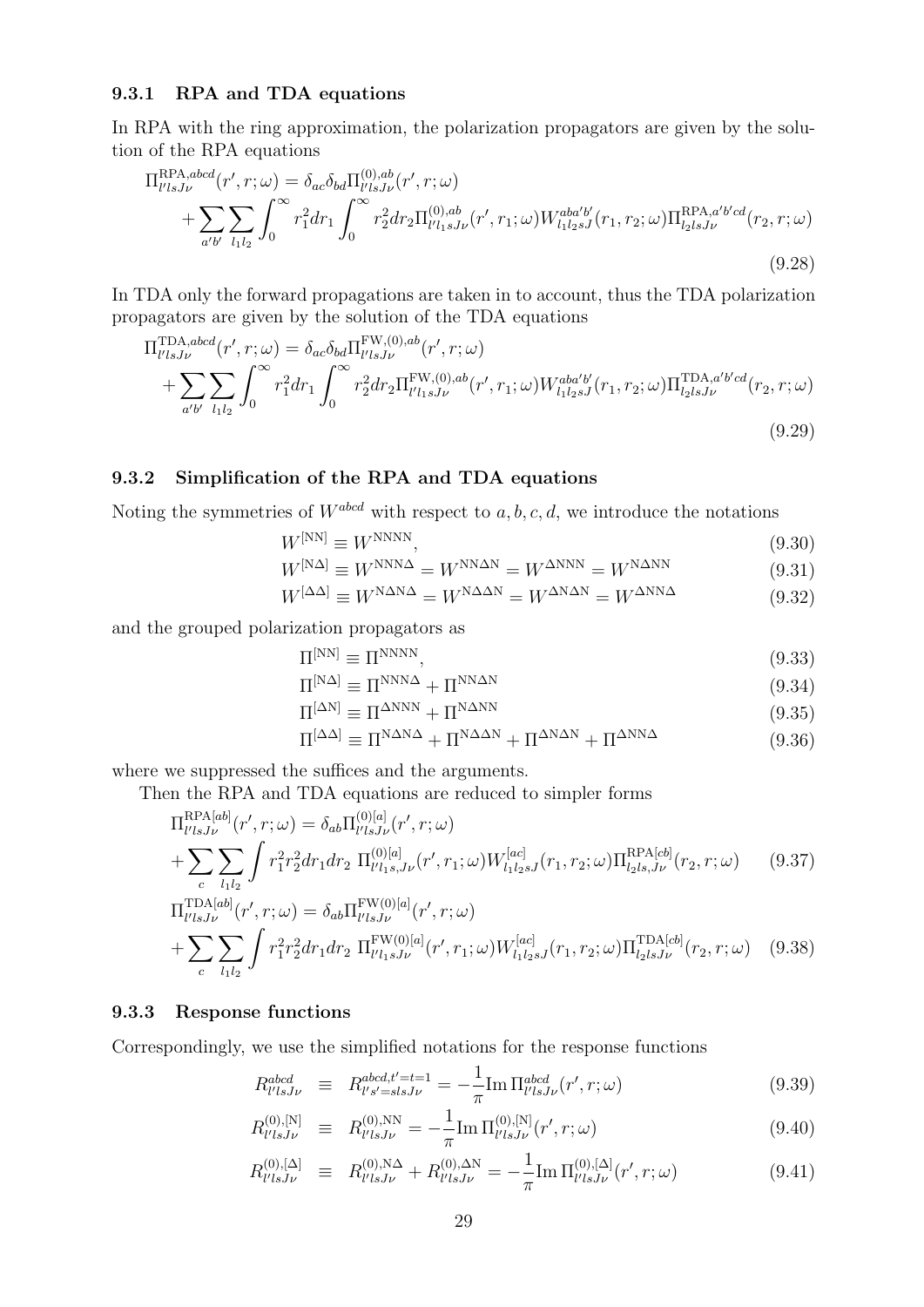## **10 Calculation of the free polarization propagator**

The key ingredients to calculate the polarization propagators are the free polarization propagators and the effective *ph* interactions. In this section, we explain details about calculation of the free polarization propagators presented in eqs. (9.9) - (9.11).

#### **10.1 Single particle states**

#### **10.1.1 Nucleon single particle states**

The nucleon single particle states obey the Schrödinger equation

$$
h^{\alpha}\phi^{\alpha}(\boldsymbol{r};\epsilon) = \left[ -\frac{1}{2\mu_{\rm N}}\boldsymbol{\nabla}^2 + \int d\boldsymbol{r}'U_{\alpha}(\boldsymbol{r},\boldsymbol{r}') \right] \phi^{\alpha}(\boldsymbol{r}';\epsilon) = \epsilon \phi^{\alpha}(\boldsymbol{r};\epsilon), \quad (\alpha = n, p) \qquad (10.1)
$$

with the reduced mass

$$
\mu_{\rm N} = \frac{A - 1}{A} m_{\rm N} \tag{10.2}
$$

where we use the average nucleon mass

$$
m_N = \frac{m_n + m_p}{2} \tag{10.3}
$$

and shift the origin of the energy by  $m_N$ .

Dealing with the non-locality by the effective mass approximation[11], we get the Schrödinger equation with the local potential

$$
\left[ -\frac{1}{2\mu_N} \nabla^2 + U_\alpha(\mathbf{r}) \right] \phi^{(L),\alpha}(\mathbf{r};\epsilon) = \epsilon \phi^{(L),\alpha}(\mathbf{r};\epsilon)
$$
\n(10.4)

for the modified wave function  $\phi^{(L),\alpha}(\mathbf{r})$ , which is defined by

$$
\phi^{\alpha}(\boldsymbol{r}) = \sqrt{P_{\alpha}(r)}\phi^{(\text{L}),\alpha}(\boldsymbol{r}), \qquad P_{\alpha}(r) = \frac{\mu_{\alpha}^{*}(r)}{\mu_{\text{N}}}
$$
(10.5)

where  $P_{\alpha}(r)$  is the Perey factor and  $\mu_{\alpha}^{*}(r)$  is the radial dependent effective mass of the nucleon  $\alpha (= n, p)$ .

Since we do not have information about the non-local potential  $U_{\alpha}(\mathbf{r}, \mathbf{r}')$ , we treat the local potential  $U_{\alpha}(\mathbf{r})$  and the Perey factor  $P_{\alpha}(r)$  phenomenologically in the form of

$$
U_{\alpha}(\boldsymbol{r}) = -(V_0^{\alpha} + iW_0^{\alpha})f_{\text{WS}}^{c,\alpha}(r) + \frac{1}{m_{\pi}^2} \frac{V_{ls}^{\alpha}}{r} \frac{df_{\text{WS}}^{ls,\alpha}(r)}{dr} \boldsymbol{l} \cdot \boldsymbol{\sigma} + V_C^{\alpha}(r) \qquad (10.6)
$$

$$
P_{\alpha}(r) = 1 - b_{\alpha} f_{\rm WS}^{\mu,\alpha}(r) \tag{10.7}
$$

where

$$
f_{\rm WS}^{x,\alpha} = \frac{1}{1 + \exp\left(\frac{r - r_0^{x,\alpha} A^{1/3}}{a^{x,\alpha}}\right)}, \qquad (x = c, ls, \mu). \tag{10.8}
$$

and  $V_C^{\alpha}(r)$  is the Coulomb potential. It is assumed to have the form

$$
V_{\rm C}^{\alpha}(r) = \begin{cases} \frac{Z_{\alpha}Z_{\rm c}e^{2}}{2R_{\rm c}} \left(3 - \frac{r^{2}}{R_{\rm c}^{2}}\right), & (r < R_{\rm c} = r_{\rm c}^{\alpha}A_{\rm c}^{1/3})\\ \frac{Z_{\alpha}Z_{\rm c}e^{2}}{r}, & (r \geq R_{\rm c}) \end{cases}
$$
\n
$$
(10.9)
$$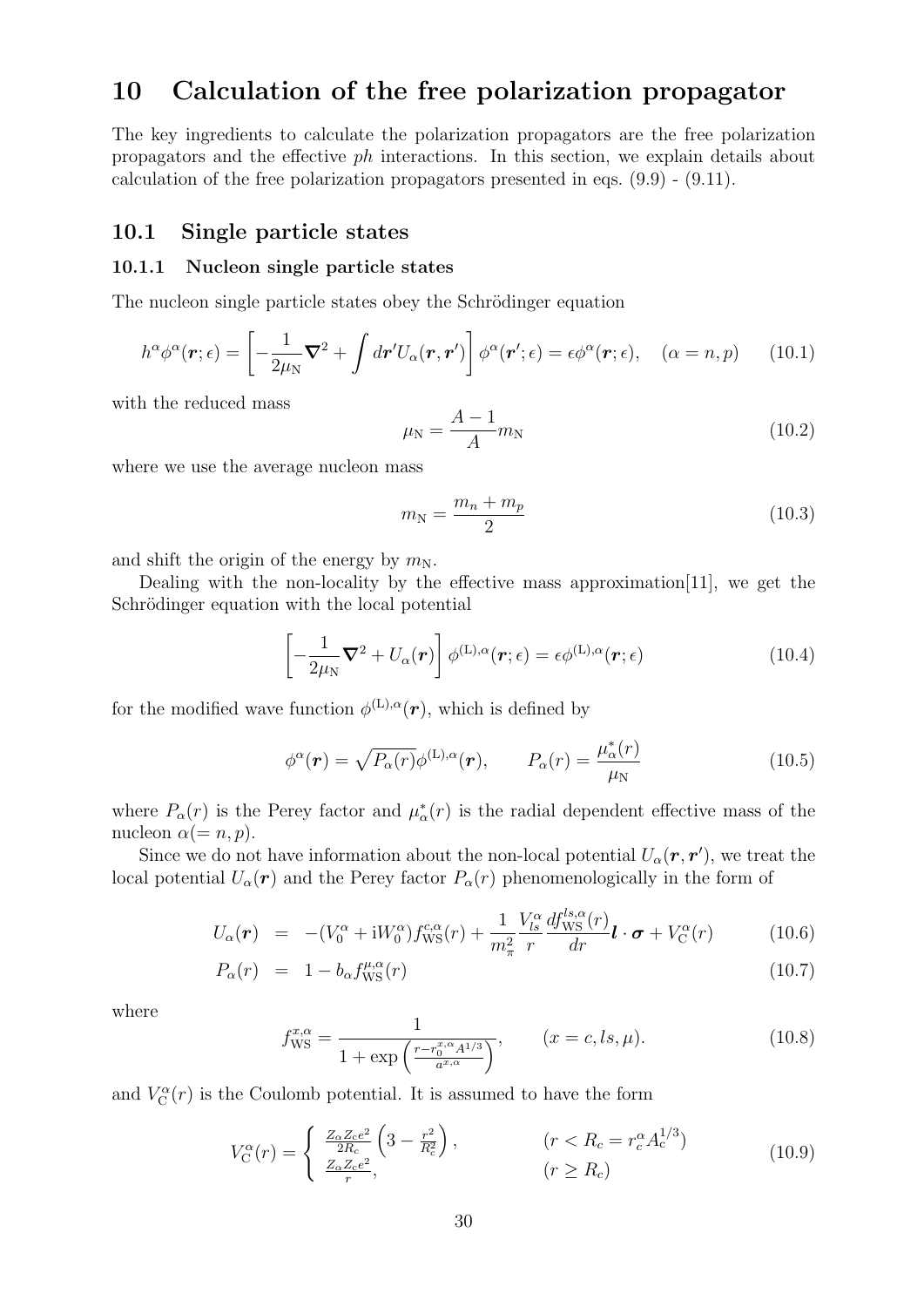where  $Z_{\alpha}$  is the charge of the nucleon  $\alpha$  and  $Z_c$  is the charge of the core depending on  $\alpha$ .

In the angular momentum representation, the wave functions are written as

$$
\phi^{(L),\alpha}(\boldsymbol{r};\epsilon) = \frac{u_{lj}^{\alpha}(r;\epsilon)}{r} \mathcal{Y}_{lsjm}(\theta,\phi)
$$
\n(10.10)

for the unbound states and

$$
\phi^{(L),\alpha}(\boldsymbol{r}; \epsilon_{nlj}^{\alpha}) = \frac{u_{nlj}^{\alpha}(r)}{r} \mathcal{Y}_{lsjm}(\theta, \phi)
$$
\n(10.11)

for the bound states where

$$
\mathcal{Y}_{lsjm}(\theta,\phi) = \sum_{m_l,m_s} (lm_lsm_s|jm)Y_{lm_l}(\theta,\phi)\chi^s_{m_s}
$$
\n(10.12)

with  $s=\frac{1}{2}$  $\frac{1}{2}$ .

The radial wave functions obey the equation

$$
\left[ -\frac{1}{2\mu_N} \frac{d^2}{dr^2} + \frac{1}{2\mu_N} \frac{l(l+1)}{r^2} - (V_0^{\alpha} + iW_0^{\alpha}) f_{\text{WS}}^{c,\alpha}(r) + \frac{1}{m_\pi^2} \frac{V_{ls}^{\alpha}}{r} \frac{df_{\text{WS}}^{l,s,\alpha}(r)}{dr} \left( j(j+1) - l(l+1) - s(s+1) \right) + V_C^{\alpha}(r) \right] u_{lj}^{\alpha}(r) = \epsilon u_{lj}^{\alpha}(r) \quad (10.13)
$$

where  $u_{ij}^{\alpha}(r) = u_{ij}^{\alpha}(r; \epsilon)$  for the unbound states, and  $u_{ij}^{\alpha}(r) = u_{nlj}^{\alpha}(r)$  and  $\epsilon = \epsilon_{nlj}^{\alpha}$  for the bound states. The normalization of the bound state wave functions is given by

$$
\int_0^\infty |u_{nlj}^\alpha(r)|^2 P_\alpha(r) dr = 1 \tag{10.14}
$$

In CRDW,

(1) The parameters  $V_{ls}^{\alpha}, b_{\alpha}, r_0^{x,\alpha}$  $a_0^{x,\alpha}, a^{x,\alpha}, (x = c, ls, \mu)$  are input data.

(2) The real potential depth  $V_0^{\alpha}$  is determined to reproduce the binding energy of the highest occupied level of the nucleon  $\alpha$ . Calculation is carried out with  $W_0^{\alpha} = 0$ .

(3) The imaginary potential depth  $W_0^{\alpha}$  for the unoccupied states is given as an input value, or determined from the spreading width for the given energy  $\epsilon$  by the phenomenological formula.

$$
W_0^{\alpha} = \frac{1}{2} \gamma^{\alpha}(\epsilon) = \alpha_{\text{spw}}^{\alpha} \left[ \frac{(\epsilon - \epsilon_{\text{F}}^{\alpha})^2}{(\epsilon - \epsilon_{\text{F}}^{\alpha})^2 + (\epsilon_0^{\alpha})^2} \right] \left[ \frac{(\epsilon_1^{\text{N}})^2}{(\epsilon - \epsilon_{\text{F}}^{\text{N}})^2 + (\epsilon_1^{\text{N}})^2} \right]
$$
(10.15)

where  $\epsilon_{\rm F}^{\alpha}$  is the Fermi energy,

 $\epsilon_{\rm F}^{\alpha} =$ 1 2  $(\epsilon^{\alpha}$  of the highest occupied level +  $\epsilon^{\alpha}$  of the lowest unoccupied level) (10.16)

(4) The wave functions and energies  $\epsilon_{nlj}^{\alpha}$  of the occupied states are calculated with  $W_0^{\alpha} = 0.$ 

(5) The energies  $\epsilon_{nlj}^{\alpha}$  of the occupied states is artificially modified to the complex energy  $\tilde{\epsilon}_{nlj}^{\alpha}$  as

$$
\epsilon_{nlj}^{\alpha} \longrightarrow \tilde{\epsilon}_{nlj}^{\alpha} = \epsilon_{nlj}^{\alpha} - i\frac{1}{2}\gamma^{\alpha}(\epsilon_{nlj})
$$
\n(10.17)

where the spreading width is given by input data or by the formula (10.15).

We note that this treatment of the imaginary potentials and the spreading widths violates the orthogonality between the occupied and the unoccupied single particle states.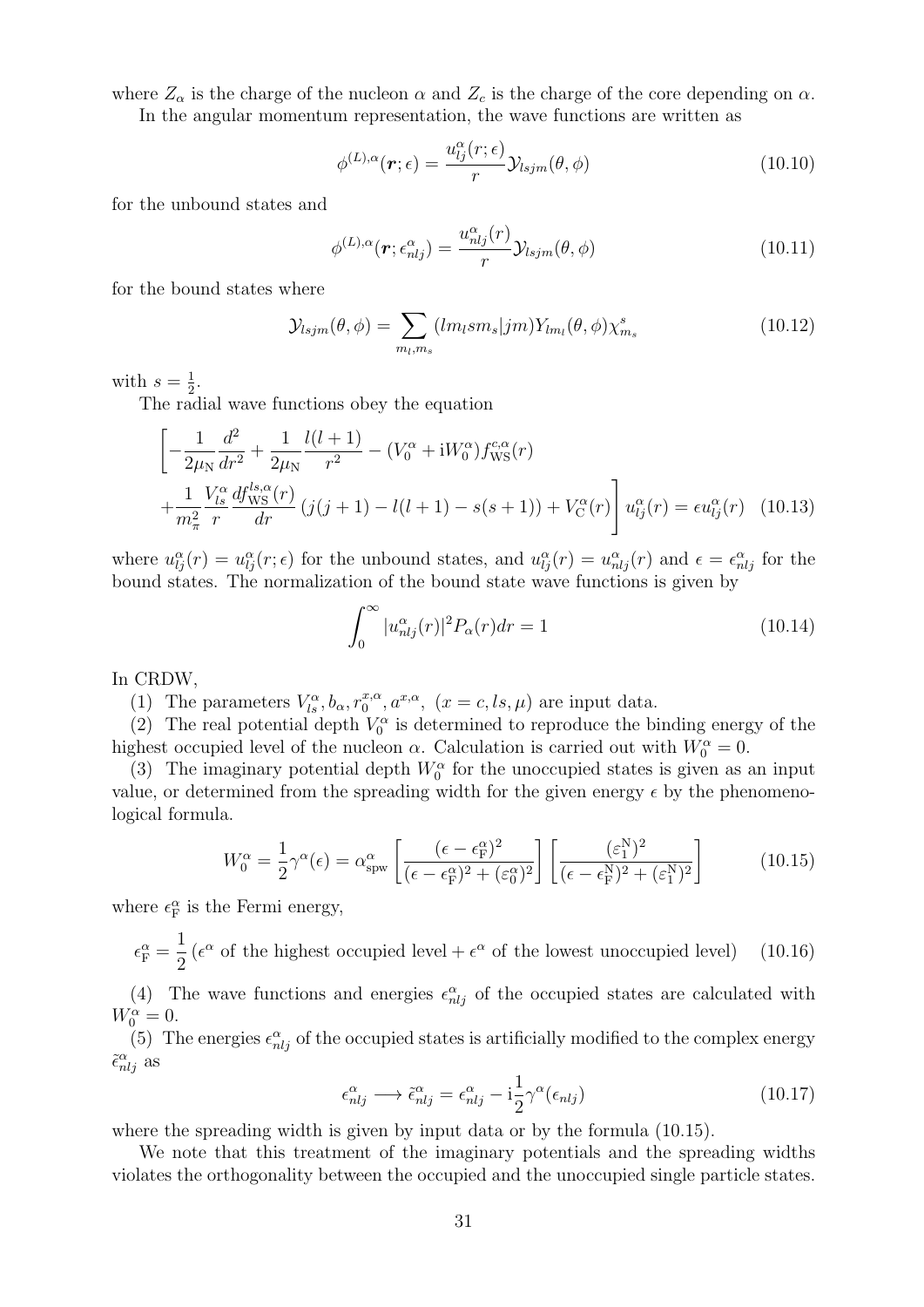#### **10.1.2** ∆ **single particle states**

For the mean field of  $\Delta$ , we do not consider the non-locality, thus the Schödinger equation for the  $\Delta$  single particle state is given by

$$
h^{\alpha}\phi^{\alpha}(\boldsymbol{r};\epsilon) = \left[-\frac{1}{2\mu_{\Delta}}\nabla^2 + U_{\alpha}(\boldsymbol{r}) + \Delta m\right]\phi^{\alpha}(\boldsymbol{r};\epsilon) = \epsilon\phi^{\alpha}(\boldsymbol{r};\epsilon),
$$

where  $\alpha = \Delta^{-}, \Delta^{0}, \Delta^{+}, \Delta^{++}$ ,

$$
\mu_{\Delta} = \frac{(A-1)m_N m_{\Delta}}{(A-1)m_N + m_{\Delta}} \tag{10.18}
$$

and

$$
\Delta m = m_{\Delta} - m_{\rm N} \tag{10.19}
$$

The potential  $U_{\alpha}(\mathbf{r})$  is assumed to have the form

$$
U_{\alpha}(\boldsymbol{r}) = -\left(V_0^{\alpha} + \mathrm{i}W_0^{\alpha}\right)f_{\text{WS}}^{c,\alpha}(r) + \frac{1}{m_{\pi}^2} \frac{V_{ls}^{\alpha}}{r} \frac{df_{\text{WS}}^{ls,\alpha}(r)}{dr} \boldsymbol{l} \cdot \boldsymbol{\sigma}^{(1),\Delta\Delta} + V_{\text{C}}^{\alpha}(r) \tag{10.20}
$$

In CRDW,

$$
V_0^{\alpha}, W_0^{\alpha}, V_{ls}^{\alpha}, r_0^{x,\alpha}, a^{x,\alpha}, \qquad (x = c, ls, \alpha = \Delta^-, \Delta^0, \Delta^+, \Delta^{++})
$$
 (10.21)

are the input data.

In the angular momentum representation we write the wave functions as

$$
\phi^{\alpha}(\boldsymbol{r};\epsilon) = \frac{u_{lj}^{\alpha}(r;\epsilon')}{r} \mathcal{Y}_{lsjm}(\theta,\phi)
$$
\n(10.22)

where  $s=\frac{3}{2}$  $\frac{3}{2}$  and

$$
\epsilon' = \epsilon - \Delta m \tag{10.23}
$$

The radial wave function  $u_{lj}^{\alpha}(r; \epsilon')$  satisfies the same equation of (10.13).

#### **10.1.3 Single particle Green's functions**

For later use we introduce the single particle Green's functions

$$
g^{\alpha}(\epsilon) = \frac{1}{\epsilon - h^{\alpha} + \mathrm{i}\,\eta} \tag{10.24}
$$

 $(10.26)$ 

Its coordinate representation it can be written as

$$
g^{\alpha}(\mathbf{r}',\mathbf{r},\epsilon) = \langle \mathbf{r}' | \frac{1}{\epsilon - h^{\alpha} + i\eta} | \mathbf{r} \rangle = \sum_{ljm} \mathcal{Y}_{lsjm}(\theta', \phi') \frac{g_{lj}^{\alpha}(r', r; \epsilon)}{r'r} \left(\mathcal{Y}_{lsjm}(\theta, \phi)\right)^{\dagger} \qquad (10.25)
$$

where  $s=\frac{1}{2}$  $\frac{1}{2}$  for  $\alpha = n, p$ , and  $s = \frac{3}{2}$  $\frac{3}{2}$  for  $\alpha = \Delta^{-}, \Delta^{0}, \Delta^{+}, \Delta^{++}.$ The radial part  $g_{lj}^{\alpha}(r', r; \epsilon)$  is given by

$$
g_{lj}^{\alpha}(r',r;\epsilon) = \begin{cases} \frac{2\mu_N}{W\left(f_{lj}^{\alpha}(r;\epsilon), h_{lj}^{(+),\alpha}(r;\epsilon)\right)} f_{lj}^{\alpha}(r_{<};\epsilon) h_{lj}^{(+),\alpha}(r_{>};\epsilon), & (\alpha = n, p) \\ \frac{2\mu_N}{W\left(f_{lj}^{\alpha}(r;\epsilon'), h_{lj}^{(+),\alpha}(r;\epsilon')\right)} f_{lj}^{\alpha}(r_{<};\epsilon') h_{lj}^{(+),\alpha}(r_{>};\epsilon'), & (\alpha = \Delta \text{ s}) \end{cases}
$$

where  $r_{lt}(>)}$  denotes smaller (larger) one of *r* and *r'*. The radial wave functions  $f_{lj}^{\alpha}(r; \epsilon)$  and  $h_{lj}^{(+),\alpha}(r;\epsilon)$  are the regular and the outgoing singular solutions of eq. (10.13), respectively, and  $W(f, h)$  is the Wronskian of the functions  $f$  and  $h$ ,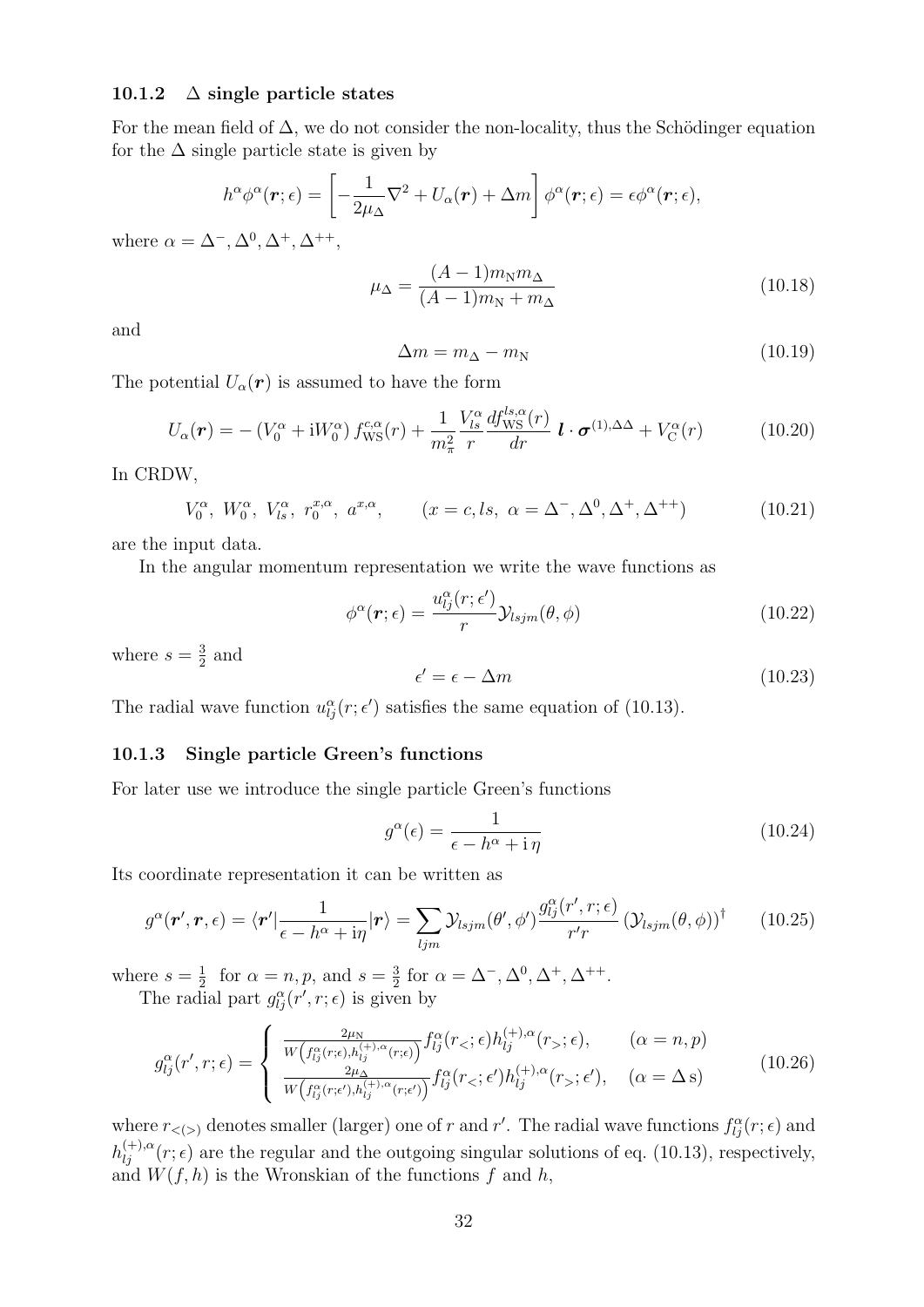### **10.2 Particle Green's function**

#### **10.2.1 Nucleon particle Green's function**

We must note that the particle Green's functions  $(9.21)$  of the nucleon  $(\alpha = n, p)$  are different from the single nucleon Green's function (10.24) because the summation over  $p_\alpha$ is limmited over the unoccupied states.

Furthermore we may choose different potentials for the occupied and the unoccupied states, thus the orthogonality between the occupied and the unoccupied states.

To cope with these problems, Izumoto and Mori[10] derived the formula which calculates the particle Green's function  $g_p^{\alpha}$  from the single particle Green's function  $g^{\alpha}$ 

$$
g_p^{\alpha}(\epsilon) = g^{\alpha}(\epsilon) - g^{\alpha}(\epsilon)\Gamma^{\alpha} (\Gamma^{\alpha} g^{\alpha}(\epsilon)\Gamma^{\alpha})^{-1} \Gamma^{\alpha} g^{\alpha}(\epsilon)
$$
 (10.27)

with the projection operator onto the occupied states

$$
\Gamma^{\alpha} = \sum_{h_{\alpha}} |h_{\alpha}\rangle\langle h_{\alpha}| \tag{10.28}
$$

We call this method a *orthogonality condition model*.

In the angular momentum representation, we can write

$$
\langle r'l's'j'm'|g_p^{\alpha}(\epsilon)|rlsjm\rangle = \delta_{l'l}\delta_{s's}\delta_{j'j}\delta_{m'm}\frac{g_{p,lj}^{\alpha}(r',r;\epsilon)}{r'r}
$$
(10.29)

$$
\langle r'l's'j'm'|\Gamma|rlsjm\rangle = \delta_{l'l}\delta_{s's}\delta_{j'j}\delta_{m'm}\frac{\Gamma_{lj}^{\alpha}(r',r)}{r'r}
$$
(10.30)

where  $s=\frac{1}{2}$  $\frac{1}{2}$ , and

$$
\Gamma_{lj}^{\alpha}(r',r) = \sum_{n \in \text{occ}} u_{nlj}^{\alpha}(r') u_{nlj}^{\alpha*}(r)
$$
\n(10.31)

From eq.  $(10.27)$ , we get

$$
g_{p,lj}^{\alpha}(\epsilon) = g_{lj}^{\alpha}(\epsilon) - g_{lj}^{\alpha}(\epsilon)\Gamma_{lj}^{\alpha} \left(\Gamma_{lj}^{\alpha}g_{lj}^{\alpha}(\epsilon)\Gamma_{lj}^{\alpha}\right)^{-1}\Gamma_{lj}^{\alpha}g_{lj}^{\alpha}(\epsilon), \qquad (\alpha = n, p)
$$
 (10.32)

#### **10.2.2 Particle Green's function of** ∆

There are no occupied states of  $\Delta$ , we can identify the particle Green's functions of  $\Delta$ with the single  $\Delta$  Green's functions, e. g.

$$
g_p^{\alpha}(\epsilon) = g^{\alpha}(\epsilon), \qquad (\alpha = \Delta^-, \Delta^0, \Delta^+, \Delta^{++})
$$
\n(10.33)

#### **10.3 Matrix elements of the free** *ph* **Green's functions**

The matrix elements of the  $(\alpha', \alpha)$  component of the free *ph* Green's functions (9.20) is given by

$$
\langle (n_h l_h j_h m_h \alpha')^{-1} (r' l_p j_p m_p \alpha) | G_{ph}^{\alpha' \alpha} (\omega) | (n_h l_h j_h m_h \alpha')^{-1} (r l_p j_p m_p \alpha) \rangle
$$
  
\n
$$
= \langle r' l_p j_p m_p \alpha | \frac{1}{\omega - (h^{\alpha} - \tilde{\epsilon}_{n_h l_h j_h}) + i\eta} | r l_p j_p m_p \alpha \rangle
$$
  
\n
$$
= \frac{1}{r r'} \begin{cases} g_{p,l_p j_p}^{\alpha} (r', r; \omega + \tilde{\epsilon}_{n_h l_h j_h}^{\alpha'}) & (\alpha = n, p) \\ g_{l_p j_p}^{\alpha} (r', r; \omega + \tilde{\epsilon}_{n_h l_h j_h}^{\alpha'} - \Delta m) & (\alpha = \Delta^{-}, \Delta^{0}, \Delta^{+}, \Delta^{++}) \end{cases}
$$
(10.34)

where  $\alpha' = n, p$ , and  $\tilde{\epsilon}_{n_h l_h j_{h}}^{\alpha'}$  is given by eq. (10.17). The non-diagonal elements with respect to  $((n_h, l_h, j_h, m_h \alpha')^{-1}, l_p, j_p, m_p \alpha)$  all vanish.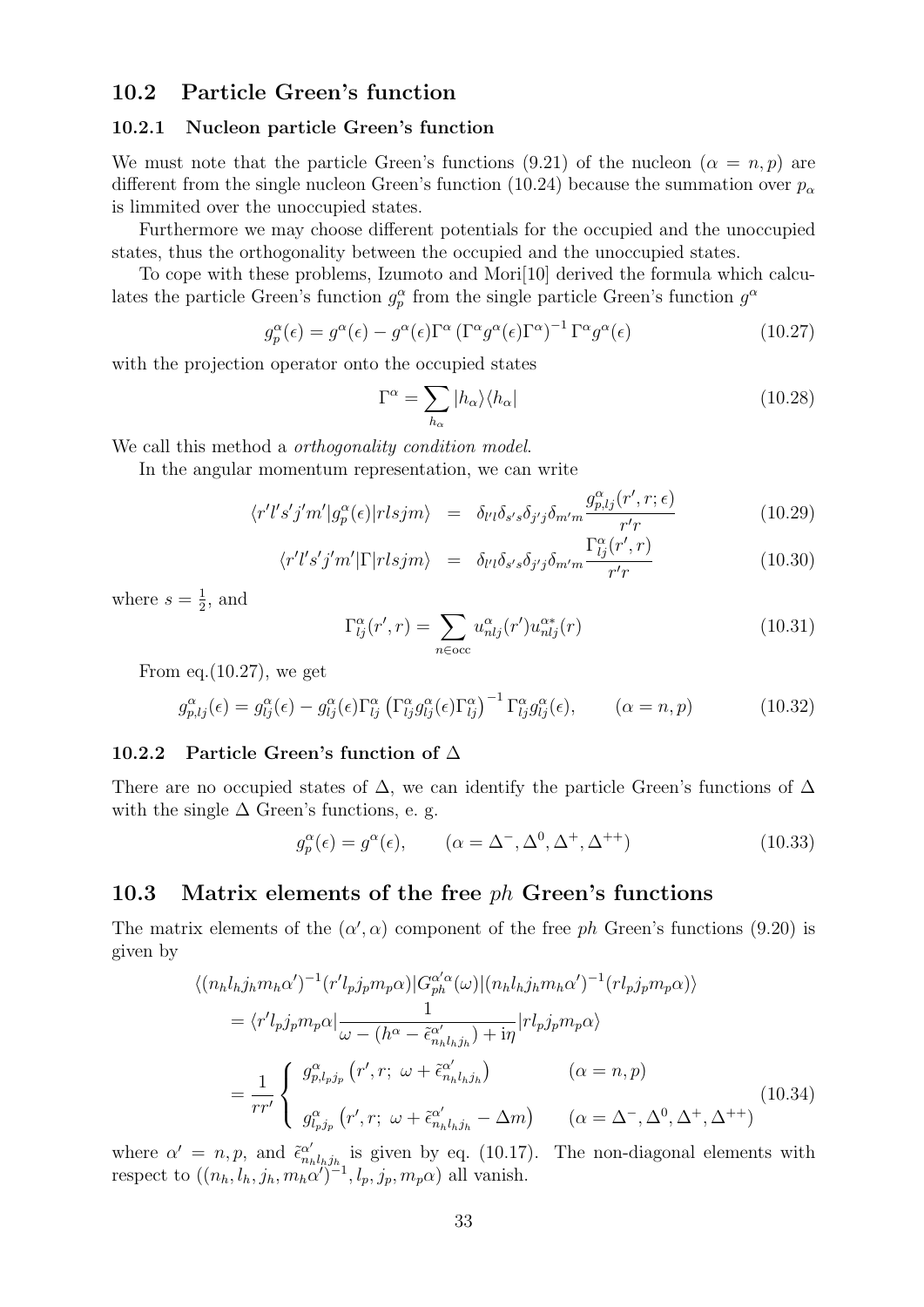## **10.4 Matrix elements of the transition density operators**

Using the formulas (eq. (3B-25) of ref. [13])

$$
\langle (j_h^{-1}j_p)J||O^{(J)}||0\rangle = (-1)^{j_h+j_p-J} \langle j_p ||O^{(J)}||j_h\rangle \tag{10.35}
$$

$$
\langle 0||O^{(J)}||(j_h^{-1}j_p)J\rangle = -\langle j_h||O^{(J)}||j_p\rangle \qquad (10.36)
$$

we obtain the matrix elements of the transition density operators

$$
\langle (n_h l_h j_h \alpha')^{-1} (r l_p j_p \alpha); JM | \rho_{lsJM,t\nu}^{ab}(r) | \Phi_{A}^0 \rangle
$$
  
=  $\delta_{bN} \langle \alpha | \tau_{\nu}^{(t),aN} | \alpha' \rangle (-1)^{j_p+j_h-J} B_{lsJ}^{ab}(p,h) \frac{u_{n_h l_h j_h}^{\alpha'}(r)}{r},$  (10.37)  
 $\langle \Phi_{A}^0 | \rho_{lsJM,t\nu}^{ab}(r) | (n_h l_h j_h \alpha')^{-1} (r l_p j_p \alpha); J - M \rangle$ 

$$
= -\delta_{aN} \langle \alpha' | \tau_{\nu}^{(t),Nb} | \alpha \rangle (-1)^{J-M} \mathcal{B}_{lsJ}^{ab}(h,p) \frac{u_{n_hl_hj_h}^{\alpha'}(r)}{r}
$$
(10.38)

where  $\alpha' = n, p, \alpha = n, p, \Delta^-, \Delta^0, \Delta^+, \Delta^{++}$ , and

$$
\mathcal{B}_{lsJ}^{ab}(x,y) \equiv \sqrt{(2j_x+1)(2j_y+1)} \begin{Bmatrix} l_x & s_x & j_x \\ l_y & s_y & j_y \\ l & s & J \end{Bmatrix} \langle l_x || \mathbf{i}^l Y_l(\hat{\mathbf{r}}) || l_y \rangle \langle s_x || \sigma^{(s),ab} || s_y \rangle \tag{10.39}
$$

Here we used the formulas

$$
\langle l_x s_x j_x || [i^l Y_l(\hat{\boldsymbol{r}}) \times \sigma^{(s),ab}]^{(J)} || l_y s_y j_y \rangle
$$
  
=  $\sqrt{(2J+1)(2j_x+1)(2j_y+1)} \begin{cases} l_x & s_x & j_x \\ l_y & s_y & j_y \\ l & s & J \end{cases} \langle l_x || i^l Y_l(\hat{\boldsymbol{r}}) || l_y \rangle \langle s_x || \sigma^{(s),ab} || s_y \rangle (10.40)$ 

The double bar matrix elements of the spin operators are given by

$$
\langle \frac{1}{2} || \sigma^{(0),|NN} || \frac{1}{2} \rangle = \sqrt{2}, \quad \langle \frac{1}{2} || \sigma^{(1),NN} || \frac{1}{2} \rangle = \sqrt{6}, \tag{10.41}
$$

$$
\langle \frac{3}{2} || \sigma^{(1),\Delta N} ||_2^1 \rangle = 2, \qquad \langle \frac{1}{2} || \sigma^{(1),\Delta N} ||_2^1 \rangle = -2, \tag{10.42}
$$

and that of the orbital part is given by

$$
\langle l_x || \mathbf{i}^l Y_l(\hat{\boldsymbol{r}}) || l_y \rangle = \mathbf{i}^{l_y - l_x + l} \sqrt{\frac{(2l+1)(2l_y + 1)}{4\pi}} (l_y 0 l 0 | l_x 0).
$$
 (10.43)

which is real because  $l_y - l_x + l$  =even.

The matrix elements of the isospin operators are given by

$$
\langle n|\tau_0^{(0),\text{NN}}|n\rangle = 1, \qquad \langle p|\tau_0^{(0),\text{NN}}|p\rangle = 1, \tag{10.44}
$$

$$
\langle n|\tau_0^{(1),\text{NN}}|n\rangle = 1, \qquad \langle p|\tau_0^{(1),\text{NN}}|p\rangle = -1 \tag{10.45}
$$

$$
\langle n|\tau_{+1}^{(1),\text{NN}}|p\rangle = -\sqrt{2}, \quad \langle p|\tau_{-1}^{(1),\text{NN}}|n\rangle = \sqrt{2}
$$
\n(10.46)

$$
\langle \Delta^0 | \tau_{+1}^{(1),\Delta N} | p \rangle = \sqrt{\frac{1}{3}}, \quad \langle \Delta^+ | \tau_0^{(1),\Delta N} | p \rangle = \sqrt{\frac{2}{3}}, \quad \langle \Delta^{++} | \tau_{-1}^{(1),\Delta N} | p \rangle = 1 \tag{10.47}
$$

$$
\langle \Delta^-|\tau_{+1}^{(1),\Delta N}|n\rangle = 1, \qquad \langle \Delta^0|\tau_0^{(1),\Delta N}|n\rangle = \sqrt{\frac{2}{3}}, \quad \langle \Delta^+|\tau_{-1}^{(1),\Delta N}|n\rangle = \sqrt{\frac{1}{3}} \qquad (10.48)
$$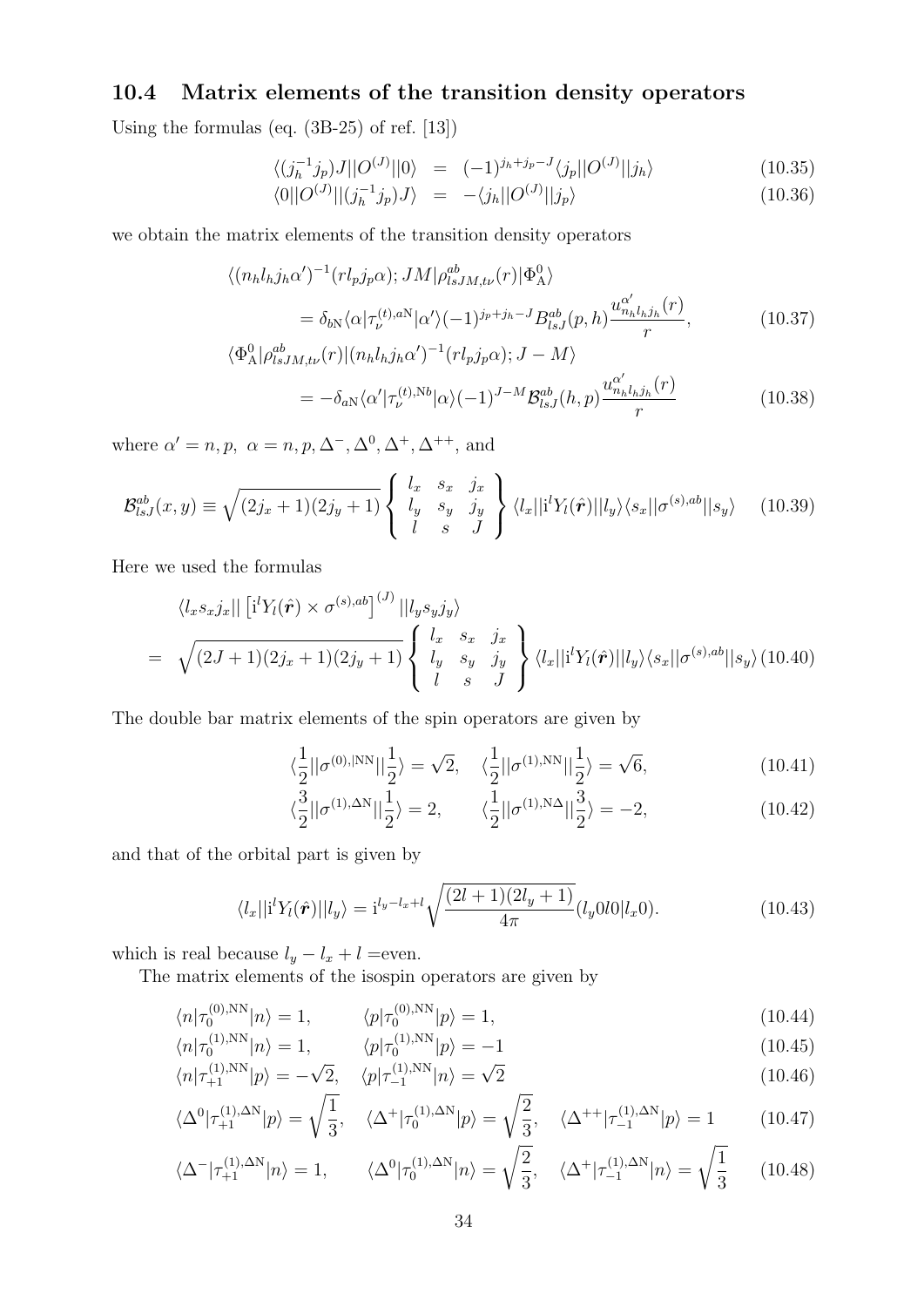## **10.5 Matrix elements of the free polarization propagators**

From eqs. (9.16), (9.17), (9.23) and (9.24), the forward and backward free polarization propagators are written as

$$
\Pi_{l's'lsJ\nu}^{\text{FW},(0),[N],t't}(r',r;\omega) = \langle \Phi_{\text{A}}^0 | \rho_{l's'JM,t'\nu}^{\text{NN}}(r') G_{ph}^{(0)}(\omega) \left( \rho_{lsJM,t\nu}^{\text{NN}}(r) \right)^{\dagger} | \Phi_{\text{A}}^0 \rangle \tag{10.49}
$$

$$
\Pi_{l's'lsJ\nu}^{\text{BK},(0),[N],t't}(r',r;\omega) = \langle \Phi_{\text{A}}^0 | (\rho_{lsJM,t\nu}^{\text{NN}}(r))^\dagger G_{ph}^{(0)}(-\omega) \rho_{l's'JM,t'\nu}^{\text{NN}}(r') | \Phi_{\text{A}}^0 \rangle \tag{10.50}
$$

$$
\Pi_{l's'lsJ\nu}^{\text{FW},(0),[\Delta],t't}(r',r;\omega) = \langle \Phi_{\text{A}}^0 | \rho_{l's'JM,t'\nu}^{\text{NA}}(r') G_{ph}^{(0)}(\omega) \left( \rho_{lsJM,t\nu}^{\text{NA}}(r) \right)^{\dagger} | \Phi_{\text{A}}^0 \rangle \tag{10.51}
$$

$$
\Pi_{l's'lsJ\nu}^{\text{BK},(0),[\Delta],t't}(r',r;\omega) = \langle 0 | \left( \rho_{lsJM,t\nu}^{\Delta N}(r) \right)^{\dagger} G_{ph}^{(0)}(-\omega) \rho_{l's'JM,t'\nu}^{\Delta N}(r') | \Phi_{\text{A}}^{0} \rangle \tag{10.52}
$$

By use of eqs. (9.19), (10.34), (10.37) and (10.38), the free forward polarization propagator (10.49) is given by

$$
\Pi_{l's'lsJ\nu}^{\text{FW},(0),[N],t't}(r',r;\omega)
$$
\n
$$
= \sum_{\alpha=n,p} \sum_{\alpha'=n,p} \sum_{n_{h}l_{h}j_{h}} \sum_{l_{p}j_{p}} \langle \Phi_{A}^{0}|\rho_{l's'JM,t'\nu}^{NN}(r')|(n_{h}l_{h}j_{h})^{-1}(r_{p}l_{p}j_{p}); J-M \rangle
$$
\n
$$
\times \langle (n_{h}l_{h}j_{h})^{-1}(r'_{p}l_{p}j_{p}); J-M|G_{ph}^{(0),\alpha'\alpha}(\omega)|(n_{h}l_{h}j_{h})^{-1}(r_{p}l_{p}j_{p}); J-M \rangle
$$
\n
$$
\times \langle (n_{h}l_{h}j_{h})^{-1}(r_{p}l_{p}j_{p}); J-M|(\rho_{lsJM,t\nu}^{NN}(r))^{\dagger}|\Phi_{A}^0 \rangle
$$
\n
$$
= \sum_{\alpha=n,p} \sum_{\alpha'=n,p} \sum_{n_{h}l_{h}j_{h}} \sum_{l_{p}j_{p}} \langle \alpha'|\tau_{\nu}^{(t'),NN}|\alpha\rangle \langle \alpha|(\tau_{\nu}^{(t),NN})^{\dagger}|\alpha'\rangle \mathcal{B}_{l's'J}^{NN}(h,p) \mathcal{B}_{lsJ}^{NN}(h,p)
$$
\n
$$
\times \frac{u_{n_{h}l_{h}j_{h}}^{\alpha'}(r')}{r'} \frac{g_{p,l_{p}j_{p}}^{\alpha'}(r',r;\omega+\tilde{\epsilon}_{n_{h}l_{h}j_{h}}^{\alpha'})}{r'r} \frac{u_{n_{h}l_{h}j_{h}}^{\alpha'}(r)}{r}
$$
\n(10.53)

Similarly we get

$$
\Pi_{l's'lsJ\nu}^{\text{FW},(0),[\Delta],t't}(r',r;\omega) \n= \delta_{t'1}\delta_{t1}\delta_{s'1}\delta_{s1} \sum_{\alpha'=n,p} \sum_{\alpha=\Delta's} \sum_{n_h l_h j_h} \sum_{l_p j_p} |\langle\alpha'|\tau_{\nu}^{(1),\text{NA}}|\alpha\rangle|^2 \mathcal{B}_{l'1J}^{\text{NA}}(h,p) \mathcal{B}_{l1J}^{\text{NA}}(h,p) \n\times \frac{u_{n_h l_h j_h}^{\alpha'}(r')}{r'} \frac{g_{l_p j_p}^{\alpha}(r',r; \omega + \tilde{\epsilon}_{n_h l_h j_h}^{\alpha'} - \Delta m)}{r'} \frac{u_{n_h l_h j_h}^{\alpha'}(r)}{r} \n\tag{10.54}
$$
\n
$$
\Pi_{l's'lsJ\nu}^{\text{BK},(0),[\text{N}],t't}(r',r;\omega) \n= \sum_{\alpha=n,p} \sum_{\alpha'=n,p} \sum_{n_h l_h j_h} \sum_{l_p j_p} \langle\alpha'|(\tau_{\nu}^{(t),\text{NN}})^\dagger|\alpha\rangle \langle\alpha|\tau_{\nu}^{(t'),\text{NN}}|\alpha'\rangle \mathcal{B}_{lsJ}^{\text{NN}}(p,h) \mathcal{B}_{l's'J}^{\text{NN}}(p,h) \n\times \frac{u_{n_h l_h j_h}^{\alpha'}(r)}{r} \frac{g_{p,l_p j_p}^{\alpha}(r,r';-\omega + \tilde{\epsilon}_{n_h l_h j_h}^{\alpha'})}{r'} \frac{u_{n_h l_h j_h}^{\alpha'}(r')}{r'} \n\tag{10.55}
$$
\n
$$
\Pi_{l's'lsJ\nu}^{\text{BK},(0),[\Delta],t't}(r',r;\omega) \n= \delta_{t'1}\delta_{t1}\delta_{s'1}\delta_{s1} \sum_{\alpha'=n,p} \sum_{\alpha=\Delta's} \sum_{n_h l_h j_h} \sum_{l_p j_p} |\langle\alpha|\tau_{\nu}^{(1),\Delta N}|\alpha'\rangle|^2 \mathcal{B}_{l1J}^{\Delta N}(p,h) \mathcal{B}_{l'1J}^{\Delta N}(p,h)
$$

$$
\times \frac{u_{n_h l_h j_h}^{\alpha'}}{r} \frac{g_{l_p j_p}^{\alpha}(r, r'; -\omega + \tilde{\epsilon}_{n_h l_h j_h}^{\alpha'}) - \Delta m)}{r' r} \frac{u_{n_h l_h j_h}^{\alpha'}}{r'}
$$
(10.56)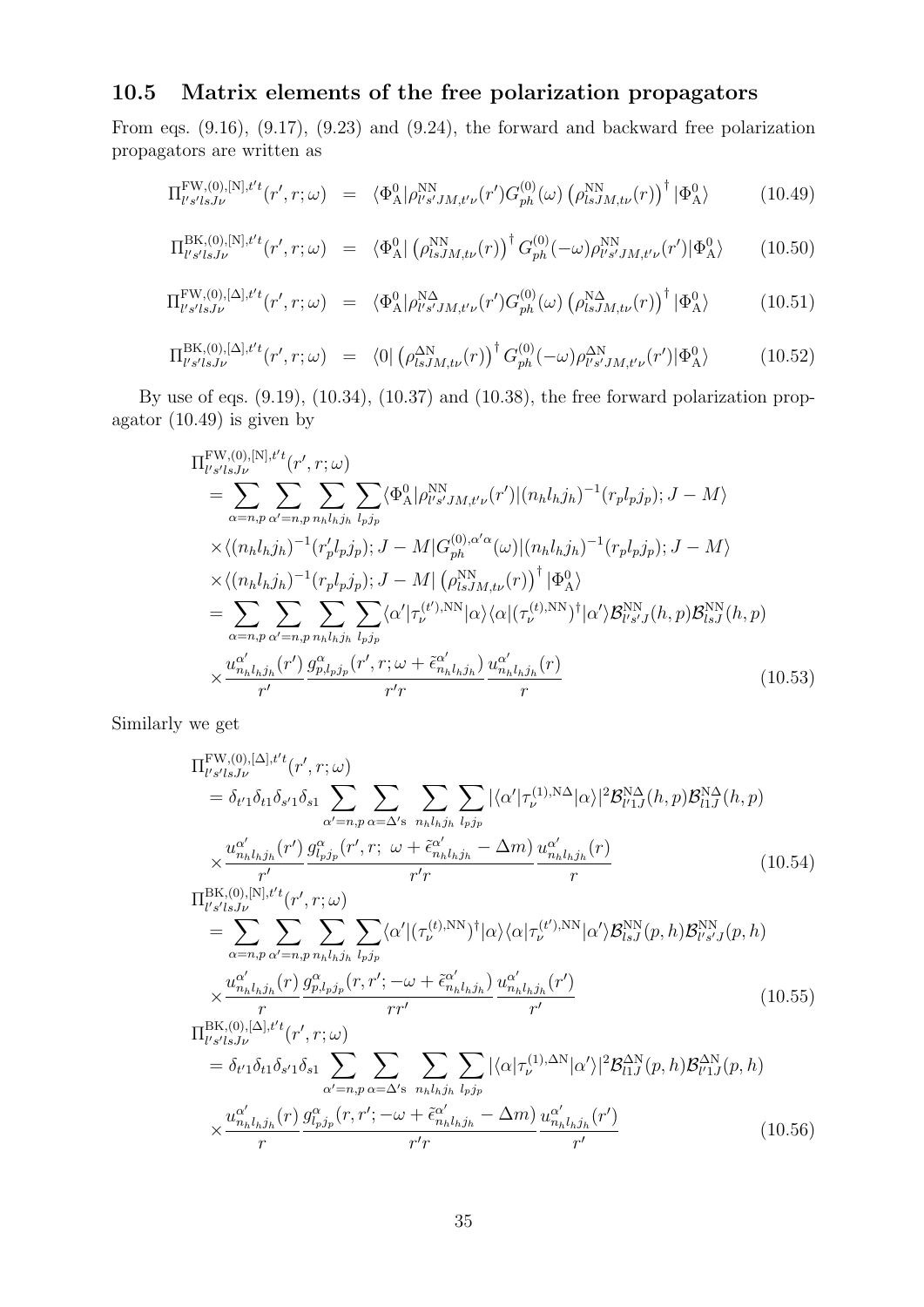## **11 Effective** *ph* **Interactions**

The other key ingredient to calculate the polarization propagators is the effective *ph* interactions. In this section, we present their explicit expressions.

In CRDW, we only consider nuclear correlations for the isovector spin-scalar and isovector spin-vector modes. So we decompose the effective *ph* interaction into the spinscalar and spin-vector parts as

$$
V_{k'k}^{ph}(\boldsymbol{r}_{k'}-\boldsymbol{r}_k;\omega)=V_{k'k}^{ss}(\boldsymbol{r}_{k'}-\boldsymbol{r}_k;\omega)+V_{k'k}^{sv}(\boldsymbol{r}_{k'}-\boldsymbol{r}_k;\omega)
$$
\n(11.1)

### **11.1 Spin-scalar part**

Referring to the general form (9.27),  $s = 0$ ,  $l' = l = J$  and  $a = b = c = d = N$  for the spin-scalar part because the  $\Delta$  does not involved. Noting the abbreviated notation (9.30), this part is expressed as

$$
V_{12}^{ss}(\boldsymbol{r}_1 - \boldsymbol{r}_2; \omega) = \sum_{\nu} \sum_{lm} \left( \tau_{\nu,1}^{(1),\text{NN}} \mathbf{i}^l Y_{lm}(\hat{\boldsymbol{r}}_1) \right)^{\dagger} W_{ll0l}^{[\text{NN}]}(r_1, r_2; \omega) \left( \tau_{\nu,2}^{(1),\text{NN}} \mathbf{i}^l Y_{lm}(\hat{\boldsymbol{r}}_2) \right) \tag{11.2}
$$

In CRDW, we take the contact form

$$
V_{12}^{ss}(\boldsymbol{r}_1-\boldsymbol{r}_2;\omega)=(\boldsymbol{\tau}_1\cdot\boldsymbol{\tau}_2)V_{\tau}\delta(\boldsymbol{r}_1-\boldsymbol{r}_2)
$$
\n(11.3)

thus

$$
W_{l\bar{l}0l}^{[NN]}(r_1, r_2; \omega) = V_{\tau} \frac{\delta(r_1 - r_2)}{r_1 r_2}
$$
\n(11.4)

The strength  $V_\tau$  is the input parameter.

#### **11.2 Spin-vector part**

Referring to eq. (9.27), the spin-vector part is expressed as

$$
V_{12}^{sv}(\mathbf{r}_1 - \mathbf{r}_2; \omega) = \sum_{abcd} \sum_{\nu} \sum_{l'l} \sum_{JM} \left( \tau_{\nu,1}^{(1),ab} \left[ i^l Y_{l'}(\hat{\mathbf{r}}_1) \times \sigma_1^{(1),ab} \right]_M^J \right)^{\dagger} \times W_{l'l1J}^{abcd}(r_1, r_2; \omega) \left( \tau_{\nu,2}^{(1),cd} \left[ i^l Y_l(\hat{\mathbf{r}}_2) \times \sigma_2^{(1),cd} \right]_M^J \right) \tag{11.5}
$$

with  $(-1)^l = (-1)^{l'}$ .

In CRDW, this part is presented in the form of

$$
V_{12}^{sv}(\mathbf{r}_1 - \mathbf{r}_2; \omega) = \int \frac{d\mathbf{q}^3}{(2\pi)^3} V_{12}^{sv}(\mathbf{q}, \omega) e^{i\mathbf{q} \cdot (\mathbf{r}_1 - \mathbf{r}_2)} \tag{11.6}
$$

and its momentum representation  $V_{12}^{sv}(\mathbf{q}, \omega)$  is given by the input data.

It is decomposed into the spin-longitudinal and spin-transverse parts as

$$
V_{12}^{sv}(\boldsymbol{q},\omega) = V_{12}^{\text{L}}(\boldsymbol{q},\omega) + V_{12}^{\text{T}}(\boldsymbol{q},\omega) \tag{11.7}
$$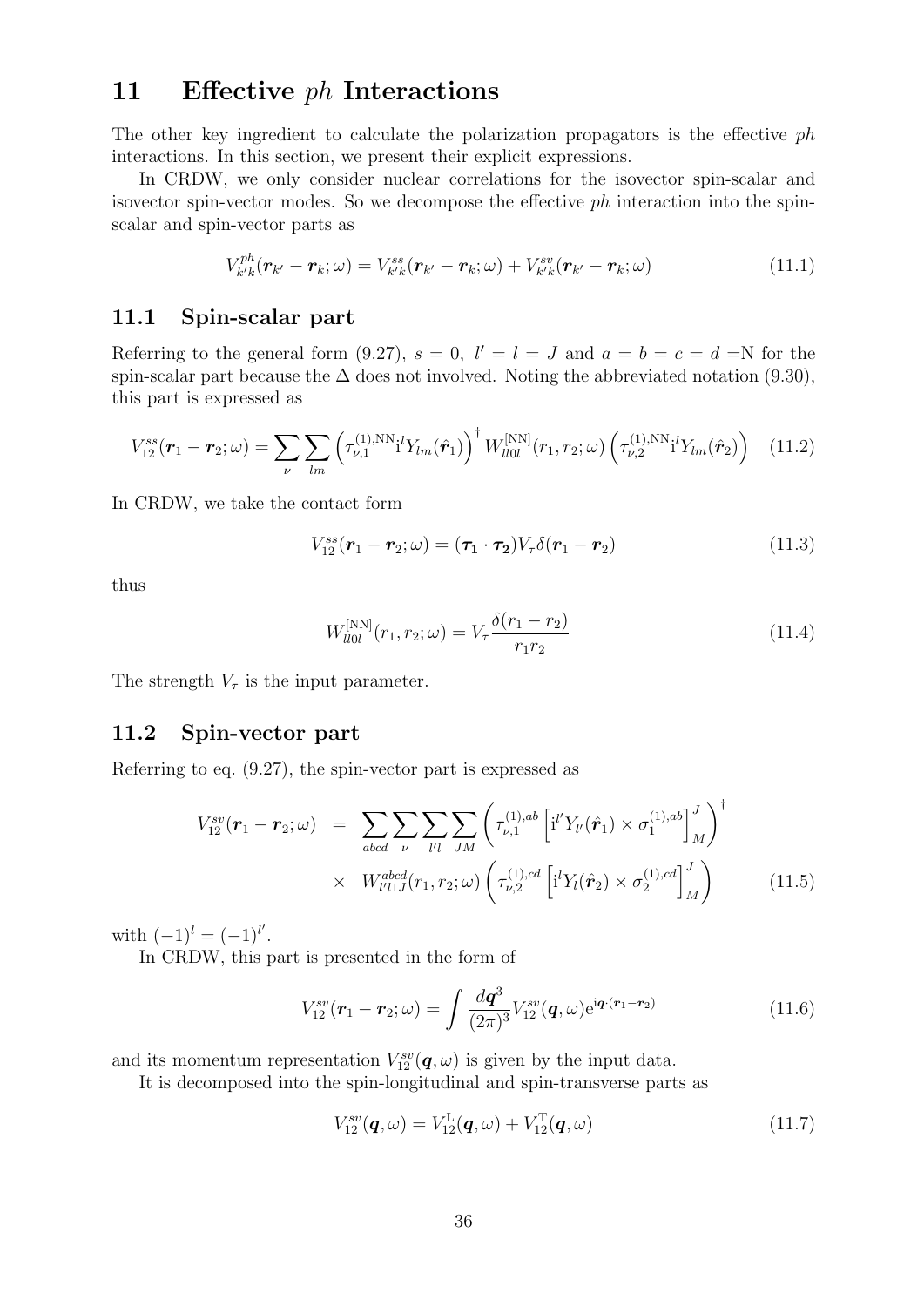which have the forms

$$
V_{12}^{\text{L}}(\boldsymbol{q},\omega) = W_{\text{L}}^{\text{NN}}(q,\omega) (\boldsymbol{\tau}_{1} \cdot \boldsymbol{\tau}_{2}) (\boldsymbol{\sigma}_{1} \cdot \hat{\boldsymbol{q}}) (\boldsymbol{\sigma}_{2} \cdot \hat{\boldsymbol{q}}) + W_{\text{L}}^{\text{NN}}(q,\omega) [\{(\boldsymbol{\tau}_{1} \cdot \boldsymbol{T}_{2})(\boldsymbol{\sigma}_{1} \cdot \hat{\boldsymbol{q}})(S_{2} \cdot \hat{\boldsymbol{q}}) + (1 \leftrightarrow 2)\} + \text{h.c.}] + W_{\text{L}}^{\Delta\Delta}(q,\omega) [\{(\boldsymbol{\tau}_{1} \cdot \boldsymbol{T}_{2})(S_{1} \cdot \hat{\boldsymbol{q}})(S_{2} \cdot \hat{\boldsymbol{q}}) + (\boldsymbol{T}_{1} \cdot \boldsymbol{T}_{2}^{\dagger})(S_{1} \cdot \hat{\boldsymbol{q}})(S_{2}^{\dagger} \cdot \hat{\boldsymbol{q}})\} + \text{h.c.}] V_{12}^{\text{T}}(\boldsymbol{q},\omega) = W_{\text{T}}^{\text{NN}}(q,\omega) (\boldsymbol{\tau}_{1} \cdot \boldsymbol{\tau}_{2}) (\boldsymbol{\sigma}_{1} \times \hat{\boldsymbol{q}}) (\boldsymbol{\sigma}_{2} \times \hat{\boldsymbol{q}}) + W_{\text{T}}^{\text{NN}}(q,\omega) [\{(\boldsymbol{\tau}_{1} \cdot \boldsymbol{T}_{2})(\boldsymbol{\sigma}_{1} \times \hat{\boldsymbol{q}})(S_{2} \times \hat{\boldsymbol{q}}) + (1 \leftrightarrow 2)\} + \text{h.c.}] + W_{\text{T}}^{\Delta\Delta}(q,\omega) [\{(\boldsymbol{T}_{1} \cdot \boldsymbol{T}_{2})(S_{1} \times \hat{\boldsymbol{q}})(S_{2} \times \hat{\boldsymbol{q}}) + (\boldsymbol{T}_{1} \cdot \boldsymbol{T}_{2}^{\dagger})(S_{1} \times \hat{\boldsymbol{q}})(S_{2}^{\dagger} \times \hat{\boldsymbol{q}}) \} + \text{h.c.}]
$$
(11.8)

Defining

$$
W_{l'lJ}^{\text{L},ab}(r',r;\omega) \equiv \frac{2}{\pi} \int q^2 dq j_{l'}(qr') W_{\text{L}}^{ab}(q;\omega) j_{l}(qr) \tag{11.9}
$$

$$
W_{l'lJ}^{\text{T},ab}(r',r;\omega) \equiv \frac{2}{\pi} \int q^2 dq j_{l'}(qr') W_{\text{T}}^{ab}(q;\omega) j_{l}(qr) \tag{11.10}
$$

and noting the abbreviated form (9.30)-(9.32), we obtain

$$
W_{l'ls=1J}^{[ab]}(r',r;\omega) = \delta_{l'l}\delta_{lJ}W_{llj}^{\mathrm{T},ab}(r',r;\omega) + a_{Jl'}a_{Jl} \left(W_{l'lJ}^{\mathrm{L},ab}(r',r;\omega) - W_{l'lJ}^{\mathrm{T},ab}(r',r;\omega)\right)
$$
\n(11.11)

where we used the generalized form of the formula (6.20).

In CRDW the  $\pi + \rho + g' + h'$  model is used for the isovector spin-vector *ph* interaction. It consists of the one-pion exchange term, the one-rho-meson exchange term, the contact spin-spin term  $(g'$  term), and the contact tensor term  $(h'$  term). The expression of  $W_L^{ab}(q,\omega)$  and  $W_T^{ab}(q,\omega)$  is given in CRDW Manual sect. 5.4.3.

## **12 Specific response functions**

CRDW optionally presents the isovector spin-scalar response function  $R_S(q,\omega)$ , the isovector spin-vector one  $R_V(q,\omega)$ , the isovector spin-longitudinal one  $R_L(q,\omega)$ , and the isovector spin-transverse one  $R_T(q,\omega)$ .

### **12.1 Momentum representation**

First we prepare the momentum representation of the general isovector spin-diagonal response functions.

#### **12.1.1 Spin-isospin density operators**

Generalizing eq.(6.9), we introduce the spin-isospin density operators in the N+ $\Delta$  space

$$
\rho_{\nu,\mu}^{ts,ab}(\mathbf{r}) = \sum_{k} \tau_{\nu,k}^{(t),ab} \sigma_{\mu,k}^{(s),ab} \delta(\mathbf{r} - \mathbf{r}_k) = \sum_{JM} \sum_{lm} (lms\mu |JM) (\mathbf{i}^l Y_{lm}(\hat{\mathbf{r}}))^* \rho_{lsJM,t\nu}^{ab}(\mathbf{r}) \quad (12.1)
$$

where  $a, b = N$  or  $\Delta$  and  $\rho_{lsJM,t\nu}^{ab}(r)$  is defined in (8.4). Their momentum representation is given by

$$
\rho_{\nu,\mu}^{ts,ab}(\mathbf{q}) = \int d\mathbf{r}^3 \rho_{\nu,\mu}^{ts,ab}(\mathbf{r}) e^{-i\mathbf{q} \cdot \mathbf{r}} = \sum_{JM} \sum_{lm} (lms\mu |JM) (-1)^l Y_{lm}^*(\hat{\mathbf{q}}) \rho_{lsJM,t\nu}^{ab}(q) \qquad (12.2)
$$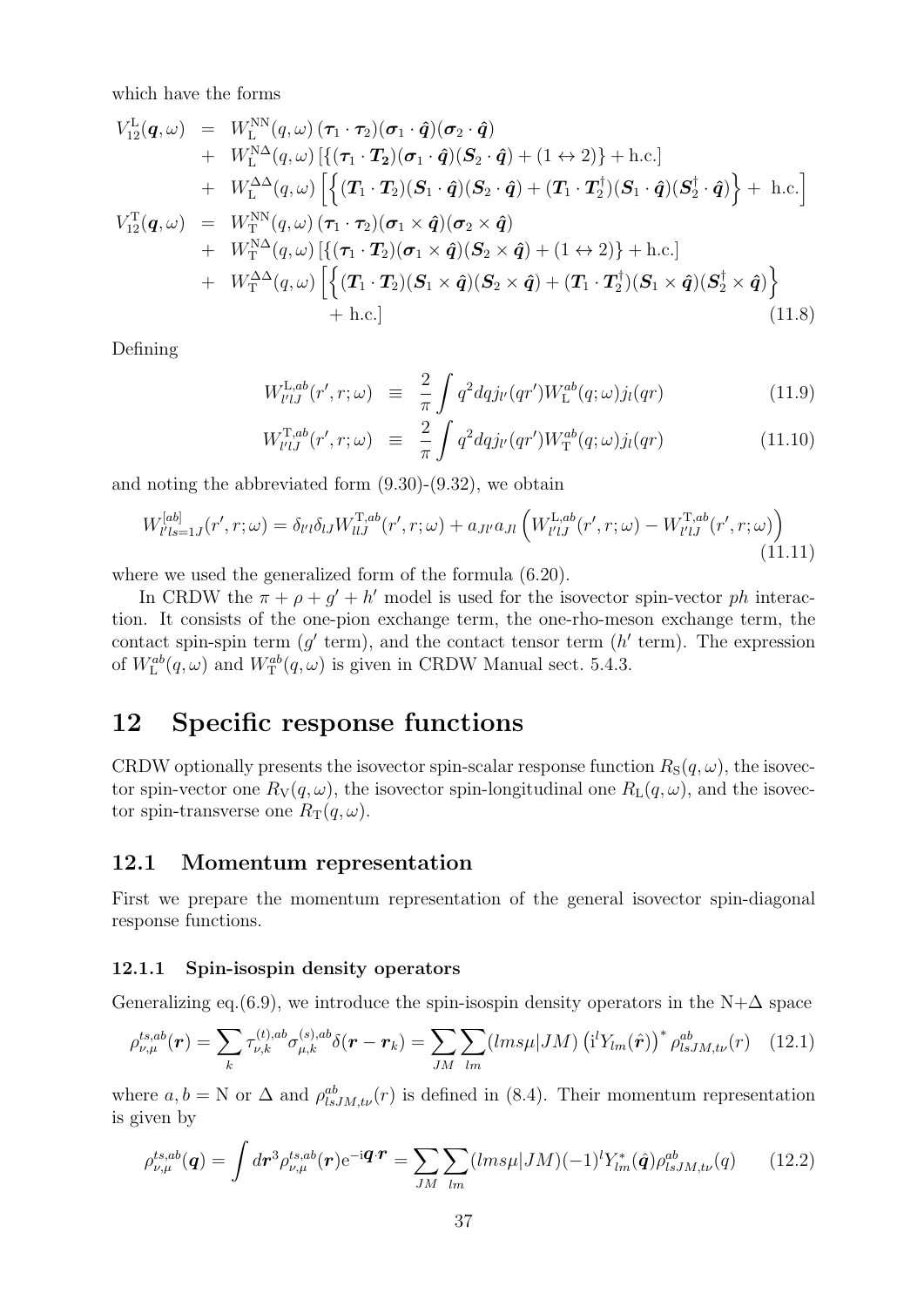with

$$
\rho_{lsJM,t\nu}^{ab}(q) = 4\pi \int r^2 dr \rho_{lsJM,t\nu}^{ab}(r) j_l(qr) \tag{12.3}
$$

#### **12.1.2 Response functions**

We define the isovector spin-diagonal response functions in the coordinate space as

$$
R_{s\mu'\mu,\nu}^{abcd}(\mathbf{r}',\mathbf{r};\omega) \equiv \sum_{n} \langle \Psi_{A}^{0} | \rho_{s\mu'\!,t=1\nu}^{ab}(\mathbf{r}') | \Psi_{X}^{n} \rangle \langle \Psi_{X}^{n} | (\rho_{s\mu,t=1\nu}^{cd}(\mathbf{r}))^{\dagger} | \Psi_{A}^{0} \rangle \delta(\omega - \omega_{n}) \qquad (12.4)
$$

By use of  $R_{l'lsJ\nu}^{abcd}(r',r;\omega)$  of eq. (8.5), it is expanded as

$$
R_{s\mu'\mu,\nu}^{abcd}(\mathbf{r}',\mathbf{r};\omega)
$$
\n
$$
= \sum_{JM} \sum_{l'm'} \sum_{lm} (l'm's\mu'|JM)(lms\mu|JM) \left(\mathrm{i}^{l'} Y_{l'm'}(\hat{\mathbf{r}}')\right)^* R_{l'lsJ\nu}^{abcd}(\mathbf{r}',\mathbf{r};\omega) \left(\mathrm{i}^{l} Y_{lm}(\hat{\mathbf{r}})\right) \tag{12.5}
$$

and their momentum representations are given by

$$
R_{s\mu'\mu,\nu}^{abcd}(\boldsymbol{q}',\boldsymbol{q};\omega) = \int d\boldsymbol{r}'^3 \int d\boldsymbol{r}^3 e^{-i\boldsymbol{q}\cdot\boldsymbol{r}'} R_{s\mu'\mu,\nu}^{abcd}(\boldsymbol{r}',\boldsymbol{r};\omega) e^{i\boldsymbol{q}\cdot\boldsymbol{r}} = \sum_n \langle \Psi_\mathrm{A}^0 | \rho_{s\mu',1\nu}^{ab}(\boldsymbol{q}') | \Psi_\mathrm{X}^n \rangle \langle \Psi_\mathrm{X}^n | (\rho_{s\mu,1\nu}^{cd}(\boldsymbol{q}))^\dagger | \Psi_\mathrm{A}^0 \rangle \delta(\omega - \omega_n)
$$
(12.6)

$$
= \sum_{JM} \sum_{l'm'} \sum_{lm} (l'm's\mu'|JM)(lms\mu|JM) Y^*_{l'm'}(\hat{\boldsymbol{q}}') R^{abcd}_{l'lsJ\nu}(q',q;\omega) Y_{lm}(\hat{\boldsymbol{q}}) \qquad (12.7)
$$

with

$$
R_{l'lsJ\nu}^{abcd}(q',q;\omega) = \sum_{n'} \langle \Psi_{\mathcal{A}}^{0} | \rho_{l'sJM,1\nu}^{ab}(q') | \Psi_{\mathcal{X}}^{n'JM} \rangle \langle \Psi_{\mathcal{X}}^{n'JM} | (\rho_{lsJM,1\nu}^{cd}(q))^{\dagger} | \Psi_{\mathcal{A}}^{0} \rangle \delta(\omega - \omega_{n})
$$
  

$$
= (4\pi)^{2} \int r'^{2} dr' \int r^{2} dr j_{l'}(q'r') R_{l'lsJ\nu}^{abcd}(r',r;\omega) j_{l}(qr) \qquad (12.8)
$$

where  $(-1)^{l'+l} = 1$  is used,

## **12.2 Specific isovector response functions**

We consider the following specific isovector response functions.

#### **12.2.1 Isovector spin-scalar mode**

We consider the isovector spin-scalar transition operators

$$
O_{\nu,S}(\boldsymbol{q}) \equiv \frac{1}{\sqrt{2}} \sum_{k} \tau_{\nu,k}^{(1),\text{NN}} e^{-i\boldsymbol{q} \cdot \boldsymbol{r}_k} = \frac{1}{\sqrt{2}} \sum_{lm} (-1)^l Y_{lm}^*(\hat{\boldsymbol{q}}) \rho_{l0lm,1\nu}^{\text{NN}}(q) \tag{12.9}
$$

and define its response functions as

$$
R_{\nu,\mathrm{S}}(q,\omega) \equiv \sum_{n} |\langle \Psi_{\mathrm{X}}^{n} | (O_{\nu,\mathrm{S}}(q))^{\dagger} | \Psi_{\mathrm{A}}^{0} \rangle|^{2} \delta(\omega - \omega_{n}) \tag{12.10}
$$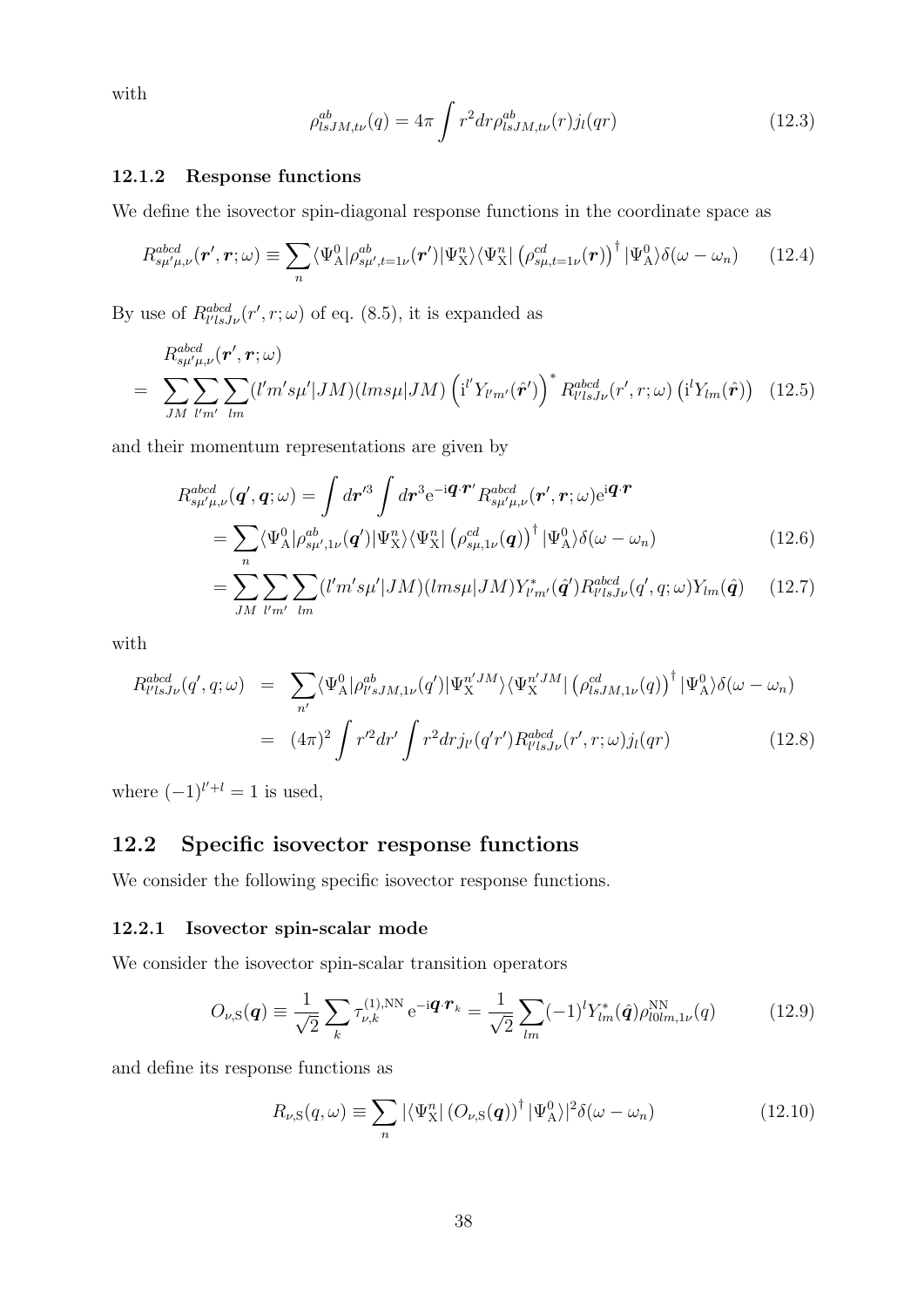Their angular momentaum representation is given by

$$
R_{\nu,S}(q,\omega) = \frac{1}{2} \sum_{n'} \sum_{lm} Y_{lm}^*(\hat{q}) Y_{lm}(\hat{q}) |\langle \Psi_X^{n'lm} | (\rho_{l0lm,1\nu}^{NN}(q)) \rangle^{\dagger} |\Psi_{A}^{0}\rangle|^2 \delta(\omega - \omega_n)
$$
  

$$
= \frac{1}{8\pi} \sum_{l} (2l+1) R_{l10l\nu}^{[NN]}(q,q;\omega)
$$
(12.11)

where we introduced the notations for  $R^{[NN]}$  corresponding to eqs. (9.33) for  $\Pi^{[NN]}$ , and used the relation

$$
\sum_{m} Y_{lm}^*(\hat{\boldsymbol{q}}) Y_{lm}(\hat{\boldsymbol{q}}) = \frac{2l+1}{4\pi} \tag{12.12}
$$

#### **12.2.2 Isovector spin-vector modes**

We introduce the isovector spin-vector operators

$$
O_{\nu,\mu}^{N}(\boldsymbol{q}) = \frac{1}{\sqrt{2}} \sum_{k} \tau_{\nu,k}^{(1),NN} \sigma_{\mu,k}^{(1),NN} e^{-i\boldsymbol{q} \cdot \boldsymbol{r}_{k}} = \frac{1}{\sqrt{2}} \rho_{\nu,\mu}^{11,NN}(\boldsymbol{q}) \qquad (12.13)
$$
  
\n
$$
O_{\nu,\mu}^{\Delta}(\boldsymbol{q}) = \frac{1}{\sqrt{2}} \sum_{k} \left\{ \tau_{\nu,k}^{(1),\Delta N} \sigma_{\mu,k}^{(1),\Delta N} + \tau_{\nu,k}^{(1),N\Delta} \sigma_{\mu,k}^{(1),N\Delta} \right\} e^{-i\boldsymbol{q} \cdot \boldsymbol{r}_{k}}
$$
  
\n
$$
= \frac{1}{\sqrt{2}} \left\{ \rho_{\nu,\mu}^{11,\Delta N}(\boldsymbol{q}) + \rho_{\nu,\mu}^{11,N\Delta}(\boldsymbol{q}) \right\} \qquad (12.14)
$$

and define the isovector spin-vector response function as

$$
R_{\nu,\mathcal{V}}^{ab}(q,\omega) \equiv \sum_{n} \sum_{\mu} \langle \Psi_{\mathcal{A}}^{0} | O_{\nu,\mu}^{a}(q) | \Psi_{\mathcal{A}}^{n} \rangle \langle \Psi_{\mathcal{X}}^{n} | \left[ O_{\nu,\mu}^{b}(q) \right]^{\dagger} | \Psi_{\mathcal{X}}^{0} \rangle \delta(\omega - \omega_{n}) \tag{12.15}
$$

where  $a, b = N$  or  $\Delta$ . They can be rewritten as

$$
R_{\nu,V}^{\rm NN}(q,\omega) = \frac{1}{2} \sum_{JM} \sum_{\mu} \sum_{l'm'} \sum_{lm} (-1)^{l'+l} Y_{l'm'}^*(\hat{q}) (l'm'1\mu |JM) Y_{lm}(\hat{q}) (lm1\mu |JM)
$$
  

$$
\times \sum_{n'} \langle \Psi_{\rm A}^0 | \rho_{l'1JM,1\nu}^{\rm NN}(q) | \Psi_{\rm X}^{n'JM} \rangle \langle \Psi_{\rm X}^{n'JM} | [\rho_{l1JM,1\nu}^{\rm NN}(q)]^{\dagger} | \Psi_{\rm A}^0 \rangle \delta(\omega - \omega_n)
$$
  

$$
= \frac{1}{2} \sum_{JM} \sum_{\mu} \sum_{l'm'} \sum_{lm} \frac{2J+1}{\sqrt{(2l'+1)(2l+1)}} (J - M1\mu |l'-m')(J - M1\mu |l-m)
$$
  

$$
\times Y_{l'm'}^*(\hat{q}) Y_{lm}(\hat{q}) R_{ls'=1ls=l,J\nu}^{\rm NNNN,t'=t=1} (q,q;\omega) = \frac{1}{8\pi} \sum_{Jl} (2J+1) R_{ll1J\nu}^{\rm [NN]}(q,q;\omega) (12.16)
$$

where we used eq. (12.12).

In the same way, we can get

$$
R_{\nu,V}^{\Delta N}(q,\omega) = \frac{1}{2} \sum_{JM} \sum_{\mu} \sum_{l'm'} \sum_{lm} (-1)^{l'+l} Y_{l'm'}^{*}(\hat{q}) (l'm'1\mu |JM) Y_{lm}(\hat{q}) (lm1\mu |JM)
$$
  
\n
$$
\times \langle \Psi_{\mathcal{A}}^{0} | \rho_{l'1JM,1\nu}^{\Delta N}(q) + \rho_{l'1JM,1\nu}^{\Delta N}(q) | \Psi_{\mathcal{X}}^{n'JM} \rangle
$$
  
\n
$$
\times \langle \Psi_{\mathcal{X}}^{n'JM} | [\rho_{l1JM,1\nu}^{\Delta N}(q)]^{\dagger} | \Psi_{\mathcal{A}}^{0} \rangle \delta(\omega - \omega_{n})
$$
  
\n
$$
= \frac{1}{8\pi} \sum_{Jl} (2J+1) \left\{ R_{l1l1J\nu}^{\Delta N N N,11}(q,q;\omega) + R_{l1l1J\nu}^{\Delta N N N,11}(q,q;\omega) \right\}
$$
  
\n
$$
= \frac{1}{8\pi} \sum_{Jl} (2J+1) R_{l11J\nu}^{[\Delta N]}(q,q;\omega)
$$
(12.17)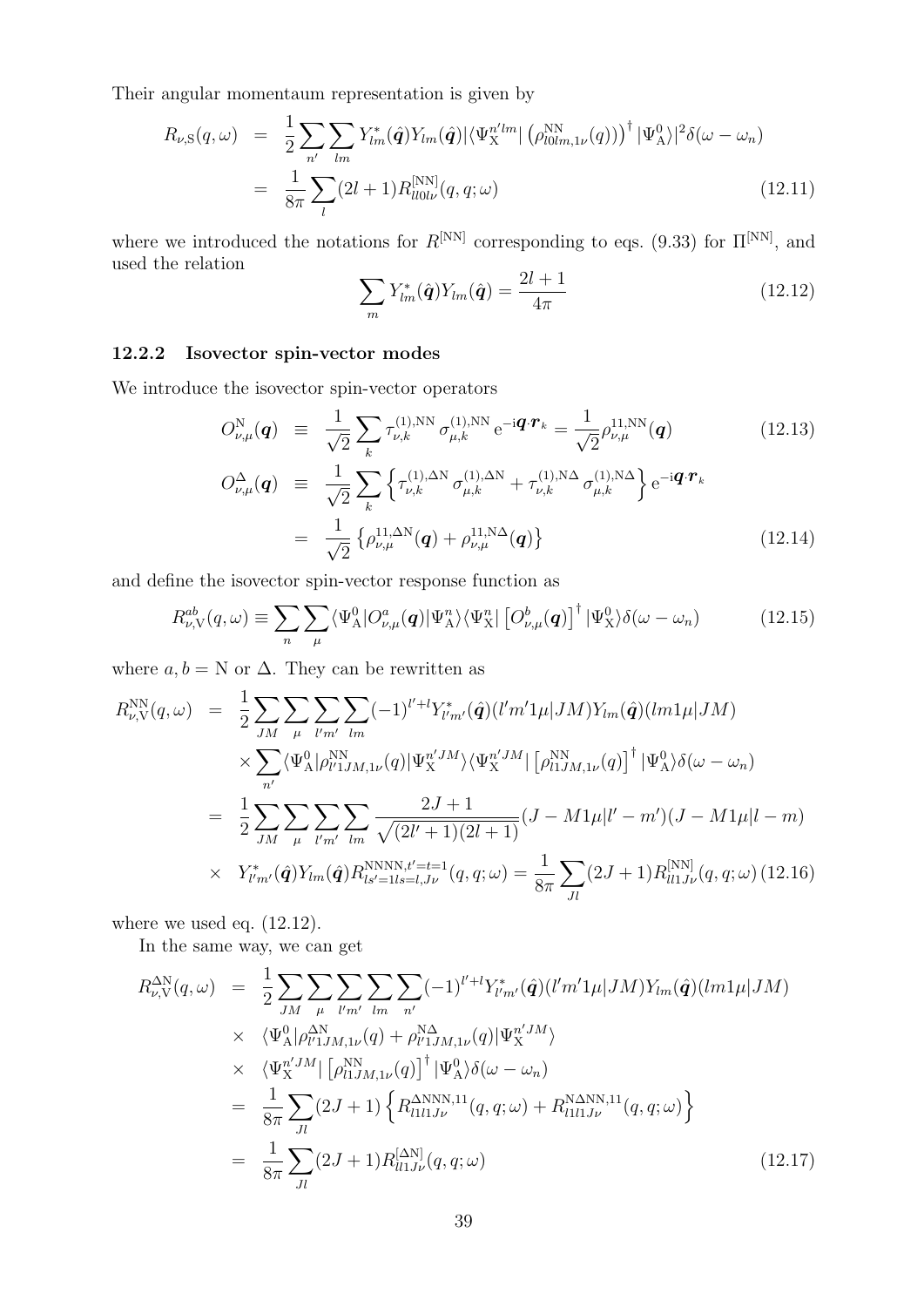and similarly

$$
R_{\nu,V}^{\rm N\Delta}(q,\omega) = \frac{1}{8\pi} \sum_{Jl} (2J+1) R_{ll1J\nu}^{\rm [N\Delta]}(q,q;\omega)
$$
 (12.18)

We can also derive

$$
R_{\nu,\mathrm{V}}^{\Delta\Delta}(q,\omega)
$$
\n
$$
= \frac{1}{2} \sum_{JM} \sum_{\mu} \sum_{\nu'm'} \sum_{lm} \sum_{n'} (-1)^{l'+l} Y_{l'm'}^*(\hat{q}) (l'm'1\mu |JM) Y_{lm}(\hat{q}) (lm1\mu |JM) \delta(\omega - \omega_n)
$$
\n
$$
\times \langle \Psi_{\mathrm{A}}^0 | \rho_{l'1JM,1\nu}^{\Delta\mathrm{N}}(q) + \rho_{l'1JM,1\nu}^{\mathrm{N}\Delta}(q) | \Psi_{\mathrm{X}}^{n'JM} \rangle \langle \Psi_{\mathrm{X}}^{n'JM} | [\rho_{l1JM,1\nu}^{\Delta\mathrm{N}}(q) + \rho_{l1JM,1\nu}^{\mathrm{N}\Delta}(q)]^{\dagger} | \Psi_{\mathrm{A}}^0 \rangle
$$
\n
$$
= \frac{1}{8\pi} \sum_{Jl} (2J+1) \left\{ R_{l1l1J,\nu}^{\Delta\mathrm{N}\Delta\mathrm{N},11}(q,q;\omega) + R_{l1l1J,\nu}^{\mathrm{N}\Delta\Delta\mathrm{N},11}(q,q;\omega)
$$
\n
$$
+ R_{l1l1J,\nu}^{\Delta\mathrm{NN}\Delta,11}(q,q;\omega) + R_{l1l1J,\nu}^{\mathrm{N}\Delta\mathrm{N}\Delta,11}(q,q;\omega) \right\} = \frac{1}{8\pi} \sum_{Jl} (2J+1) R_{l1lJ,\nu}^{[\Delta\Delta]}(q,q;\omega) \qquad (12.19)
$$

In the above we introduced the notations for  $R^{[\Delta N]}$ ,  $R^{[\text{NA}]}$  and  $R^{[\Delta \Delta]}$  corresponding to  $\Pi^{[\Delta N]}$ ,  $\Pi^{[\mathbf{N}\Delta]}$  and  $\Pi^{[\Delta\Delta]}$  of eqs. (9.34), (9.35) and (9.36).

In summary we can write

$$
R_{\nu,V}^{ab}(q,\omega) = \frac{1}{8\pi} \sum_{Jl} (2J+1) R_{ll1J\nu}^{[ab]}(q,q;\omega), \qquad (a,b=\text{N or } \Delta)
$$
 (12.20)

#### **12.2.3 Isovector spin-longitudinal mode**

We consider the isovector spin-longitudinal operators

$$
O_{\nu,\mathrm{L}}^{\mathrm{N}}(\boldsymbol{q}) \equiv \frac{-1}{\sqrt{2}} \sum_{k} \tau_{\nu,k}^{(1),\mathrm{NN}} (\boldsymbol{\sigma}_{k}^{(1),\mathrm{NN}} \cdot \hat{\boldsymbol{q}}) e^{-i\boldsymbol{q} \cdot \boldsymbol{r}_{k}} \qquad (12.21)
$$

$$
O_{\nu,\mathrm{L}}^{\Delta}(\boldsymbol{q}) \equiv \frac{-1}{\sqrt{2}} \sum_{k} \left\{ \tau_{\nu,k}^{(1),\Delta N} \left( \boldsymbol{\sigma}_{k}^{(1),\Delta N} \cdot \hat{\boldsymbol{q}} \right) + \tau_{\nu,k}^{(1),N\Delta} \left( \boldsymbol{\sigma}_{k}^{(1),N\Delta} \cdot \hat{\boldsymbol{q}} \right) \right\} e^{-i \boldsymbol{q} \cdot \boldsymbol{r}_{k}} \quad (12.22)
$$

which can be written in the angular momentum representation as

$$
O_{\nu,L}^{N}(\boldsymbol{q}) = \frac{4\pi}{\sqrt{2}} \sum_{lJM} a_{Jl} (-1)^J Y_{JM}^*(\hat{\boldsymbol{q}}) \sum_{k} \tau_{\nu,k}^{(1),NN} j_l(qr_k) \left[ i^l Y_l(\hat{\boldsymbol{r}}_k) \times \sigma_k^{(1),NN} \right]_{M}^{J}
$$
  
= 
$$
\frac{1}{\sqrt{2}} \sum_{lJM} a_{Jl} (-1)^J Y_{JM}^*(\hat{\boldsymbol{q}}) \rho_{l1JM,1\nu}^{NN}(q)
$$
(12.23)

and similarly

$$
O_{\nu,\mathrm{L}}^{\Delta}(\mathbf{q}) = \frac{1}{\sqrt{2}} \sum_{lJM} a_{Jl} (-1)^J Y^*_{JM}(\hat{\mathbf{q}}) \left( \rho_{l1JM,1\nu}^{\Delta N}(q) + \rho_{l1JM,1\nu}^{N\Delta}(q) \right) \tag{12.24}
$$

where eqs. $(6.19)$  and  $(6.20)$  are used.

We then define the isovector spin-longitudinal response function as

$$
R_{\nu,\mathcal{L}}^{ab}(q,\omega) \equiv \sum_{n} \langle \Psi_{\mathcal{A}}^{0} | O_{\nu,\mathcal{L}}^{a}(q) | \Psi_{\mathcal{X}}^{n} \rangle \langle \Psi_{\mathcal{X}}^{n} | \left[ O_{\nu,\mathcal{L}}^{b}(q) \right]^{\dagger} | \Psi_{\mathcal{A}}^{0} \rangle \delta(\omega - \omega_{n}) \tag{12.25}
$$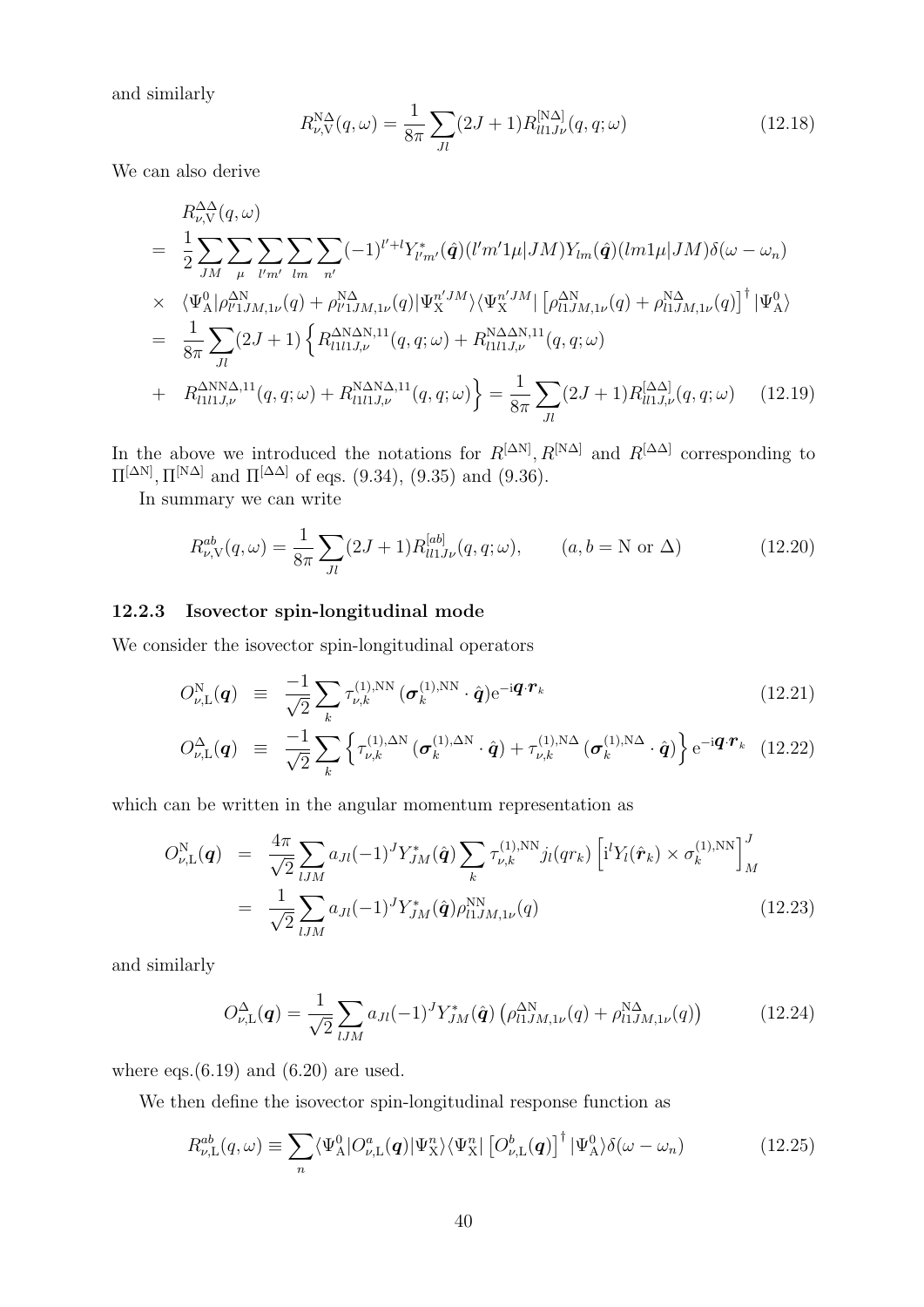They can be written as

$$
R_{\nu,\mathrm{L}}^{\mathrm{NN}}(q,\omega) = \frac{1}{2} \sum_{n} \sum_{JM} \sum_{l'l} a_{Jl'} a_{Jl} Y_{JM}^*(\hat{\mathbf{q}}) Y_{JM}(\hat{\mathbf{q}})
$$
  
 
$$
\times \langle \Psi_{\mathrm{A}}^0 | \rho_{l'1JM,1\nu}^{\mathrm{NN}}(q) | \Psi_{\mathrm{X}}^n \rangle \langle \Psi_{\mathrm{X}}^n | [\rho_{l1JM,1\nu}^{\mathrm{NN}}(q)]^\dagger | \Psi_{\mathrm{A}}^0 \rangle \delta(\omega - \omega_n)
$$
  
 
$$
= \frac{1}{8\pi} \sum_{J} \sum_{l'l} (2J+1) a_{Jl'} a_{Jl} R_{l'l1J,\nu}^{\mathrm{NNNN}}(q,q;\omega)
$$
  
 
$$
= \frac{1}{8\pi} \sum_{J} \sum_{l'l} (2J+1) a_{Jl'} a_{Jl} R_{l'l1J\nu}^{\mathrm{NNN}}(q,q;\omega) \qquad (12.26)
$$

and similarly

$$
R_{\nu,\mathcal{L}}^{\Delta N}(q,\omega) = \frac{1}{2} \sum_{n} \sum_{JM} \sum_{l'l} a_{Jl'} a_{Jl} Y_{JM}^*(\hat{\mathbf{q}}) Y_{JM}(\hat{\mathbf{q}}) \delta(\omega - \omega_n)
$$
  
 
$$
\times \langle \Psi_{\mathcal{A}}^0 | \rho_{l'1JM,1\nu}^{\Delta N}(q) + \rho_{l'1JM,1\nu}^{\Delta \Delta}(q) | \Psi_{\mathcal{X}}^n \rangle \langle \Psi_{\mathcal{X}}^n | [\rho_{l1JM,1\nu}^{\Delta N}(q)]^\dagger | \Psi_{\mathcal{A}}^0 \rangle
$$
  
 
$$
= \frac{1}{8\pi} \sum_{J} \sum_{l'l} (2J+1) a_{Jl'} a_{Jl} R_{l'l1J\nu}^{[\Delta N]}(q,q;\omega) \qquad (12.27)
$$

$$
R_{\nu,\mathcal{L}}^{\Delta\Delta}(q,\omega)
$$
\n
$$
= \frac{1}{2} \sum_{n} \sum_{JM} \sum_{l'l} a_{Jl'} a_{Jl'} \sum_{j}^{*} a_{j'l} a_{Jl'} \hat{q} Y_{JM}^{*}(\hat{q}) \delta(\omega - \omega_{n})
$$
\n
$$
\times \langle \Psi_{\mathcal{A}}^{0} | \rho_{l'1JM,1\nu}^{\Delta N}(q) + \rho_{l'1JM,1\nu}^{\Delta\Delta}(q) | \Psi_{\mathcal{X}}^{n} \rangle \langle \Psi_{\mathcal{X}}^{n} | [\rho_{l1JM,1\nu}^{\Delta N}(q) + \rho_{l1JM,1\nu}^{\Delta\Delta}(q)]^{\dagger} | \Psi_{\mathcal{A}}^{0} \rangle
$$
\n
$$
= \frac{1}{8\pi} \sum_{J} \sum_{l'l} (2J+1) a_{Jl'} a_{Jl} R_{l'l1J\nu}^{[\Delta\Delta]}(q,q;\omega) \qquad (12.28)
$$

In summary we can write

$$
R_{\nu,\mathcal{L}}^{ab}(q,\omega) = \frac{1}{8\pi} \sum_{J} \sum_{l'l} (2J+1) a_{Jl'} a_{Jl} R_{l'l1J\nu}^{[ab]}(q,q;\omega) \qquad (a,b=\mathcal{N} \text{ or } \Delta) \tag{12.29}
$$

## **12.2.4 Isovector spin-transverse modes**

Introducing the isovector spin-transverse operators

$$
O_{\nu,\mu,\mathrm{T}}^{\mathrm{N}}(\boldsymbol{q}) \equiv -\frac{1}{2} \sum_{k} \tau_{\nu,k}^{(1),\mathrm{N}} \left[ \boldsymbol{\sigma}_{k}^{(1),\mathrm{N}} \times \hat{\boldsymbol{q}} \right]_{\mu} e^{-i\boldsymbol{q} \cdot \boldsymbol{r}_{k}}
$$
(12.30)

$$
O_{\nu,\mu,\mathrm{T}}^{\Delta}(\boldsymbol{q}) \equiv -\frac{1}{2} \sum_{k} \left\{ \tau_{\nu,k}^{(1),\Delta N} \left[ \boldsymbol{\sigma}_{k}^{(1),\Delta N} \times \hat{\boldsymbol{q}} \right]_{\mu} + \tau_{\nu,k}^{(1),\mathrm{N}\Delta} \left[ \boldsymbol{\sigma}_{k}^{(1),\mathrm{N}\Delta} \times \hat{\boldsymbol{q}} \right]_{\mu} \right\} e^{-i \boldsymbol{q} \cdot \boldsymbol{r}_{k}} (12.31)
$$

we define the isovector spin-transverse response functions as

$$
R_{\nu,\text{T}}^{ab}(q,\omega) \equiv \sum_{\mu} \sum_{n} \langle \Psi_{\text{A}}^{0} | O_{\nu\mu,\text{T}}^{a}(q) | \Psi_{\text{X}}^{n} \rangle \langle \Psi_{\text{X}}^{n} | \left[ O_{\nu\mu,\text{T}}^{b}(q) \right]^{\dagger} | \Psi_{\text{A}}^{0} \rangle \delta(\omega - \omega_{n}) \tag{12.32}
$$

Noting the relation  $[\mathbf{A} \times \hat{\mathbf{q}}] \cdot [\mathbf{B} \times \hat{\mathbf{q}}] = (\mathbf{A} \cdot \mathbf{B}) - (\mathbf{A} \cdot \hat{\mathbf{q}})(\mathbf{B} \cdot \hat{\mathbf{q}})$ , we get

$$
R_{\nu,\text{T}}^{ab}(q,\omega) = \frac{1}{2} \left\{ R_{\nu,\text{V}}^{ab}(q,\omega) - R_{\nu\text{L}}^{ab}(q,\omega) \right\} \tag{12.33}
$$